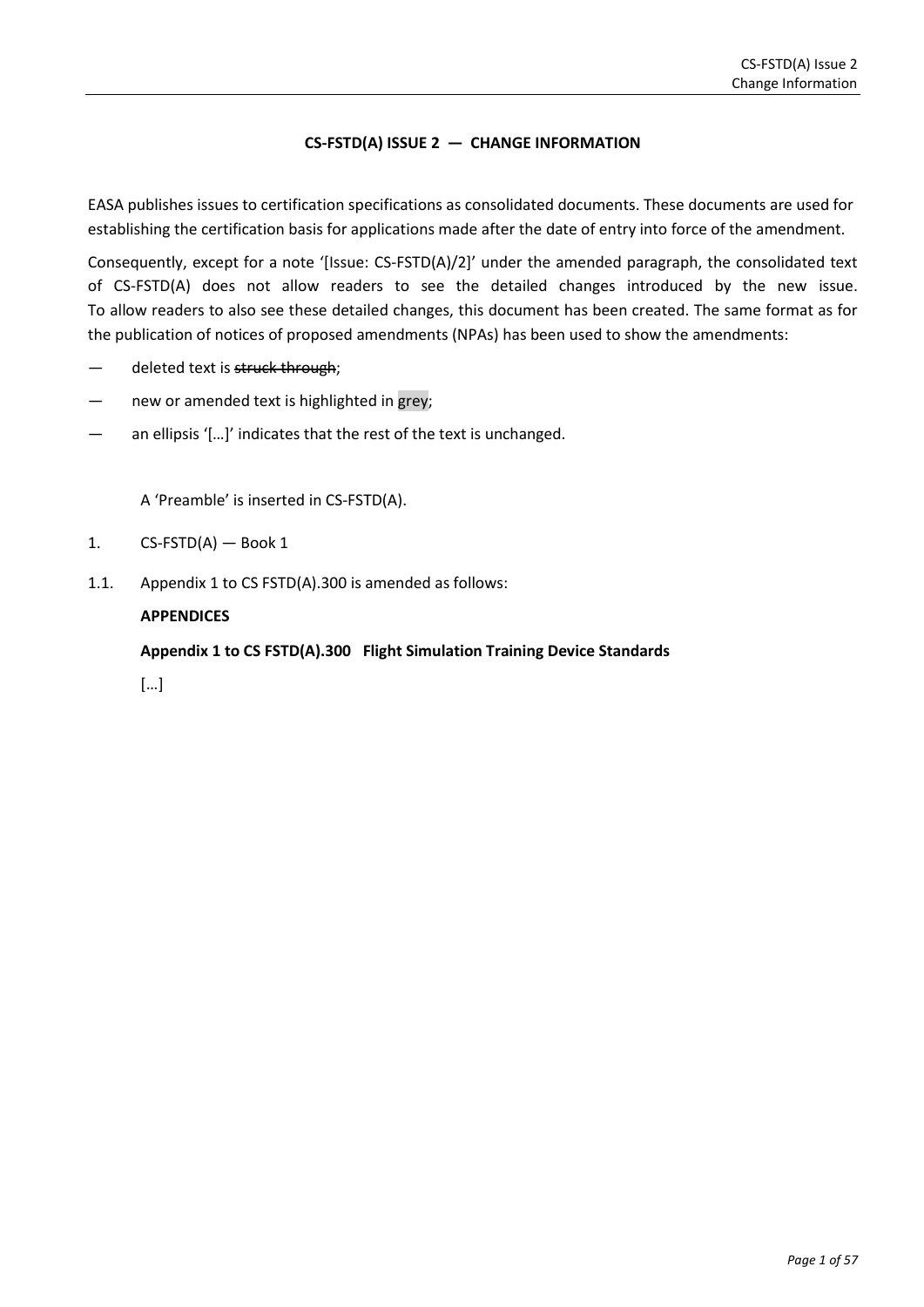|     | <b>FLIGHT SIMULATION TRAINING</b><br><b>DEVICE STANDARDS</b>                                                                                                                                                                                                                                                                                                                                                                                                                                                                                                                                                    |              | <b>FFS LEVEL</b> |   |              |              | <b>FTD</b><br>LEVEL |   | <b>FNPT LEVEL</b> |              | <b>BITD</b> | <b>COMPLIANCE</b>                                                                                                                                                                                                                                                                                                                                                                                                                                                                                                                                                                                                                                                                                                                                                                                                                                                                                                      |
|-----|-----------------------------------------------------------------------------------------------------------------------------------------------------------------------------------------------------------------------------------------------------------------------------------------------------------------------------------------------------------------------------------------------------------------------------------------------------------------------------------------------------------------------------------------------------------------------------------------------------------------|--------------|------------------|---|--------------|--------------|---------------------|---|-------------------|--------------|-------------|------------------------------------------------------------------------------------------------------------------------------------------------------------------------------------------------------------------------------------------------------------------------------------------------------------------------------------------------------------------------------------------------------------------------------------------------------------------------------------------------------------------------------------------------------------------------------------------------------------------------------------------------------------------------------------------------------------------------------------------------------------------------------------------------------------------------------------------------------------------------------------------------------------------------|
|     |                                                                                                                                                                                                                                                                                                                                                                                                                                                                                                                                                                                                                 | A            | B                | С | D            | $\mathbf{1}$ | $\overline{2}$      |   | $\mathbf{H}$      | MCC          |             |                                                                                                                                                                                                                                                                                                                                                                                                                                                                                                                                                                                                                                                                                                                                                                                                                                                                                                                        |
|     | 1. General                                                                                                                                                                                                                                                                                                                                                                                                                                                                                                                                                                                                      |              |                  |   |              |              |                     |   |                   |              |             |                                                                                                                                                                                                                                                                                                                                                                                                                                                                                                                                                                                                                                                                                                                                                                                                                                                                                                                        |
| a.1 | A fully enclosed flight deck.                                                                                                                                                                                                                                                                                                                                                                                                                                                                                                                                                                                   | $\checkmark$ | $\checkmark$     | ✓ | ✓            |              |                     |   |                   |              |             |                                                                                                                                                                                                                                                                                                                                                                                                                                                                                                                                                                                                                                                                                                                                                                                                                                                                                                                        |
| a.2 | A cockpit/flight deck<br>sufficiently enclosed to exclude<br>distraction, which will replicate<br>that of the aeroplane or class<br>of aeroplane simulated.                                                                                                                                                                                                                                                                                                                                                                                                                                                     |              |                  |   |              |              | ✓                   | ✓ | $\checkmark$      | $\checkmark$ | ✓           |                                                                                                                                                                                                                                                                                                                                                                                                                                                                                                                                                                                                                                                                                                                                                                                                                                                                                                                        |
| a.3 | Flight deck, a full-scale replica<br>of the aeroplane simulated.<br>Equipment for operation of the<br>cockpit windows shall be<br>included in the FSTD, but the<br>actual windows need not be<br>operable.<br>The flight deck, for FSTD<br>purposes, consists of all that<br>space forward of a cross<br>section of the fuselage at the<br>most extreme aft setting of the<br>pilots'<br>seats.<br>Additional<br>required flight crew member<br>duty stations and<br>those<br>required bulkheads aft of the<br>pilot seats are also considered<br>part of the flight deck and shall<br>replicate the aeroplane. | $\checkmark$ | $\checkmark$     |   | $\checkmark$ |              |                     |   |                   |              |             | Flight deck observer seats are not considered to be<br>additional flight crew member duty stations and may be<br>omitted.<br>Bulkheads containing items such as switches, circuit<br>breakers, supplementary radio panels, etc., to which the<br>flight crew may require access during any event after<br>preflight cockpit preparation is complete are considered<br>essential and may not be omitted.<br>Bulkheads containing only items such as landing gear pin<br>storage compartments, fire axes or extinguishers, spare<br>light bulbs, aircraftaeroplane document pouches, etc., are<br>not considered essential and may be omitted. Such items,<br>or reasonable facsimile, shall still be available in the FSTD<br>but may be relocated to a suitable location as near as<br>practical to the original position. Fire axes and any similar<br>purpose instruments need only be represented in<br>silhouette. |
| a.4 | Direction of movement of<br>controls and switches identical<br>to that in the aeroplane.                                                                                                                                                                                                                                                                                                                                                                                                                                                                                                                        | $\checkmark$ | $\checkmark$     | ✓ | ✓            |              |                     |   |                   |              |             |                                                                                                                                                                                                                                                                                                                                                                                                                                                                                                                                                                                                                                                                                                                                                                                                                                                                                                                        |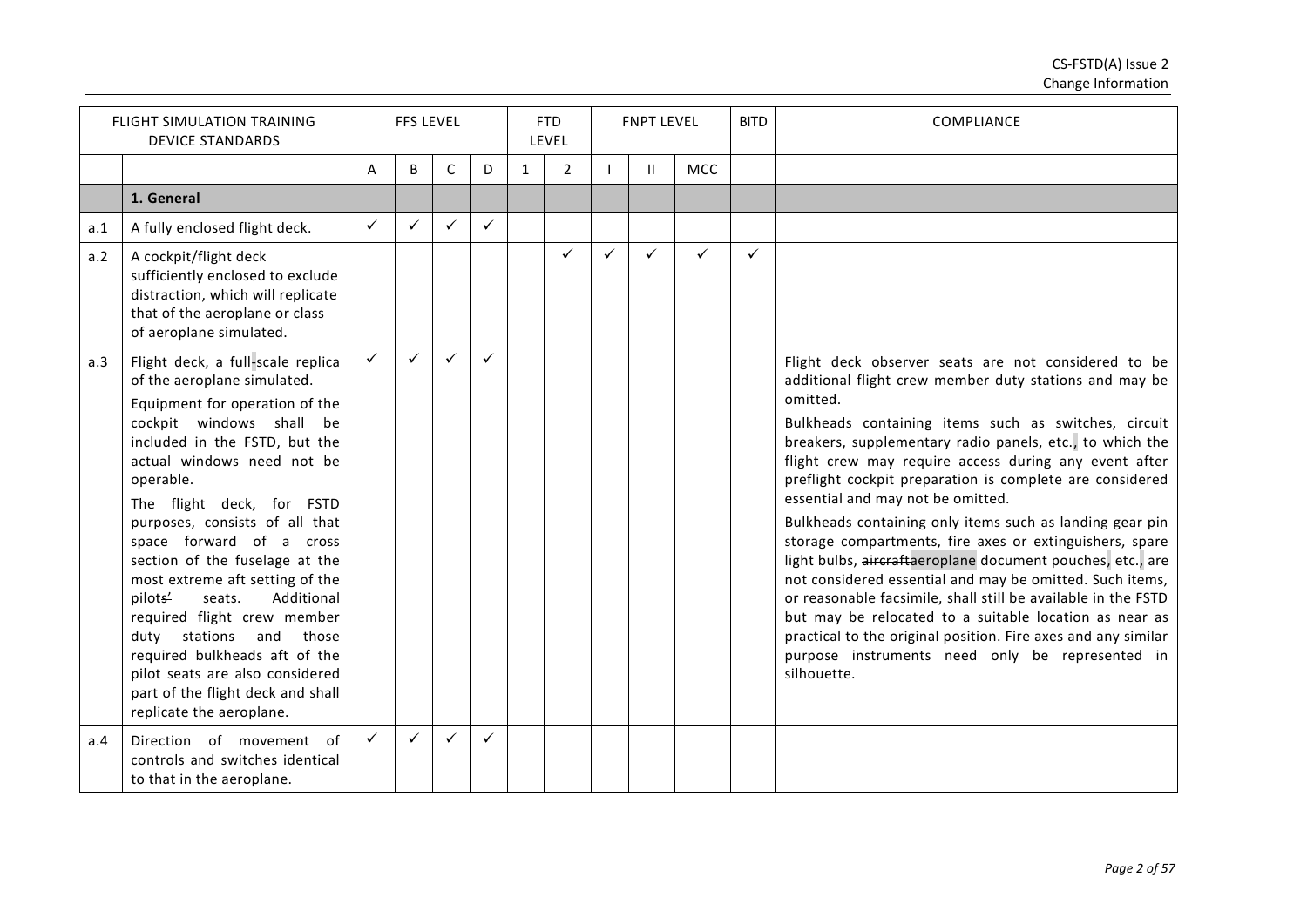|     | <b>FLIGHT SIMULATION TRAINING</b><br><b>DEVICE STANDARDS</b>                                                                                                                                                                                                                                                                                                               |              | <b>FFS LEVEL</b> |              |              |              | <b>FTD</b><br>LEVEL |              | <b>FNPT LEVEL</b> |              | <b>BITD</b>  | COMPLIANCE                                                                                                                                                                                                                                                                            |
|-----|----------------------------------------------------------------------------------------------------------------------------------------------------------------------------------------------------------------------------------------------------------------------------------------------------------------------------------------------------------------------------|--------------|------------------|--------------|--------------|--------------|---------------------|--------------|-------------------|--------------|--------------|---------------------------------------------------------------------------------------------------------------------------------------------------------------------------------------------------------------------------------------------------------------------------------------|
|     |                                                                                                                                                                                                                                                                                                                                                                            | A            | B                | C            | D            | $\mathbf{1}$ | $\overline{2}$      |              | $\mathbf{H}$      | <b>MCC</b>   |              |                                                                                                                                                                                                                                                                                       |
| a.5 | A full-size panel of replicated<br>system(s) which will have<br>actuation of controls and<br>switches that replicate those of<br>the aeroplane simulated.                                                                                                                                                                                                                  |              |                  |              |              | ✓            | $\checkmark$        |              |                   |              |              | The use of electronically displayed images with physical<br>overlay incorporating operable switches, knobs, buttons<br>replicating aeroplane instruments panels may be<br>acceptable to the competent authority.                                                                      |
| a.6 | Cockpit/flight deck switches,<br>instruments, equipment, panels,<br>systems, primary and secondary<br>flight controls sufficient for the<br>training<br>events<br>to<br>be<br>accomplished shall be located in<br>a spatially correct flight deck area<br>and will operate as,<br>and<br>in,<br>that<br>represent<br>those<br>of<br>aeroplane<br>class<br>or<br>aeroplane. |              |                  |              |              |              |                     | $\checkmark$ | ✓                 | ✓            | $\checkmark$ | qualification,<br>Multi-Crew Cooperation<br>(MCC)<br>For<br>additional instrumentation and indicators may be<br>required. See table at start of this Appendix.<br>For BITDs, the switches' and controls' size and shape and<br>their location in the cockpit shall be representative. |
| a.7 | Crew members' seats shall be<br>provided<br>with<br>sufficient<br>adjustment to allow the<br>occupant to achieve the design<br>reference<br>position<br>eye<br>appropriate to the aeroplane<br>or class of aeroplane and for<br>the visual system to be<br>installed to align with that eye<br>position.                                                                   |              |                  |              |              |              | $\checkmark$        |              | ✓                 | $\checkmark$ |              |                                                                                                                                                                                                                                                                                       |
| b.1 | Circuit breakers that affect<br>procedures and/or result in<br>observable cockpit indications<br>located<br>properly<br>and<br>functionally accurate.                                                                                                                                                                                                                      | $\checkmark$ | $\checkmark$     | $\checkmark$ | $\checkmark$ | $\checkmark$ | $\checkmark$        |              | ✓                 | ✓            |              |                                                                                                                                                                                                                                                                                       |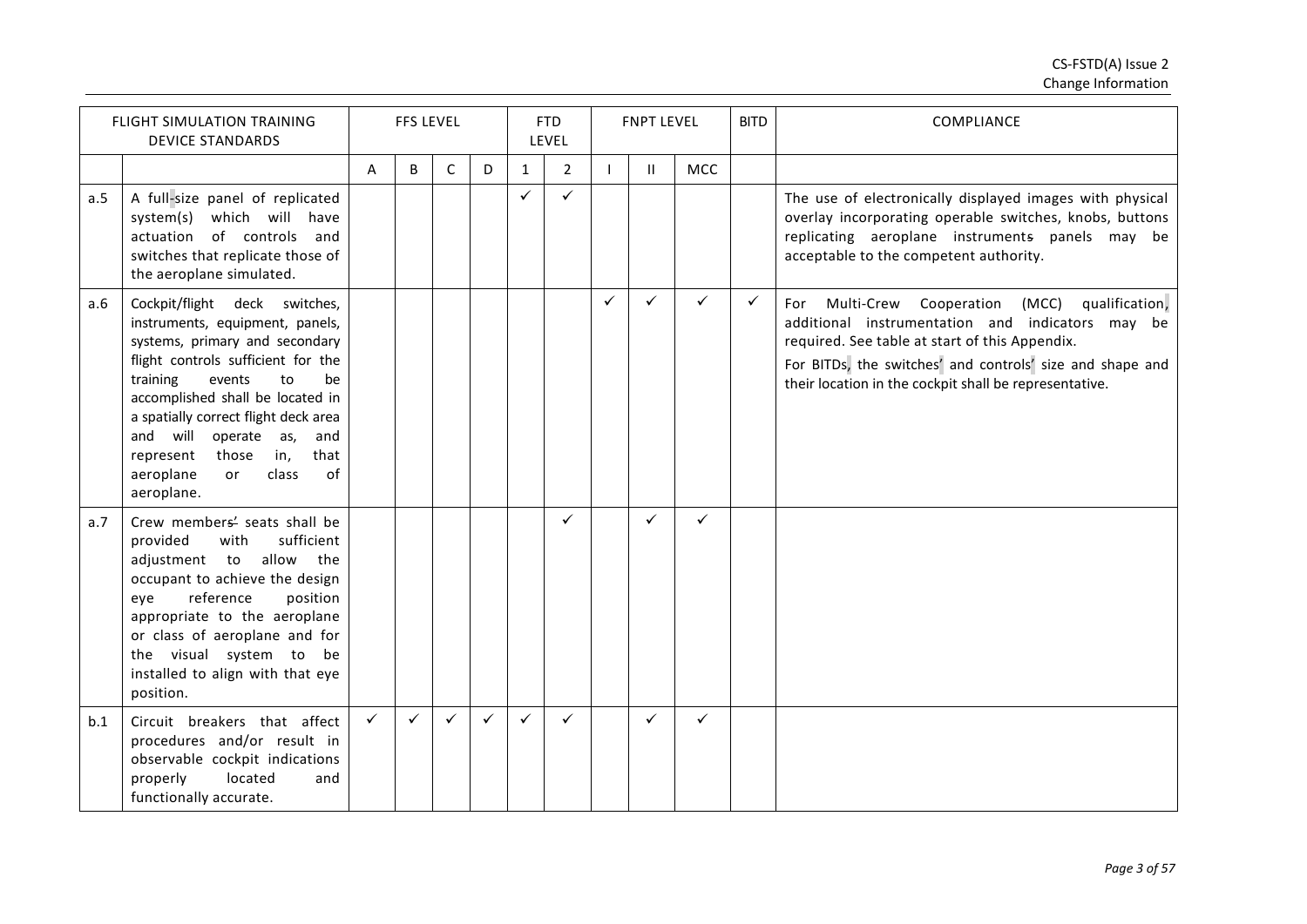|     | <b>FLIGHT SIMULATION TRAINING</b><br><b>DEVICE STANDARDS</b>                                                                                                                                                                                                                                                                                                                              |              | <b>FFS LEVEL</b> |              |              |              | <b>FTD</b><br>LEVEL |              | <b>FNPT LEVEL</b> |              | <b>BITD</b>  | COMPLIANCE                                                                                                                                                                                                                                           |
|-----|-------------------------------------------------------------------------------------------------------------------------------------------------------------------------------------------------------------------------------------------------------------------------------------------------------------------------------------------------------------------------------------------|--------------|------------------|--------------|--------------|--------------|---------------------|--------------|-------------------|--------------|--------------|------------------------------------------------------------------------------------------------------------------------------------------------------------------------------------------------------------------------------------------------------|
|     |                                                                                                                                                                                                                                                                                                                                                                                           | A            | B                | C            | D            | $\mathbf{1}$ | $\overline{2}$      |              | Ш.                | MCC          |              |                                                                                                                                                                                                                                                      |
| c.1 | Flight dynamics model that<br>accounts<br>for<br>various<br>combinations of<br>drag and<br>thrust normally encountered in<br>flight corresponding to actual<br>flight conditions, including the<br>effect of change in aeroplane<br>attitude, sideslip, thrust, drag,<br>altitude, temperature, gross<br>weight, moments of inertia,<br>centre of gravity location, and<br>configuration. | $\checkmark$ | $\checkmark$     | $\checkmark$ |              | ✓            | $\checkmark$        | $\checkmark$ | ✓                 | ✓            | $\checkmark$ | For FTD levels 1 and 2 aerodynamic modelling sufficient<br>to permit accurate systems operation and indication is<br>acceptable.<br>For FNPTs and BITDs, class-specific modelling is<br>acceptable.                                                  |
| d.1 | All<br>relevant<br>instrument<br>indications involved in the<br>simulation of the applicable<br>aeroplane shall automatically<br>respond to control movement<br>by a flight crew member or<br>induced disturbance to the<br>simulated aeroplane, e.g.,<br>turbulence or wind shear.                                                                                                       | ✓            | $\checkmark$     | $\checkmark$ |              | ✓            | $\checkmark$        | $\checkmark$ |                   | ✓            | ✓            | For FNPTs, instrument indications sufficient for the training<br>events to be accomplished. Reference: AMC3 FSTD(A).300.<br>For BITDs, instrument indications sufficient for the training<br>events to be accomplished. Reference: AMC4 FSTD(A).300. |
| d.2 | Lighting<br>environment<br>for<br>panels and instruments shall be<br>sufficient for the operation<br>being conducted.                                                                                                                                                                                                                                                                     |              |                  |              |              | ✓            | $\checkmark$        | $\checkmark$ | ✓                 | ✓            | ✓            | For FTD level 2 lighting environment shall be as per<br>aeroplane.                                                                                                                                                                                   |
| d.3 | Instrument indications respond<br>appropriately to icing effects.                                                                                                                                                                                                                                                                                                                         |              |                  | $\checkmark$ | $\checkmark$ |              |                     |              | $\checkmark$      | $\checkmark$ |              |                                                                                                                                                                                                                                                      |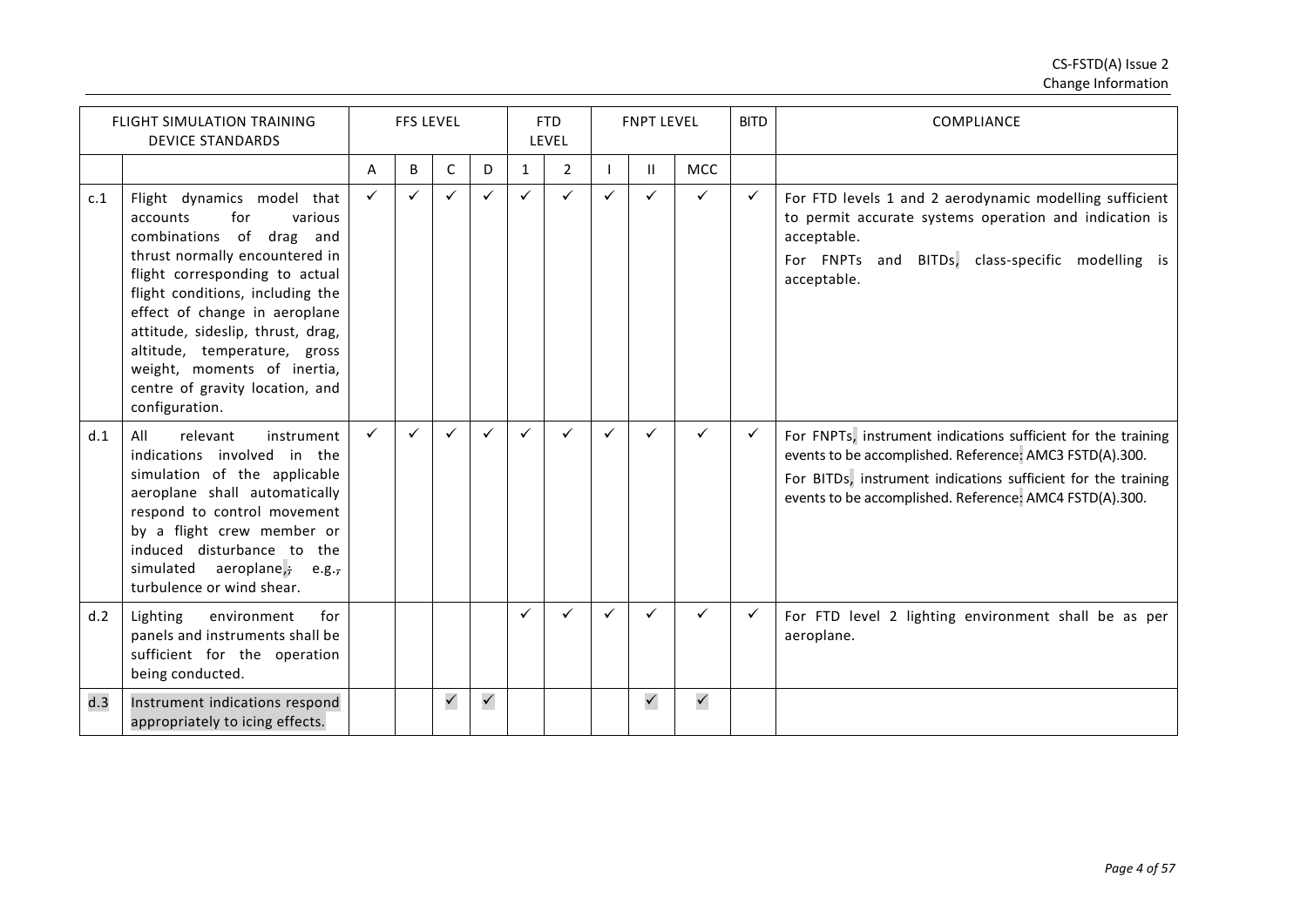|     | <b>FLIGHT SIMULATION TRAINING</b><br><b>DEVICE STANDARDS</b>                                                                                                                                                                                                                                                  |              | <b>FFS LEVEL</b> |   |   |              | <b>FTD</b><br>LEVEL |              | <b>FNPT LEVEL</b> |              | <b>BITD</b>  | COMPLIANCE                                                                                                                                                                                                                                                                                                                                                                                                                                                                 |
|-----|---------------------------------------------------------------------------------------------------------------------------------------------------------------------------------------------------------------------------------------------------------------------------------------------------------------|--------------|------------------|---|---|--------------|---------------------|--------------|-------------------|--------------|--------------|----------------------------------------------------------------------------------------------------------------------------------------------------------------------------------------------------------------------------------------------------------------------------------------------------------------------------------------------------------------------------------------------------------------------------------------------------------------------------|
|     |                                                                                                                                                                                                                                                                                                               | A            | B                | C | D | $\mathbf{1}$ | 2                   |              | $\mathbf{H}$      | <b>MCC</b>   |              |                                                                                                                                                                                                                                                                                                                                                                                                                                                                            |
| e.1 | Communications,<br>navigation,<br>and caution and warning<br>equipment corresponding to<br>that installed in the applicant's<br>with<br>aeroplane<br>operation<br>within<br>the<br>tolerances<br>prescribed for the applicable<br>airborne equipment.                                                         | $\checkmark$ | $\checkmark$     |   |   | $\checkmark$ | ✓                   |              |                   |              |              | For FTD level 1 applies where the appropriate systems are<br>replicated.                                                                                                                                                                                                                                                                                                                                                                                                   |
| e.2 | Navigation equipment<br>corresponding to that of the<br>replicated aeroplane or class of<br>aeroplanes, with operation within<br>the tolerances prescribed for the<br>actual airborne equipment.<br>This shall include communication<br>equipment (interphone and air/-<br>ground communications<br>systems). |              |                  |   |   |              |                     | $\checkmark$ | ✓                 | $\checkmark$ | ✓            |                                                                                                                                                                                                                                                                                                                                                                                                                                                                            |
| e.3 | Navigational data with the<br>corresponding<br>approach<br>Navigation<br>aids<br>facilities.<br>should be usable within range<br>without restriction.                                                                                                                                                         | $\checkmark$ | $\checkmark$     | ✓ | ✓ | ✓            | ✓                   | ✓            | ✓                 | ✓            | $\checkmark$ | For FTD level 1 applies where navigation equipment is<br>replicated.<br>For all FFSs and FTDs level 2 where used for area or<br>airfield competence training or checking, navigation data<br>should be updated within 28 days.<br>For FNPTs and BITDs, complete navigational data for at<br>least five different European airports with corresponding<br>precision and non-precision approach procedures<br>including current updating within a period of three<br>months. |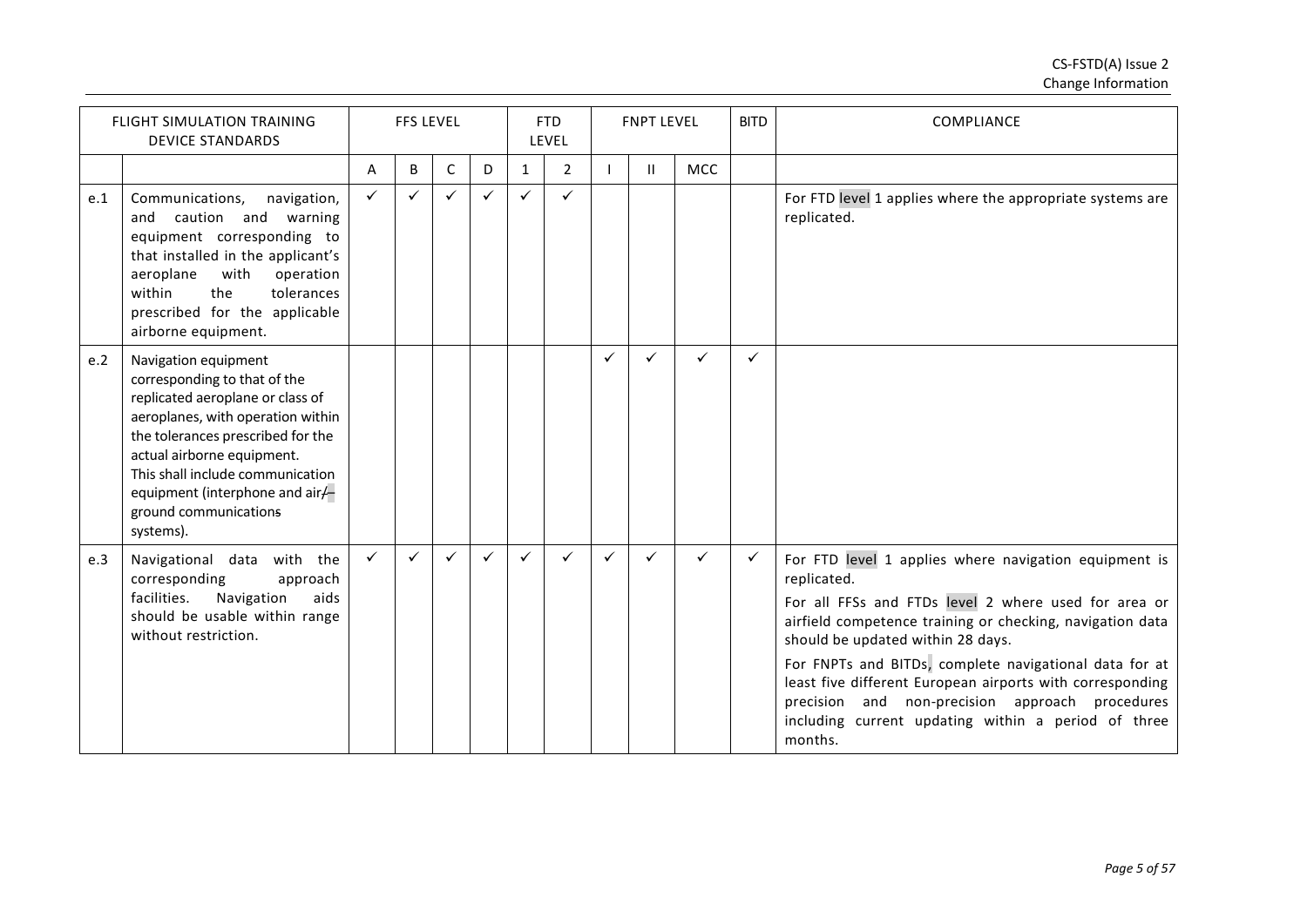|     | <b>FLIGHT SIMULATION TRAINING</b><br><b>DEVICE STANDARDS</b>                                                                                                                                                                                                                                                                                                                                                                                                                                                                                                                                                                                                                                                                                                                             |              | <b>FFS LEVEL</b> |             |              |              | <b>FTD</b><br>LEVEL |              | <b>FNPT LEVEL</b> |              | <b>BITD</b>  | <b>COMPLIANCE</b>                                                                                                                                                                                                                                                                                                        |
|-----|------------------------------------------------------------------------------------------------------------------------------------------------------------------------------------------------------------------------------------------------------------------------------------------------------------------------------------------------------------------------------------------------------------------------------------------------------------------------------------------------------------------------------------------------------------------------------------------------------------------------------------------------------------------------------------------------------------------------------------------------------------------------------------------|--------------|------------------|-------------|--------------|--------------|---------------------|--------------|-------------------|--------------|--------------|--------------------------------------------------------------------------------------------------------------------------------------------------------------------------------------------------------------------------------------------------------------------------------------------------------------------------|
|     |                                                                                                                                                                                                                                                                                                                                                                                                                                                                                                                                                                                                                                                                                                                                                                                          | A            | В                | $\mathsf C$ | D            | $\mathbf{1}$ | $\overline{2}$      |              | $\mathbf{H}$      | <b>MCC</b>   |              |                                                                                                                                                                                                                                                                                                                          |
| f.1 | In addition to the flight crew<br>member duty stations, three<br>suitable<br>seats<br>for<br>the<br>instructor, delegated examiner<br>competent<br>authority<br>and<br>inspector. The competent<br>authority shall consider options<br>to this standard based on<br>unique cockpit configurations.<br>These seats shall provide<br>adequate vision to the pilot's<br>panel and forward windows.<br>Observer seats need<br>not<br>represent those found in the<br>aeroplane but in the case of<br>FSTDs fitted with a motion<br>system, the seats shall be<br>adequately secured to the floor<br>of the FSTD, fitted with positive<br>restraint devices and be of<br>sufficient integrity to safely<br>restrain the occupant during<br>any known or predicted motion<br>system excursion. | $\checkmark$ | $\checkmark$     | ✓           | $\checkmark$ | $\checkmark$ | $\checkmark$        | $\checkmark$ | $\checkmark$      | $\checkmark$ | $\checkmark$ | For FTDs and FNPT's, suitable seating arrangements for<br>the instructor and examiner or competent authority's<br>inspector should be provided.<br>For BITDs, suitable viewing arrangements for the<br>instructor shall be provided.                                                                                     |
| g.1 | FSTD systems shall simulate<br>applicable aeroplane system<br>operation, both on the ground<br>and in flight. Systems shall be<br>operative to the extent that all<br>normal,<br>abnormal,<br>and<br>emergency<br>operating<br>procedures<br>be<br>can<br>accomplished.                                                                                                                                                                                                                                                                                                                                                                                                                                                                                                                  | $\checkmark$ | $\checkmark$     | ✓           | ✓            | $\checkmark$ | $\checkmark$        |              | $\checkmark$      | $\checkmark$ |              | For FTD level 1, applies where system is simulated. For<br>FNPTs systems shall be operative to the extent that it shall<br>be possible to perform all normal, abnormal and emergency<br>operations as may be appropriate to the aeroplane or class<br>of aeroplanes being simulated and as required for the<br>training. |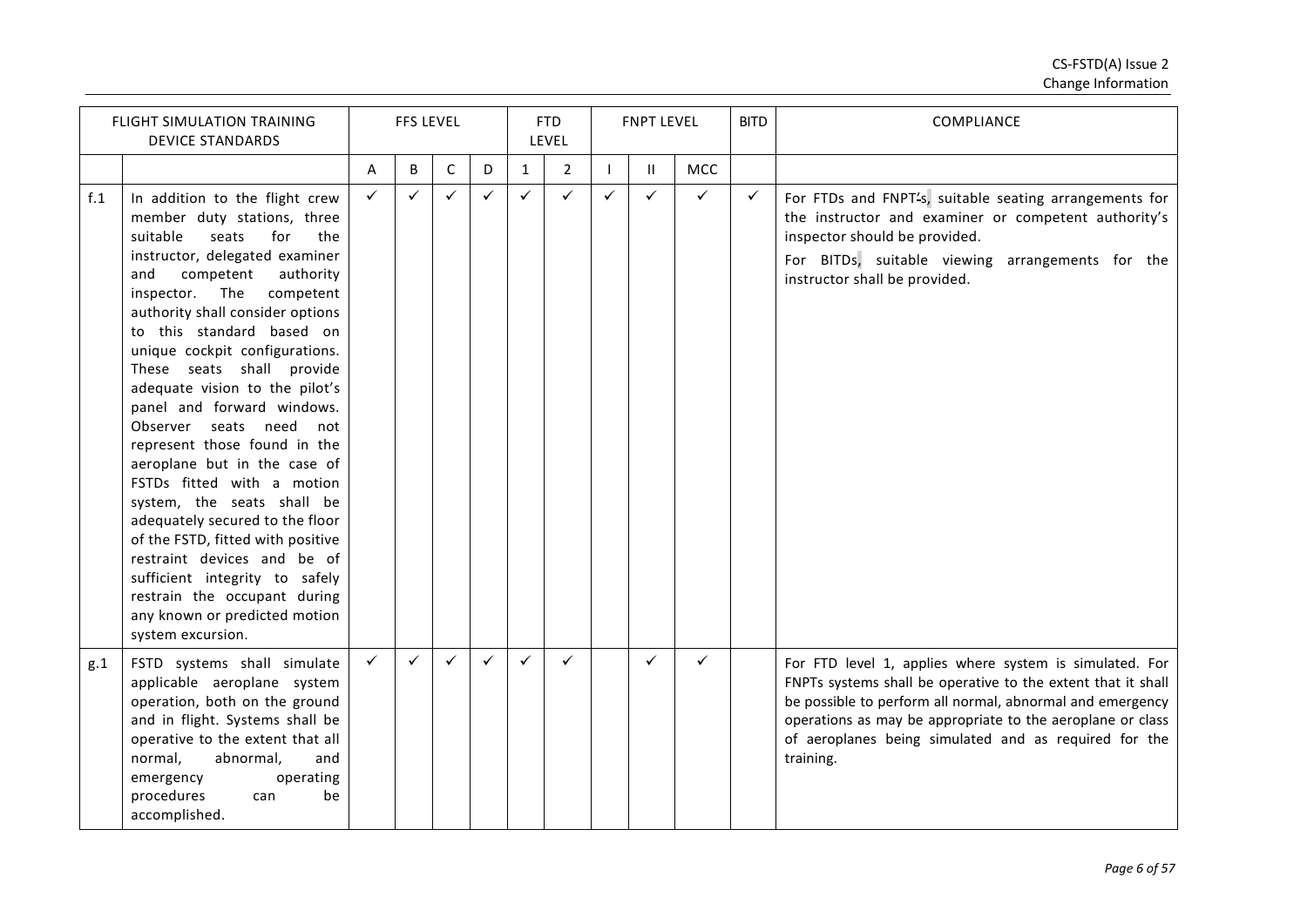|     | <b>FLIGHT SIMULATION TRAINING</b><br><b>DEVICE STANDARDS</b>                                                                                                                                                                                                                              |              | <b>FFS LEVEL</b> |              |              |   | <b>FTD</b><br>LEVEL |   | <b>FNPT LEVEL</b> |     | <b>BITD</b> | <b>COMPLIANCE</b>                                                                                                                                                                                                                                                                                                                                                                                                                                                                                                                                                 |
|-----|-------------------------------------------------------------------------------------------------------------------------------------------------------------------------------------------------------------------------------------------------------------------------------------------|--------------|------------------|--------------|--------------|---|---------------------|---|-------------------|-----|-------------|-------------------------------------------------------------------------------------------------------------------------------------------------------------------------------------------------------------------------------------------------------------------------------------------------------------------------------------------------------------------------------------------------------------------------------------------------------------------------------------------------------------------------------------------------------------------|
|     |                                                                                                                                                                                                                                                                                           | A            | <sub>B</sub>     | C            | D.           | 1 | 2                   |   | Ш                 | MCC |             |                                                                                                                                                                                                                                                                                                                                                                                                                                                                                                                                                                   |
| g.2 | For aeroplanes equipped with<br>stick pusher system<br>(e.g.<br>longitudinal<br>control<br>feel<br>system, or equivalent) control<br>displacement,<br>forces,<br>and<br>surface<br>position<br>the<br>- of<br>aeroplane correspond to those<br>of the<br>aeroplane<br>being<br>simulated. |              |                  | $\checkmark$ | $\checkmark$ |   |                     |   |                   |     |             | A statement of compliance (SOC) is required verifying<br>that the stick pusher system has been modelled,<br>programmed, and validated using the aeroplane<br>manufacturer's design data or other acceptable data<br>source. The SOC must address, at a minimum, the stick<br>pusher activation and cancellation logic as well as system<br>dynamics, control displacement and forces as a result of<br>the stick pusher activation.<br>This requirement applies only to FSTDs that are to be<br>qualified to conduct full stall training tasks.<br>Test required. |
| h.1 | Instructor controls shall enable<br>the operator to control all<br>required system variables and<br>insert abnormal or emergency<br>conditions into the aeroplane<br>systems.                                                                                                             | $\checkmark$ |                  |              |              | ✓ |                     | ✓ |                   | ✓   |             | Where applicable, and as required for training, the<br>following shall be available:<br>position and flight freeze;<br>a facility to enable the dynamic plotting of the flight<br>path on approaches, commencing at the final<br>approach fix, including the vertical profile;<br>hard copy of map and approach plot.                                                                                                                                                                                                                                             |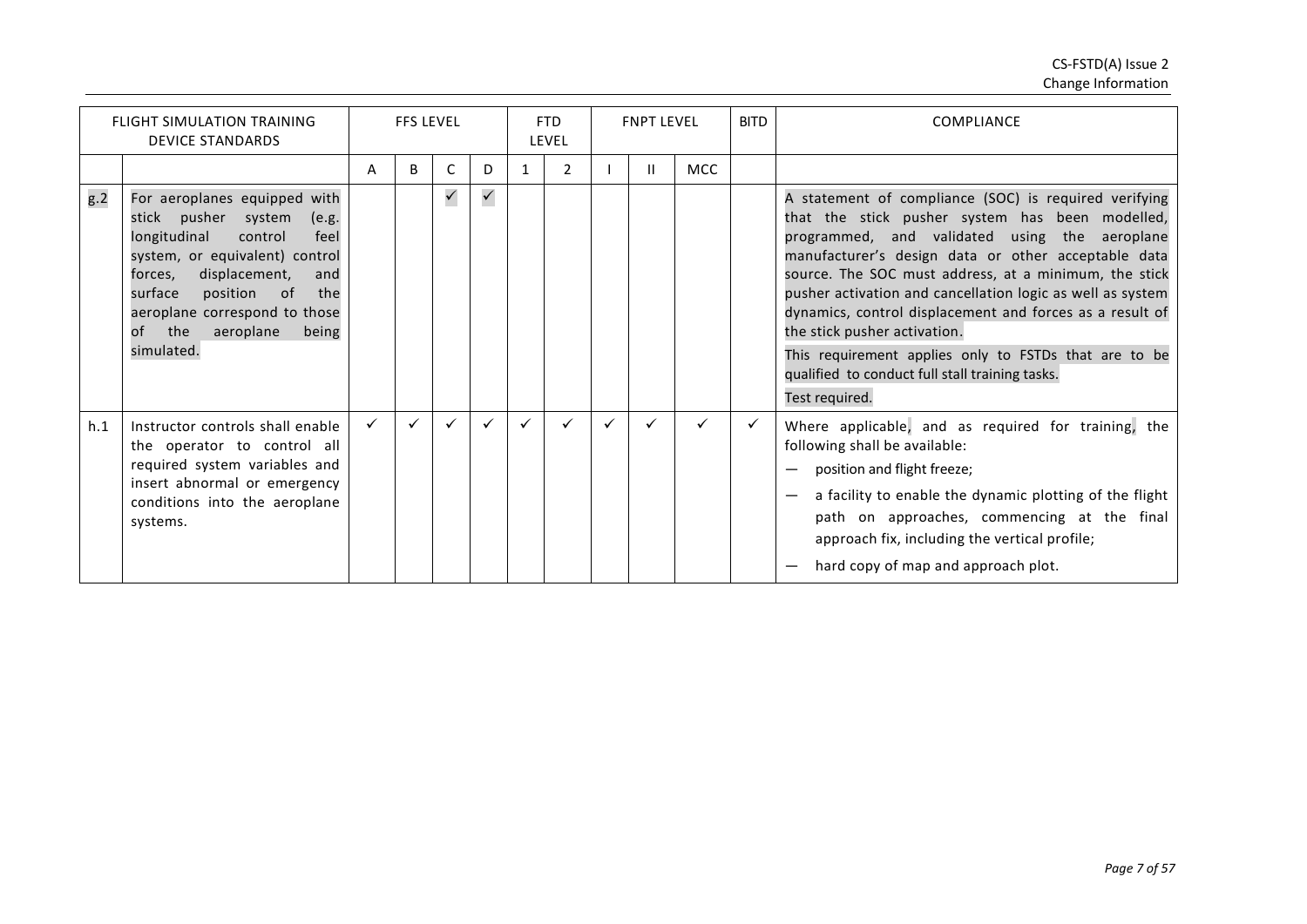|     | <b>FLIGHT SIMULATION TRAINING</b><br><b>DEVICE STANDARDS</b>                                                                                                                                                                                                                                    |   | <b>FFS LEVEL</b> |              |              |              | <b>FTD</b><br>LEVEL | <b>FNPT LEVEL</b> |            | <b>BITD</b> | COMPLIANCE                                                                                                                                                                                                                                                                                                                                                                                                                                                                                                                                                                                                                                                                                                                                                                                                                                                                                                                                      |
|-----|-------------------------------------------------------------------------------------------------------------------------------------------------------------------------------------------------------------------------------------------------------------------------------------------------|---|------------------|--------------|--------------|--------------|---------------------|-------------------|------------|-------------|-------------------------------------------------------------------------------------------------------------------------------------------------------------------------------------------------------------------------------------------------------------------------------------------------------------------------------------------------------------------------------------------------------------------------------------------------------------------------------------------------------------------------------------------------------------------------------------------------------------------------------------------------------------------------------------------------------------------------------------------------------------------------------------------------------------------------------------------------------------------------------------------------------------------------------------------------|
|     |                                                                                                                                                                                                                                                                                                 | A | B                | C            | D.           | $\mathbf{1}$ | 2                   | Ш.                | <b>MCC</b> |             |                                                                                                                                                                                                                                                                                                                                                                                                                                                                                                                                                                                                                                                                                                                                                                                                                                                                                                                                                 |
| h.2 | The FSTD must have a real-time<br>feedback tool that provides the<br>instructor/evaluator<br>with<br>visibility of whenever the FSTD<br>training envelope or aeroplane<br>operating limits have been<br>exceeded.<br>Additionally, and optionally, a<br>recording mechanism may be<br>utilised. |   |                  | $\checkmark$ | $\checkmark$ |              |                     |                   |            |             | This feedback tool must include the following:<br>FSTD validation envelope: This must be in form of an<br>(a)<br>alpha/beta envelope (or equivalent method) depicting<br>the 'confidence level' of the aerodynamic model. This<br>'confidence level' depends on the degree of flight<br>validation or on the source of predictive methods.<br>There must be a minimum of a flaps-up and flaps-down<br>envelope available.<br>Flight control inputs: These must enable the<br>(b)<br>instructor/evaluator to assess the pilot's flight control<br>displacements and forces (including fly-by-wire, as<br>appropriate).<br>Aeroplane operational limits: This must display the<br>(c)<br>aeroplane's operational limits during the manoeuvre as<br>applicable for the configuration of the aeroplane.<br>An SOC is required that defines the source data used to<br>construct the FSTD validation envelope.<br>Please refer to AMC12 FSTD(A).300. |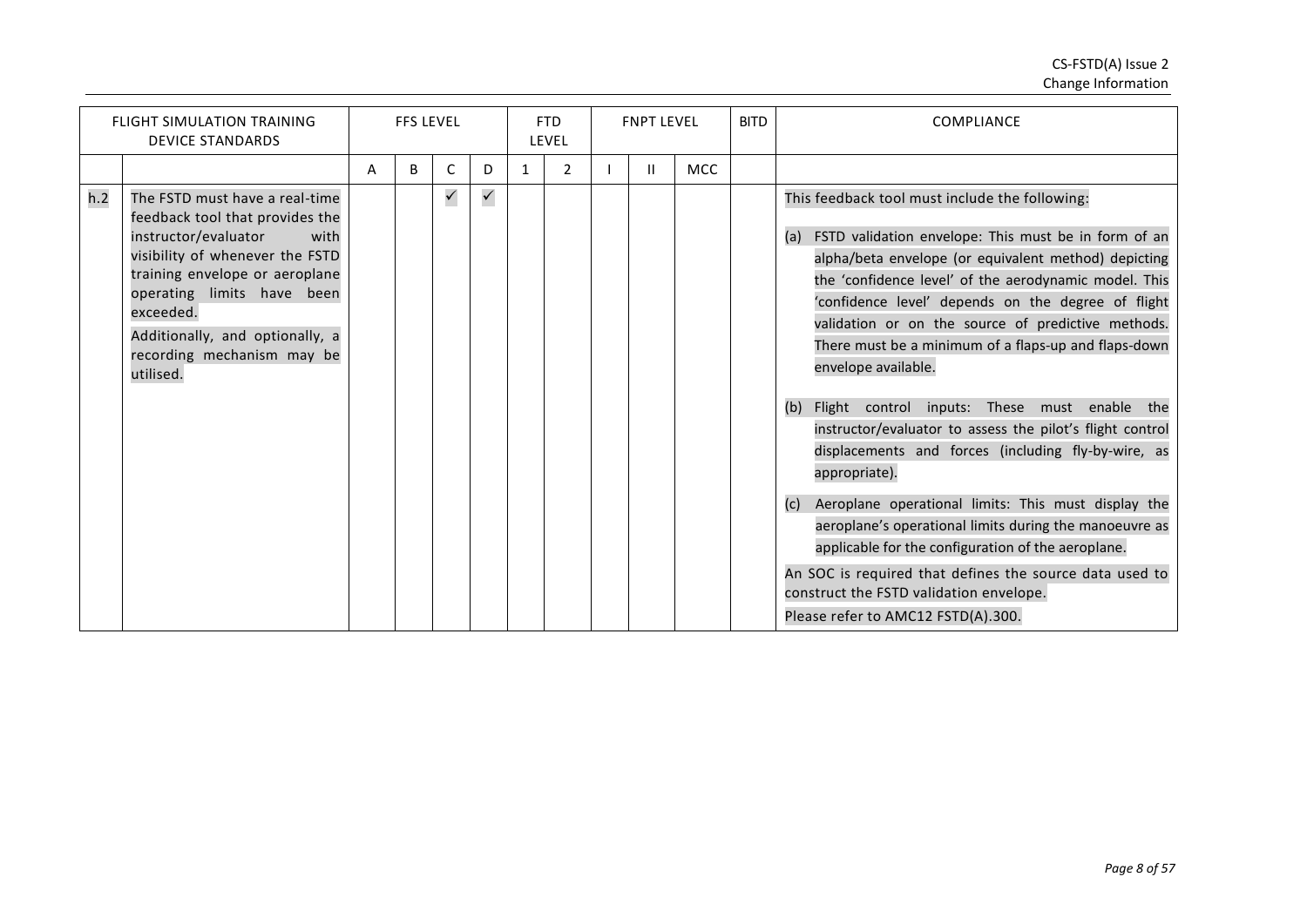|     | <b>FLIGHT SIMULATION TRAINING</b><br><b>DEVICE STANDARDS</b>                                                                                                                                                                                                                                                                                                                                                                                                                                                                                                                                                                                                           |   | <b>FFS LEVEL</b> |   |   |   | <b>FTD</b><br>LEVEL | <b>FNPT LEVEL</b> |            | <b>BITD</b> | <b>COMPLIANCE</b>                                                                                                                                                                                                                                |
|-----|------------------------------------------------------------------------------------------------------------------------------------------------------------------------------------------------------------------------------------------------------------------------------------------------------------------------------------------------------------------------------------------------------------------------------------------------------------------------------------------------------------------------------------------------------------------------------------------------------------------------------------------------------------------------|---|------------------|---|---|---|---------------------|-------------------|------------|-------------|--------------------------------------------------------------------------------------------------------------------------------------------------------------------------------------------------------------------------------------------------|
|     |                                                                                                                                                                                                                                                                                                                                                                                                                                                                                                                                                                                                                                                                        | A | B                | C | D | 1 | $\overline{2}$      |                   | <b>MCC</b> |             |                                                                                                                                                                                                                                                  |
| h.3 | When<br>Upset<br>scenarios:<br>with<br>equipped<br>instructor<br>(IOS)<br>operating<br>station<br>selectable dynamic aeroplane<br>upsets, the IOS is to provide<br>guidance on the method used<br>to drive the FSTD into an upset<br>condition,<br>including<br>any<br>malfunction or degradation of<br>FSTD's<br>functionality,<br>the<br>required to initiate the upset.<br>The unrealistic degradation of<br>simulator functionality (such as<br>flight<br>degrading<br>control<br>effectiveness) to drive an<br>aeroplane upset is generally<br>not acceptable unless used<br>purely as a tool<br>for<br>repositioning the FSTD with the<br>pilot out of the loop. |   |                  |   |   |   |                     |                   |            |             | An SOC is required to confirm that each upset prevention<br>and recovery feature programmed at the IOS and the<br>associated training manoeuvre have been evaluated by a<br>suitably qualified pilot.<br>Please refer to AMC9 FSTD(A).300(a)(1). |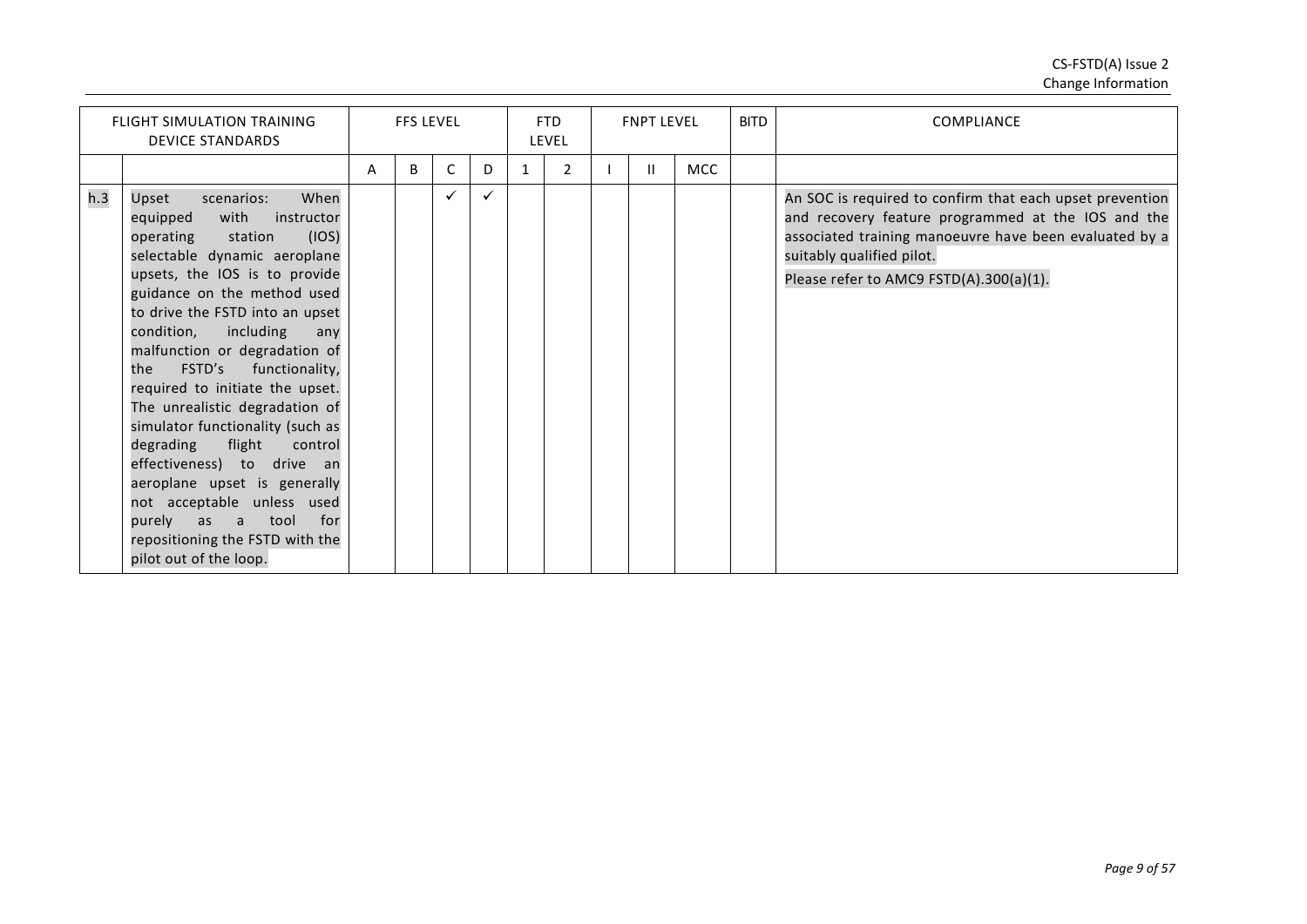|     | <b>FLIGHT SIMULATION TRAINING</b><br><b>DEVICE STANDARDS</b>                                                                                                                                                     |   | <b>FFS LEVEL</b> |   |   | FTD<br><b>LEVEL</b> | <b>FNPT LEVEL</b> |            | <b>BITD</b> | <b>COMPLIANCE</b>                                                                                                                                                                                                                                                                                                                                                                                                                                                                                                                                                                                                                                                                                                                                          |
|-----|------------------------------------------------------------------------------------------------------------------------------------------------------------------------------------------------------------------|---|------------------|---|---|---------------------|-------------------|------------|-------------|------------------------------------------------------------------------------------------------------------------------------------------------------------------------------------------------------------------------------------------------------------------------------------------------------------------------------------------------------------------------------------------------------------------------------------------------------------------------------------------------------------------------------------------------------------------------------------------------------------------------------------------------------------------------------------------------------------------------------------------------------------|
|     |                                                                                                                                                                                                                  | A | B                | C | D |                     | п                 | <b>MCC</b> |             |                                                                                                                                                                                                                                                                                                                                                                                                                                                                                                                                                                                                                                                                                                                                                            |
| i.1 | Control forces and control<br>travel shall correspond to that<br>of the replicated aeroplane.<br>Control forces shall react in the<br>manner as in the<br>same<br>aeroplane under the same<br>flight conditions. |   |                  | ✓ |   | ✓                   |                   | ✓          | ✓           | For FTD level 2, control forces and control travel should<br>correspond to that of the replicated aeroplane with<br>CT&M. It is not intended that the device should be flown<br>manually other than for short periods when the autopilot<br>is temporarily disengaged.<br>For FNPT level I and BITDs, control forces and control<br>travel shall broadly correspond to that of the replicated<br>aeroplane or class of aeroplane. Control force changes<br>due to an increase/decrease in aircraftaeroplane speed<br>are not necessary.<br>In addition, for FNPT level II and MCC control forces and<br>control travels shall respond in the same manner under<br>the same flight conditions as in the aeroplane or class of<br>aeroplane being simulated. |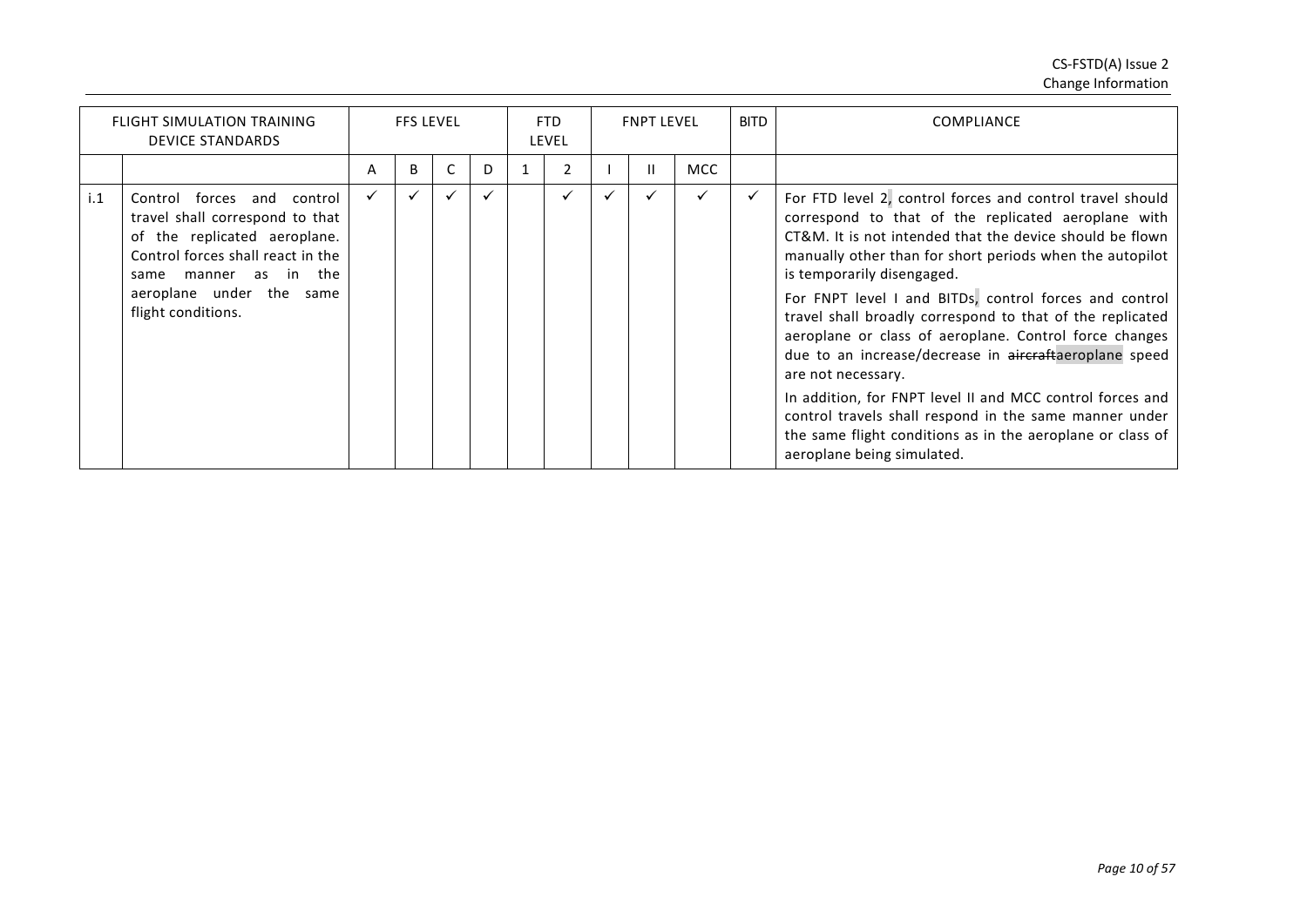|     | <b>FLIGHT SIMULATION TRAINING</b><br><b>DEVICE STANDARDS</b>                                                                                                                                                                                                                                                                                                                                                                                                                                                                                                                                                                                                                                                                                                            |              | <b>FFS LEVEL</b> |   |              |              | <b>FTD</b><br>LEVEL | <b>FNPT LEVEL</b> |     | <b>BITD</b> | <b>COMPLIANCE</b>                                                                                                                                                                                                                                                                                                                                                                                                       |
|-----|-------------------------------------------------------------------------------------------------------------------------------------------------------------------------------------------------------------------------------------------------------------------------------------------------------------------------------------------------------------------------------------------------------------------------------------------------------------------------------------------------------------------------------------------------------------------------------------------------------------------------------------------------------------------------------------------------------------------------------------------------------------------------|--------------|------------------|---|--------------|--------------|---------------------|-------------------|-----|-------------|-------------------------------------------------------------------------------------------------------------------------------------------------------------------------------------------------------------------------------------------------------------------------------------------------------------------------------------------------------------------------------------------------------------------------|
|     |                                                                                                                                                                                                                                                                                                                                                                                                                                                                                                                                                                                                                                                                                                                                                                         | A            | B                | C | D            | $\mathbf{1}$ | 2                   | $\mathbf{H}$      | MCC |             |                                                                                                                                                                                                                                                                                                                                                                                                                         |
| j.1 | handling<br>Ground<br>and<br>aerodynamic<br>programming<br>shall include:<br>Eeffect.<br>For<br>(1) Ground<br>example: round-out, flare,<br>touchdown.<br>and<br><b>This</b><br>requires data on lift, drag,<br>pitching moment, trim,<br>and power ground effect.<br>reaction<br>Ground<br>(2)<br>reaction of the aeroplane<br>upon contact with the<br>runway during landing to<br>include strut deflections,<br>tyre friction, side forces,<br>other appropriate<br>and<br>data, such as weight and<br>speed,<br>necessary<br>to<br>the<br>identify<br>flight<br>condition<br>and<br>configuration.<br>Ground<br>handling<br>(3)<br>characteristics<br>steering inputs to include<br>crosswind, braking, thrust<br>reversing,<br>deceleration<br>and turning radius. | $\checkmark$ | ✓                | ✓ | $\checkmark$ |              |                     | ✓                 | ✓   |             | Statement of compliance required. Tests required.<br>For level 'A' FFSs, generic ground handling to the extent<br>that allows turns within the confines of the runway,<br>adequate control on flare, touchdown and roll-out<br>(including from a crosswind landing) only is acceptable.<br>For FNPTs, a generic ground handling model need only be<br>provided to enable representative flare and touchdown<br>effects. |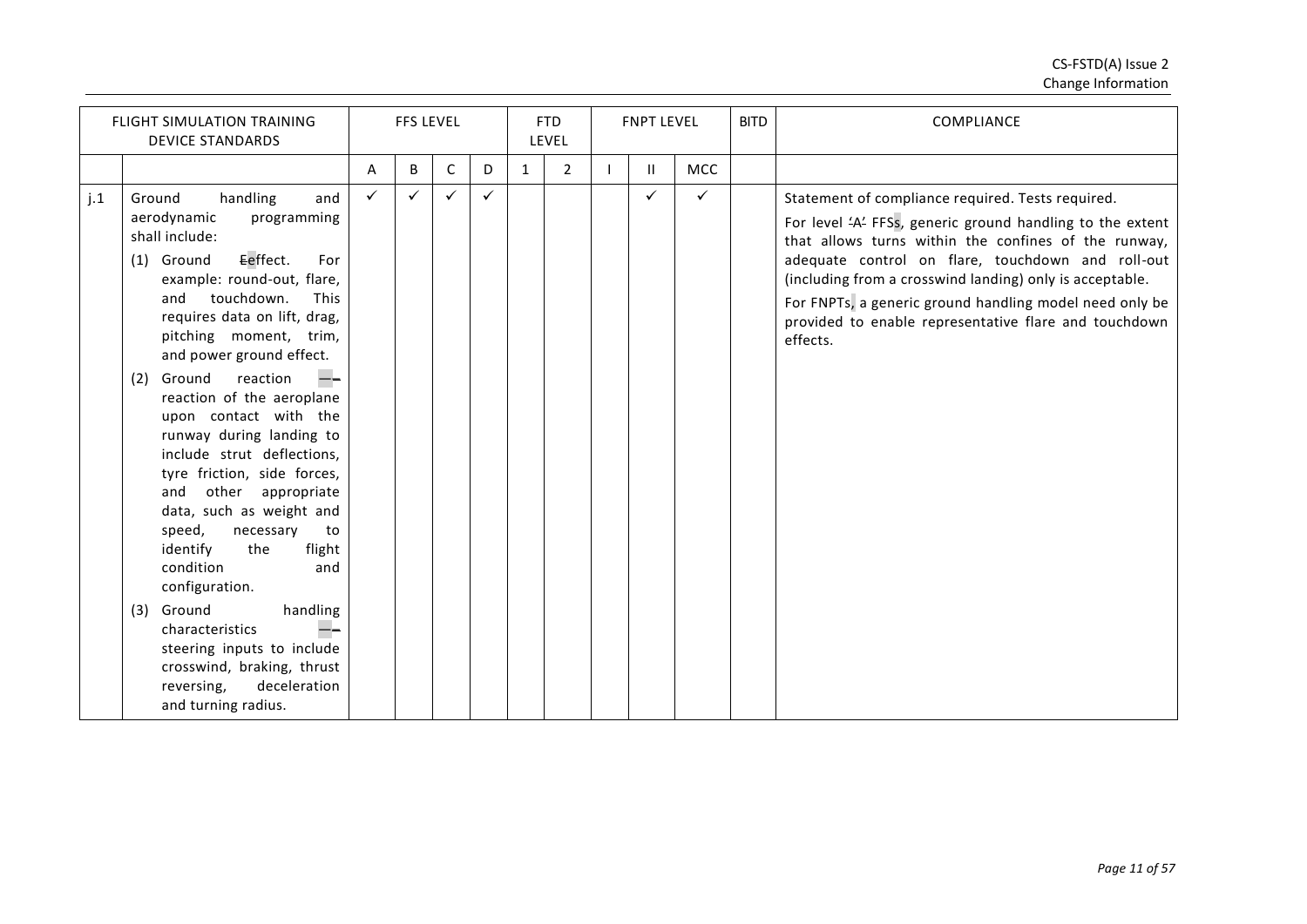|     | <b>FLIGHT SIMULATION TRAINING</b><br><b>DEVICE STANDARDS</b>                                                                                                                                                                                                                                                                                                                                                                                                                                                                                                                                                                                                                                 |   | <b>FFS LEVEL</b> |              |   |              | <b>FTD</b><br>LEVEL | <b>FNPT LEVEL</b> |            | <b>BITD</b> | <b>COMPLIANCE</b>                                                   |
|-----|----------------------------------------------------------------------------------------------------------------------------------------------------------------------------------------------------------------------------------------------------------------------------------------------------------------------------------------------------------------------------------------------------------------------------------------------------------------------------------------------------------------------------------------------------------------------------------------------------------------------------------------------------------------------------------------------|---|------------------|--------------|---|--------------|---------------------|-------------------|------------|-------------|---------------------------------------------------------------------|
|     |                                                                                                                                                                                                                                                                                                                                                                                                                                                                                                                                                                                                                                                                                              | A | B                | $\mathsf{C}$ | D | $\mathbf{1}$ | $\overline{2}$      | $\mathbf{H}$      | <b>MCC</b> |             |                                                                     |
| k.1 | models shall<br>Wind<br>shear<br>provide training in the specific<br>skills required for recognition<br>of wind shear phenomena and<br>execution<br>of<br>recovery<br>manoeuvres. Such models shall<br>be representative of measured<br>or accident derived winds, but<br>may include simplifications<br>which<br>repeatable<br>ensure<br>For example,<br>encounters.<br>models<br>consist of<br>may<br>independent variable winds in<br>multiple<br>simultaneous<br>Wind models<br>components.<br>shall be available for the<br>following critical phases of<br>flight:<br>(1) Prior to take-off rotation,<br>(2) At lift-off,<br>During initial climb,<br>(3)<br>(4) Short final approach. |   |                  | $\checkmark$ | ✓ |              |                     |                   |            |             | Tests required.<br>SeePlease refer to AMC1 FSTD(A).300, (b)(3) 2.g. |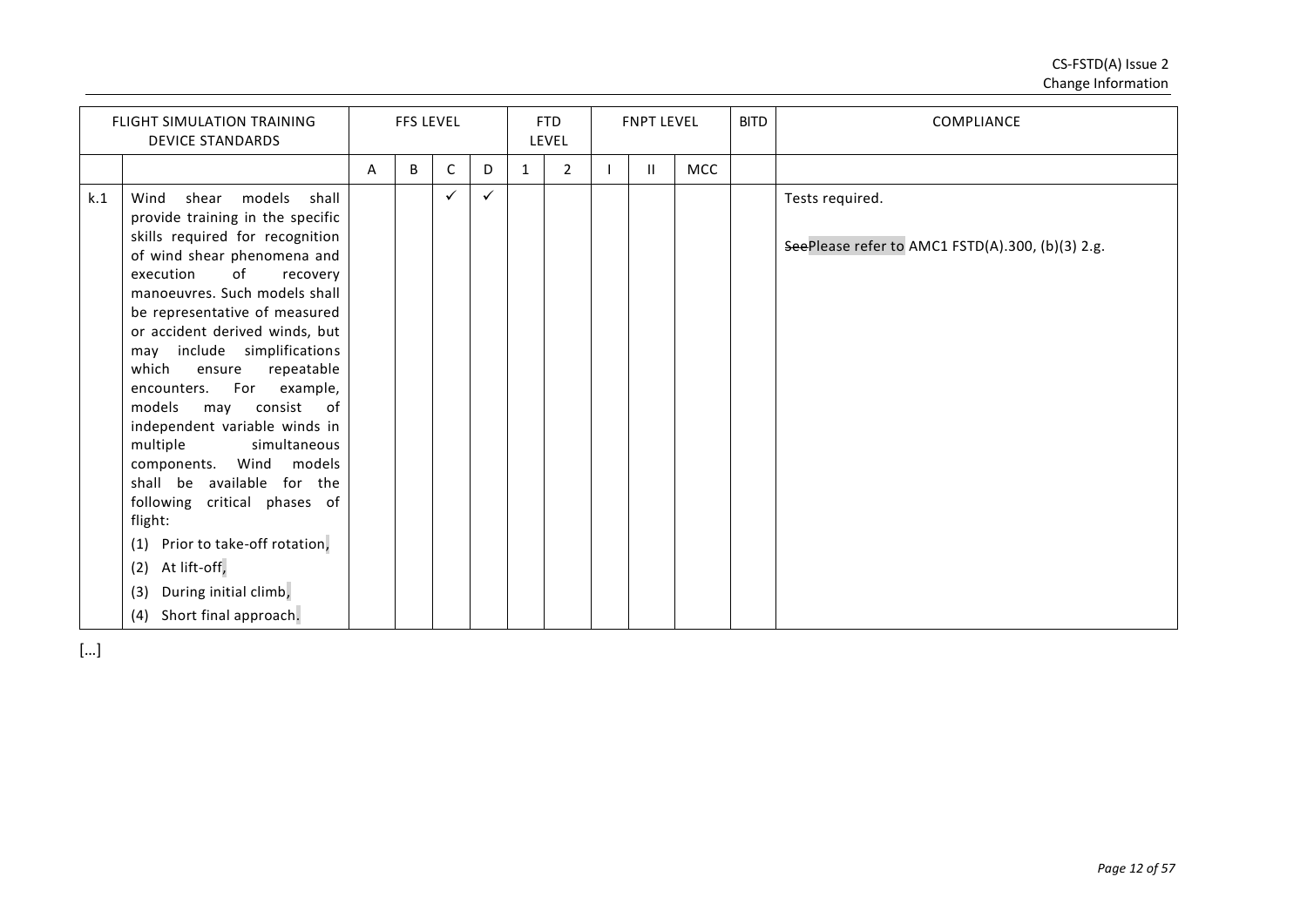| s.1              | Aerodynamic modelling shall<br>be provided. This shall<br>includes, for aeroplanes issued<br>an original type certificate<br>after June 1980, low altitude<br>level flight ground effect, Mach<br>effect at high altitude, normal<br>and reverse dynamic thrust<br>effect on control surfaces,<br>representations,<br>aeroelastic<br>and representations of non-<br>linearities due to sideslip based<br>on aeroplane flight test data<br>provided by the manufacturer. |  |              |              |  |  |  | Statement of compliance required, to include:<br>Mach effect, aeroelastic representations, ground<br>effect and non-linearities due to sideslip; are<br>normally included in the FSTD aerodynamic model.<br>The statement of Compliance shall address each of<br>these items.<br>- Sseparate tests for thrust effects-and a<br>statement of compliance are required.<br>Please refer to AMC9 FSTD(A).300(a)(2).                                                                                                                                                                                                                             |
|------------------|-------------------------------------------------------------------------------------------------------------------------------------------------------------------------------------------------------------------------------------------------------------------------------------------------------------------------------------------------------------------------------------------------------------------------------------------------------------------------|--|--------------|--------------|--|--|--|---------------------------------------------------------------------------------------------------------------------------------------------------------------------------------------------------------------------------------------------------------------------------------------------------------------------------------------------------------------------------------------------------------------------------------------------------------------------------------------------------------------------------------------------------------------------------------------------------------------------------------------------|
| s.2              | The aerodynamic model has to<br>incorporate data representing<br>the aeroplane's characteristics<br>covering an angle of attack and<br>sideslip range to support the<br>training tasks.                                                                                                                                                                                                                                                                                 |  | $\checkmark$ | $\checkmark$ |  |  |  | An SOC is required.<br>Please refer to AMC9 FSTD(A).300(a)(3).                                                                                                                                                                                                                                                                                                                                                                                                                                                                                                                                                                              |
| $s.\overline{3}$ | Applicable only for those FSTDs<br>that are to be qualified for full<br>stall training tasks.<br>The aerodynamic modelling has<br>support<br>stall-recovery<br>to<br>training tasks in the following<br>flight conditions:<br>(a) stall entry at wing level (1g);<br>(b) stall entry into turning flight<br>of at least 25° bank angle<br>(accelerated stall);<br>(c) stall entry into a power-on<br>condition (required only for<br>propeller-driven aeroplanes);      |  | $\checkmark$ | $\checkmark$ |  |  |  | An SOC is required which describes the aerodynamic-<br>modelling methods, validation, as well and check of the<br>stall characteristics of the FSTD.<br>An additional SOC has also to include a verification that<br>the FSTD has been evaluated by a subject-matter expert<br>pilot acceptable to the competent authority.<br>Please refer to AMC10 FSTD(A).300(e) for clarification on<br>the definition of a 'subject-matter expert pilot'.<br>Please refer to AMC9 FSTD(A).300(a)(4) for clarification<br>on the stall modelling.<br>Please refer to AMC1 FSTD(A).200 for clarification of the<br>'near performance limited condition'. |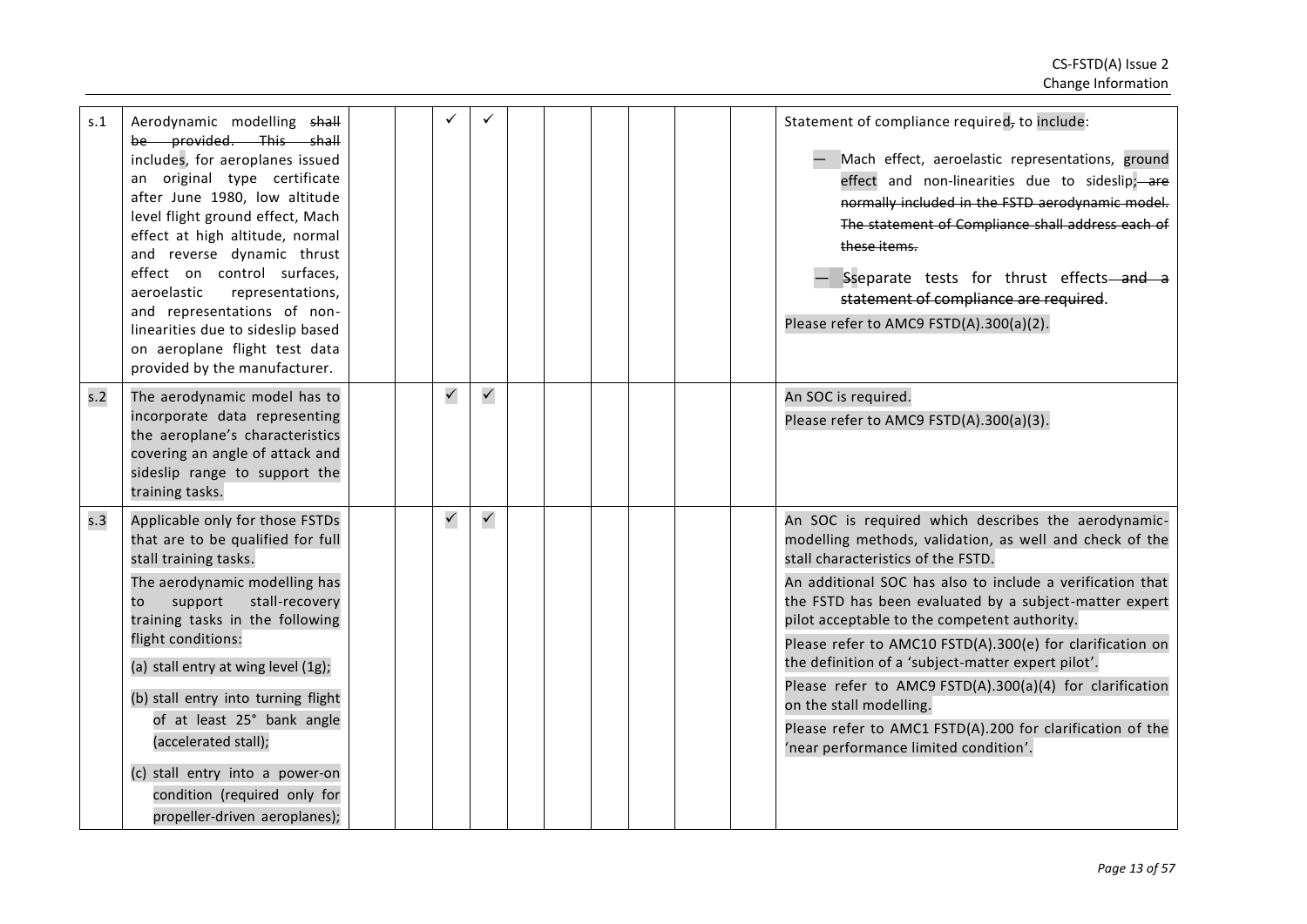|     | and<br>(d) aeroplane configurations of<br>second-segment climb, high-<br>altitude<br>cruise<br>('near<br>limited<br>performance<br>condition'), and approach or<br>landing.                                                                                                                  |  |              |  |   |                          |                                                                                                                                                                                                                                                                                                                                                                                                                                                                                                                                                                                                                                                                                                                                                                                                                                                                                                                                                                                                                                                                                                                                                                                                                                                                                                                                                                                                                                                                                                                                 |
|-----|----------------------------------------------------------------------------------------------------------------------------------------------------------------------------------------------------------------------------------------------------------------------------------------------|--|--------------|--|---|--------------------------|---------------------------------------------------------------------------------------------------------------------------------------------------------------------------------------------------------------------------------------------------------------------------------------------------------------------------------------------------------------------------------------------------------------------------------------------------------------------------------------------------------------------------------------------------------------------------------------------------------------------------------------------------------------------------------------------------------------------------------------------------------------------------------------------------------------------------------------------------------------------------------------------------------------------------------------------------------------------------------------------------------------------------------------------------------------------------------------------------------------------------------------------------------------------------------------------------------------------------------------------------------------------------------------------------------------------------------------------------------------------------------------------------------------------------------------------------------------------------------------------------------------------------------|
| t.1 | Modelling that includes the<br>effects of airframe and engine<br>icing, where appropriate, on<br>the airframe, aerodynamics<br>and the engine(s).<br>Icing-effects simulation models<br>only<br>required<br>are<br>for<br>authorised<br>aeroplanes<br>for<br>operations in icing conditions. |  | $\checkmark$ |  | ✔ | $\overline{\phantom{0}}$ | Statement of compliance required.<br>Icing models simulate the aerodynamic degradation<br>effects of ice accretion on the aeroplane lifting surfaces,<br>including (if present on the simulated aeroplane) loss of<br>lift, decrease in stall angle of attack, change in pitching<br>moment, decrease in control effectiveness, and changes<br>in control forces in addition to any overall increase in<br>drag. Aeroplane systems (such as the stall protection<br>system and auto flight system) must respond properly to<br>ice accretion, consistent with the simulated aeroplane.<br>Aeroplane original equipment manufacturer (OEM) data<br>or other acceptable analytical methods must be used to<br>develop ice accretion models. Acceptable analytical<br>methods may include wind tunnel analysis and/or<br>engineering analysis of the aerodynamic effects of icing<br>on the aeroplane lifting surfaces coupled with tuning and<br>supplemental subjective assessment by a subject-matter<br>expert pilot knowledgeable of the effect of ice accretion<br>on the handling qualities of the simulated aeroplane.<br>An SOC is required shall describing the effects that<br>provide training in the specific skills required for<br>recognition of icing phenomena and execution of<br>recovery. The SOC must describe the source data and any<br>analytical methods used to develop ice accretion models,<br>including a verification that these effects have been<br>tested.<br>Please refer to AMC13 FSTD(A).300. |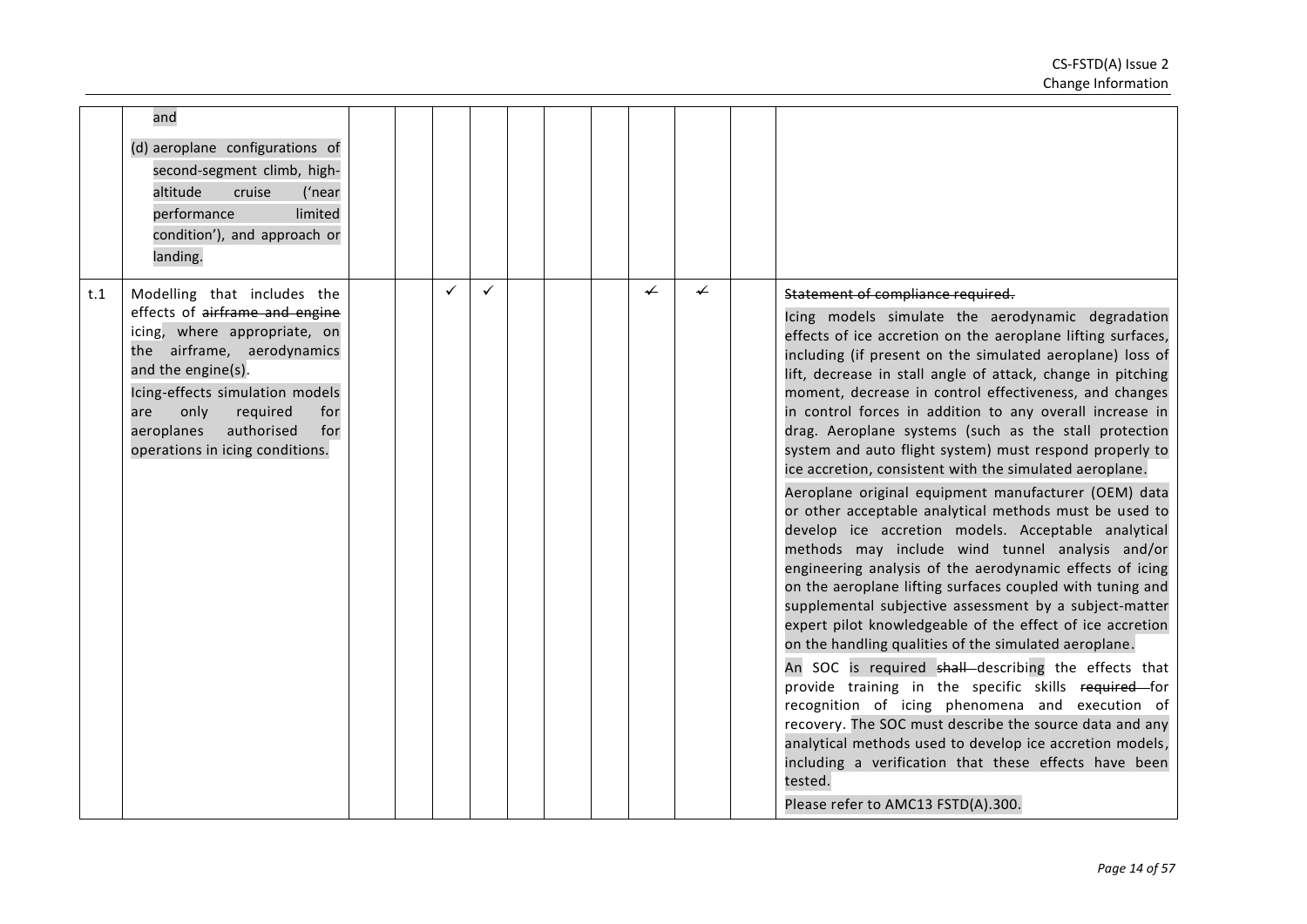| t.2 | Modelling that includes the<br>of icing,<br>effects<br>where<br>appropriate, on the airframe,<br>aerodynamics and<br>the<br>engine(s).        |  |  |  |  | An SOC is required describing the effects that provide<br>training in the specific skills for recognition of icing<br>phenomena and execution of recovery. |
|-----|-----------------------------------------------------------------------------------------------------------------------------------------------|--|--|--|--|------------------------------------------------------------------------------------------------------------------------------------------------------------|
|     | Icing-effects simulation models<br>are only required for those<br>authorised<br>aeroplanes<br>for <b>f</b><br>operations in icing conditions. |  |  |  |  |                                                                                                                                                            |

|     | 2. Motion system                                                                                                                                                                        |              |   |              |              |  |  |  |                                                                                                                                                                                                                                                                                                                                                                                                                                                                                                                                    |
|-----|-----------------------------------------------------------------------------------------------------------------------------------------------------------------------------------------|--------------|---|--------------|--------------|--|--|--|------------------------------------------------------------------------------------------------------------------------------------------------------------------------------------------------------------------------------------------------------------------------------------------------------------------------------------------------------------------------------------------------------------------------------------------------------------------------------------------------------------------------------------|
| a.1 | Motion cues as perceived by<br>pilot<br>shall<br>the<br>be<br>of<br>the<br>representative<br>aeroplane, e.g. touchdown<br>cues shall be a function of the<br>simulated rate of descent. | $\checkmark$ | ✓ | $\checkmark$ | $\checkmark$ |  |  |  | For FSTDs where motion systems are not specifically<br>required, but have been added, they will be assessed to<br>ensure that they do not adversely affect the qualification<br>of the FSTD.<br>For level C or level D devices, special consideration is given<br>to the motion system response during upset prevention and<br>recovery manoeuvres. Notwithstanding the limitations of<br>simulator motion, the operator should place specific<br>emphasis on tuning out objectionable motion system<br>responses, where possible. |
| b.1 | A motion system shall:<br>provide sufficient cueing,<br>(1)<br>which may be of a generic<br>nature to accomplish the<br>required tasks;                                                 | $\checkmark$ |   |              |              |  |  |  | Statement of compliance required.<br>Tests required.                                                                                                                                                                                                                                                                                                                                                                                                                                                                               |
|     | of<br>have a minimum<br>(2)<br>of freedom<br>3 degrees<br>(pitch, roll & heave); and                                                                                                    |              |   |              |              |  |  |  |                                                                                                                                                                                                                                                                                                                                                                                                                                                                                                                                    |
|     | produce cues at least<br>(3)<br>equivalent to those of a<br>six-degrees-of-freedom<br>platform<br>synergistic<br>motion system.                                                         |              |   |              | ✓            |  |  |  |                                                                                                                                                                                                                                                                                                                                                                                                                                                                                                                                    |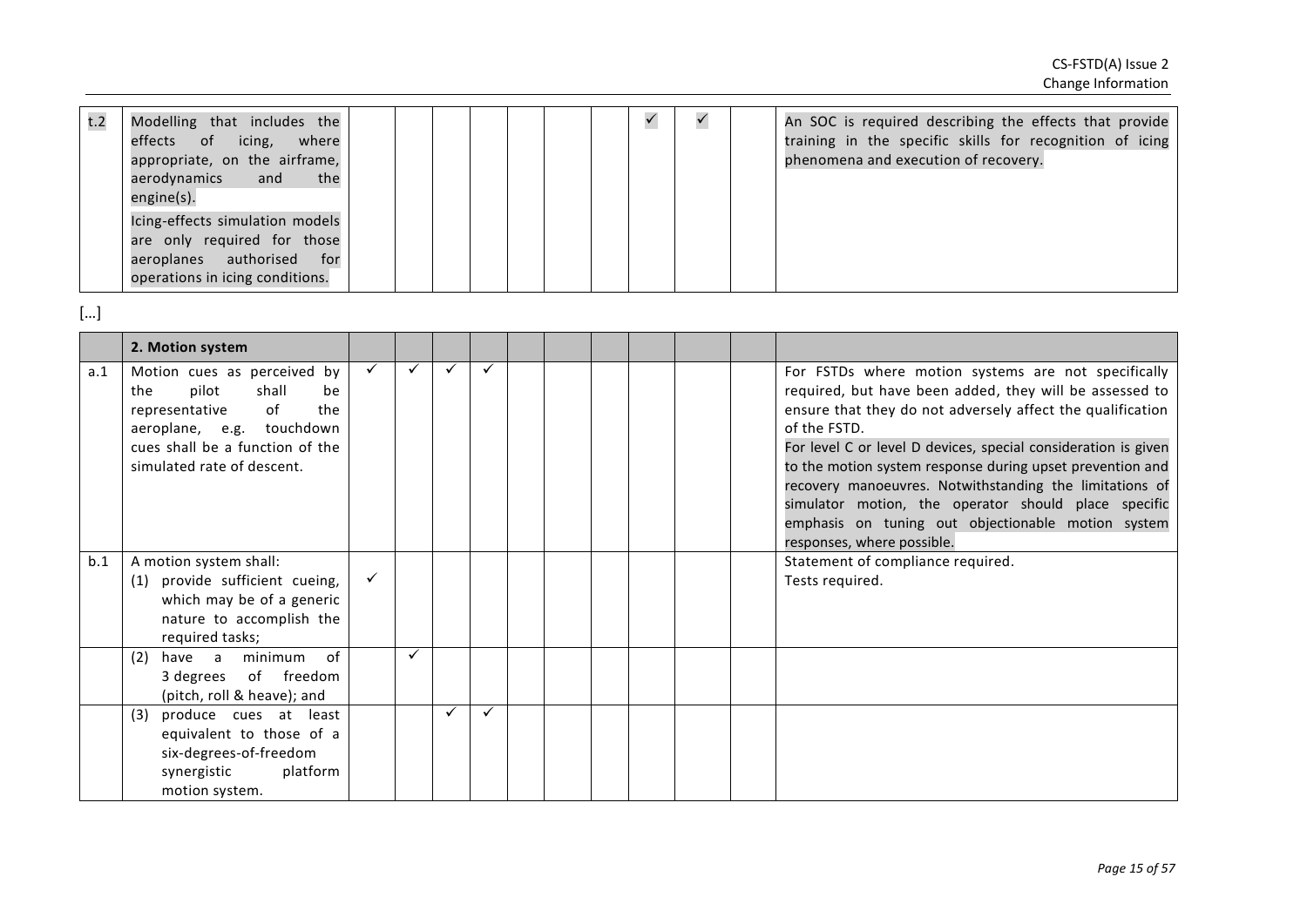| c.1 | A means of recording the         |              |              |              |              |  |  |                                                                 |
|-----|----------------------------------|--------------|--------------|--------------|--------------|--|--|-----------------------------------------------------------------|
|     | motion<br>response time<br>as    |              |              |              |              |  |  |                                                                 |
|     | required.                        |              |              |              |              |  |  |                                                                 |
| d.1 | Motion effects programming       | $\checkmark$ | $\checkmark$ | $\checkmark$ | $\checkmark$ |  |  | For level 'A' FFSs: effects may be of a generic nature          |
|     | shall include:                   |              |              |              |              |  |  | sufficient to accomplish the required tasks.                    |
|     | (1) effects of runway rumble,    |              |              |              |              |  |  | For level B, C and D FFSs: if there are known flight conditions |
|     | oleo deflections, ground         |              |              |              |              |  |  | where buffet is the first indication of the stall, or where no  |
|     | speed, uneven runway,            |              |              |              |              |  |  | stall buffet occurs, this characteristic should be included in  |
|     | centre line lights and           |              |              |              |              |  |  | the model.                                                      |
|     | taxiway characteristics;         |              |              |              |              |  |  |                                                                 |
|     | buffets on the ground due<br>(2) |              |              |              |              |  |  |                                                                 |
|     | to spoiler/speed brake           |              |              |              |              |  |  |                                                                 |
|     | extension and thrust             |              |              |              |              |  |  |                                                                 |
|     | reversal;                        |              |              |              |              |  |  |                                                                 |
|     | bumps associated with the<br>(3) |              |              |              |              |  |  |                                                                 |
|     | landing gear;                    |              |              |              |              |  |  |                                                                 |
|     | buffet during extension<br>(4)   |              |              |              |              |  |  |                                                                 |
|     | and retraction of landing        |              |              |              |              |  |  |                                                                 |
|     | gear;                            |              |              |              |              |  |  |                                                                 |
|     | buffet in the air due to<br>(5)  |              |              |              |              |  |  |                                                                 |
|     | flap and spoiler/speed           |              |              |              |              |  |  |                                                                 |
|     | brake extension;                 |              |              |              |              |  |  |                                                                 |
|     | approach-to-stall buffet<br>(6)  |              |              |              |              |  |  |                                                                 |
|     | and stall buffet (where          |              |              |              |              |  |  |                                                                 |
|     | applicable);                     |              |              |              |              |  |  |                                                                 |
|     | touchdown cues for main<br>(7)   |              |              |              |              |  |  |                                                                 |
|     | and nose gear;                   |              |              |              |              |  |  |                                                                 |
|     | (8) nose-wheel scuffing;         |              |              |              |              |  |  |                                                                 |
|     | thrust effect with brakes<br>(9) |              |              |              |              |  |  |                                                                 |
|     | set;                             |              |              |              |              |  |  |                                                                 |
|     | (10) Mach and manoeuvre          |              |              |              |              |  |  |                                                                 |
|     | buffet;                          |              |              |              |              |  |  |                                                                 |
|     | (11) tyre failure dynamics;      |              |              |              |              |  |  |                                                                 |
|     | (12) engine malfunction and      |              |              |              |              |  |  |                                                                 |
|     | engine damage; and               |              |              |              |              |  |  |                                                                 |
|     | (13) tail and pod strike.        |              |              |              |              |  |  |                                                                 |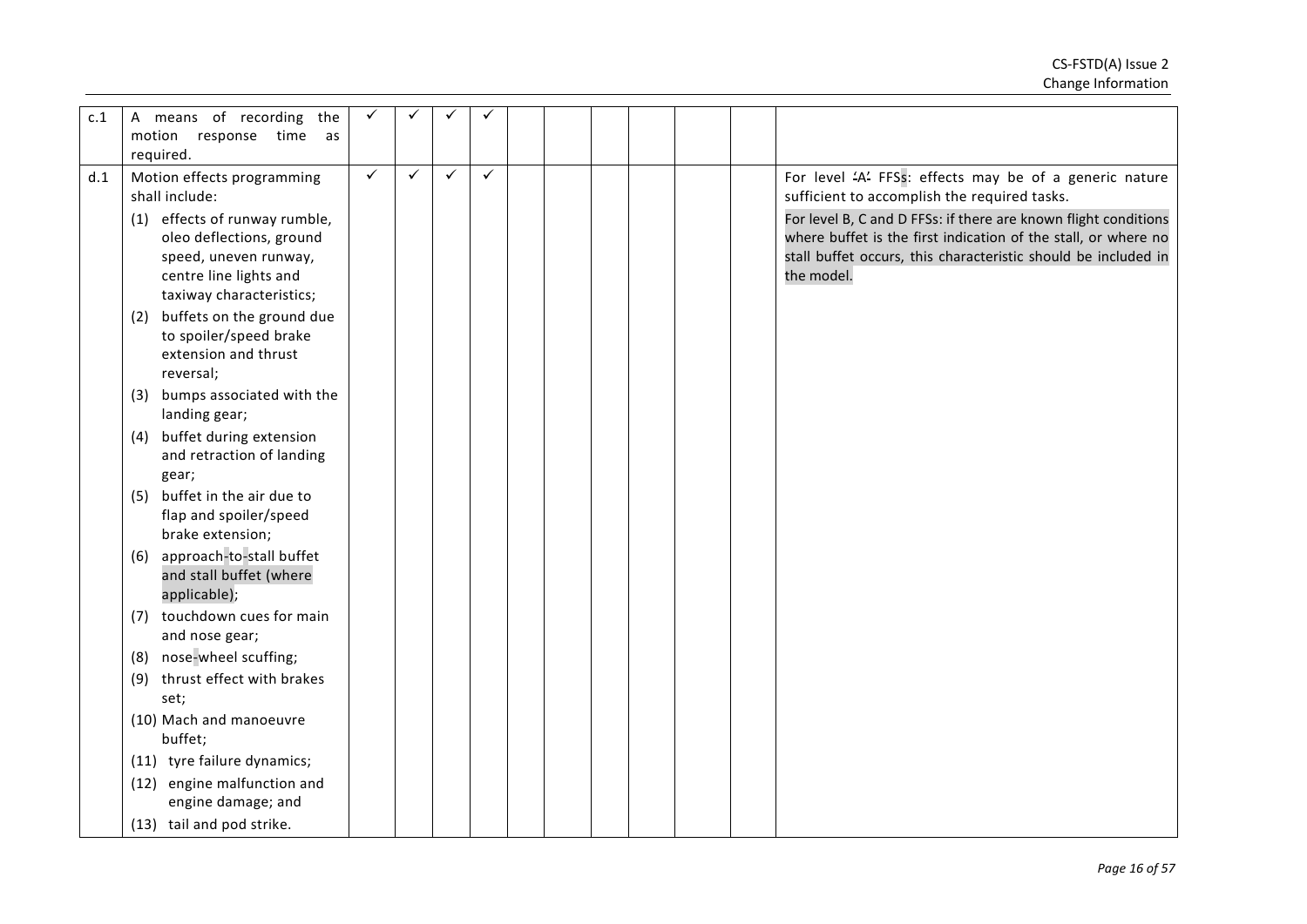|     | 4. Sound System                                                                                                                                                                                                                                            |              |              |              |   |   |   |   |                                                                                                                                                                                                                                                                   |
|-----|------------------------------------------------------------------------------------------------------------------------------------------------------------------------------------------------------------------------------------------------------------|--------------|--------------|--------------|---|---|---|---|-------------------------------------------------------------------------------------------------------------------------------------------------------------------------------------------------------------------------------------------------------------------|
| a.1 | Significant flight deck sounds<br>which result from pilot actions<br>corresponding to those of the<br>class<br>aeroplane<br>or<br>of<br>aeroplane.                                                                                                         | $\checkmark$ | $\checkmark$ | ✓            | ✓ | ✓ | ✓ | ✓ | For FNPTs level I and BITDs, engine sounds only need to<br>be available.                                                                                                                                                                                          |
| b.1 | Sound of precipitation, rain<br>removal equipment and other<br>significant aeroplane noises<br>perceptible to the pilot during<br>abnormal<br>normal<br>and<br>operations and the sound of a<br>crash when the FSTD is landed<br>in excess of limitations. |              | ✓            | $\checkmark$ |   |   |   |   | A Sstatement of compliance is required.<br>Sounds have to be directionally representative.<br>For FSTDs that are to be qualified for full stall training<br>tasks, sounds associated with stall buffet have to be<br>replicated, if significant in the aeroplane. |
| c.1 | Comparable amplitude and<br>frequency of flight deck noises,<br>including engine and airframe<br>sounds. The sounds shall be<br>coordinated with the required<br>weather.                                                                                  |              |              | $\checkmark$ |   |   |   |   | Tests required.                                                                                                                                                                                                                                                   |
| d.1 | The volume control shall have<br>an indication of sound level<br>which<br>setting<br>meets<br>all<br>qualification requirements.                                                                                                                           | $\checkmark$ | $\checkmark$ | ✓            |   |   |   |   |                                                                                                                                                                                                                                                                   |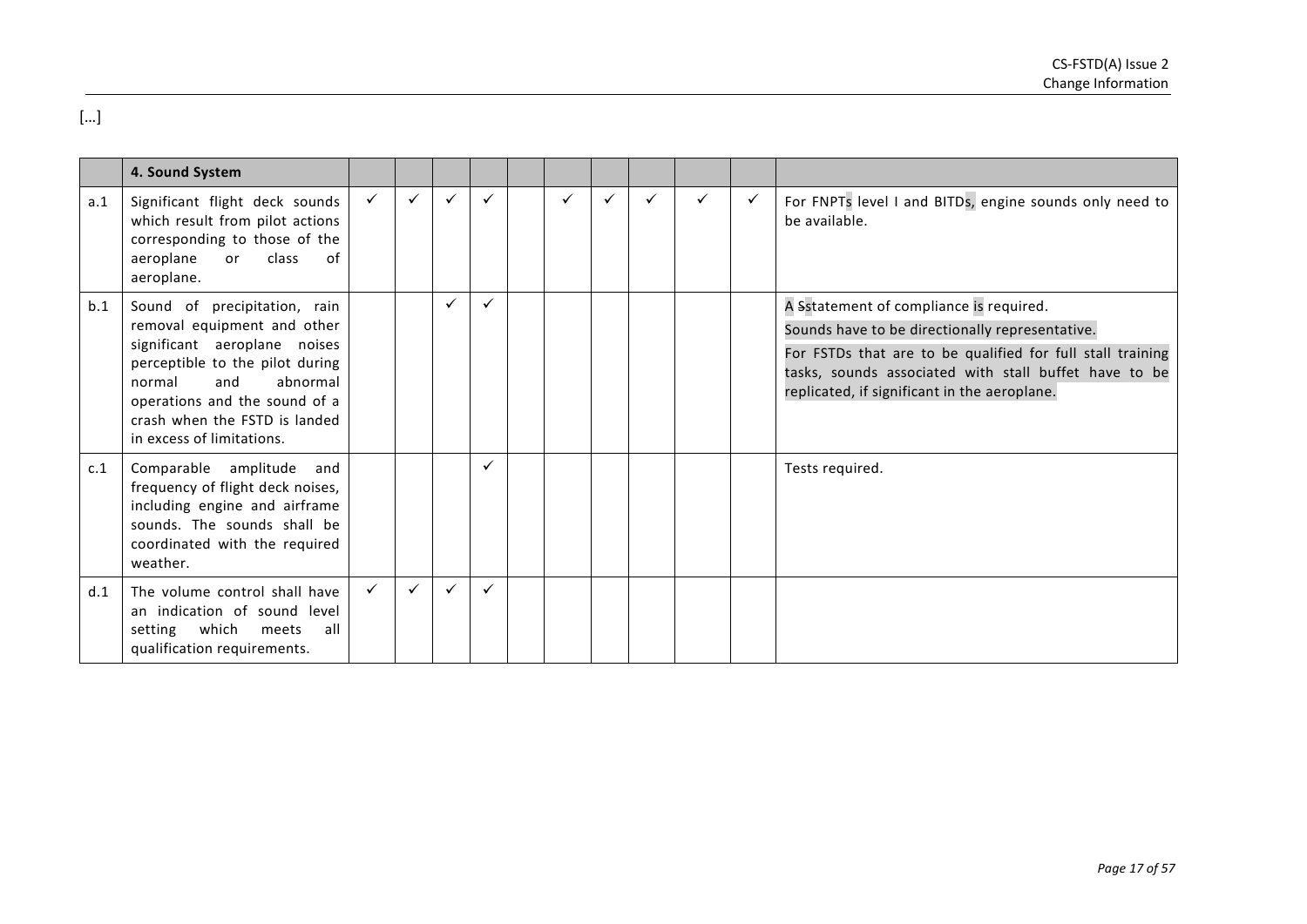- 2.  $CS-FSTD(A)$  Book 2
- 2.1. AMC1 FSTD(A).200 is amended as follows:

### **SUBPART B — TERMINOLOGY**

### **AMC1 FSTD(A).200 Terminology and abbreviations**

(a) Terminology

In addition to the principal terms defined in the requirement itself, additional terms used in the context of CS-FSTD(A) and CS-FSTD(H) have the following meanings:

[…]

— 'FSTD training envelope' means high- and moderate-confidence regions of the FSTD validation envelope.

[…]

— 'High angle of attack' means flying at an angle of attack higher than in normal operation beyond the first indication of stall or stall protection systems, whichever occurs first.

[…]

- 'Near performance limited condition' (when related to approach to stall or stall) means a stall event occurring close to the lowest limit of the following:
	- maximum certified altitude (structural);
	- thrust-limited altitude; and
	- buffet- or manoeuvre-limited altitude.

Stall data above flight level (FL) 250 should generally be acceptable.

[…]

— 'Full stall' means the same as 'post-stall' as referred to in Commission Regulation that has been prepared and published based on EASA Opinion No 06/2017.

- (b) Abbreviations
- […]
- EVS = enhanced vision system

[…]

- FMS = flight management system
- […]
- GNSS = global navigation satellite system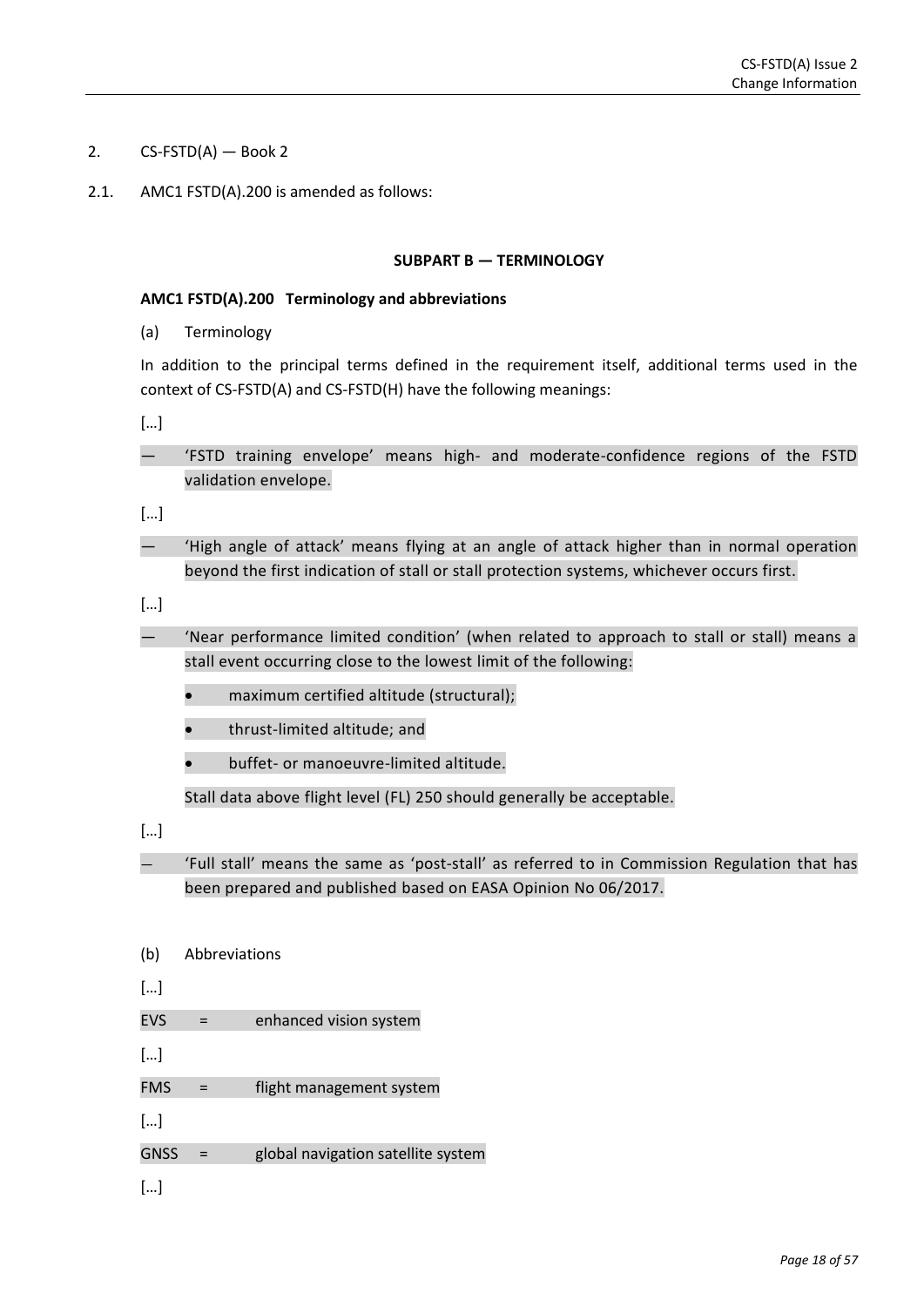| HUGS                  | head-up guidance system                  |
|-----------------------|------------------------------------------|
| []                    |                                          |
| <b>MMO</b>            | maximum operating limit speed (Mach)     |
| $\left[\ldots\right]$ |                                          |
| <b>PBN</b>            | performance-based navigation             |
| $\left[\ldots\right]$ |                                          |
| VMO                   | maximum operating limit speed (airspeed) |
|                       |                                          |

2.2. AMC1 FSTD(A).300 is amended as follows:

### **SUBPART C — AEROPLANE FLIGHT SIMULATION TRAINING DEVICES**

### **AMC1 FSTD(A).300 Qualification basis**

- (a) Introduction
	- (1) Purpose

[…]

- (2) Background
	- (i) The availability of advanced technology has permitted greater use of FSTDs for training, testing and checking of flight crew members. The complexity, costs and operating environment of modern aeroplanes also encourage broader use of advanced simulation. FSTDs can provide more in-depth training than can be accomplished in aeroplane and provide a safe and suitable learning environment. Fidelity of modern FSTDs is sufficient to permit pilot assessment with the assurance that the observed behaviour will transfer to the aeroplane. Fuel conservation and reduction in adverse environmental effects are important by-products of FSTD use.
	- (ii) The methods, procedures, and testing criteria contained in this AMC are the result of the experience and expertise of competent authorities, operators, and aeroplane and FSTD manufacturers. From 1989 to 1992, a specially convened international working group under the sponsorship of the Royal Aeronautical Society (RAeS) held several meetings with the stated purpose of establishing common test criteria that would be recognised internationally. The final RAeS document, entitled 'International Standards for the Qualification of Airplane Flight Simulators', dated January 1992 (ISBN 0–903409–98–4), was the core document used to establish these criteria and also the ICAO Doc 9625 'Manual of Criteria for the Qualification of Flight Simulators' (1995 or as amended). An international review under the co-chair of the FAA and JAA during 2001 was the basis for a major modification of the ICAO Manual and for this CS.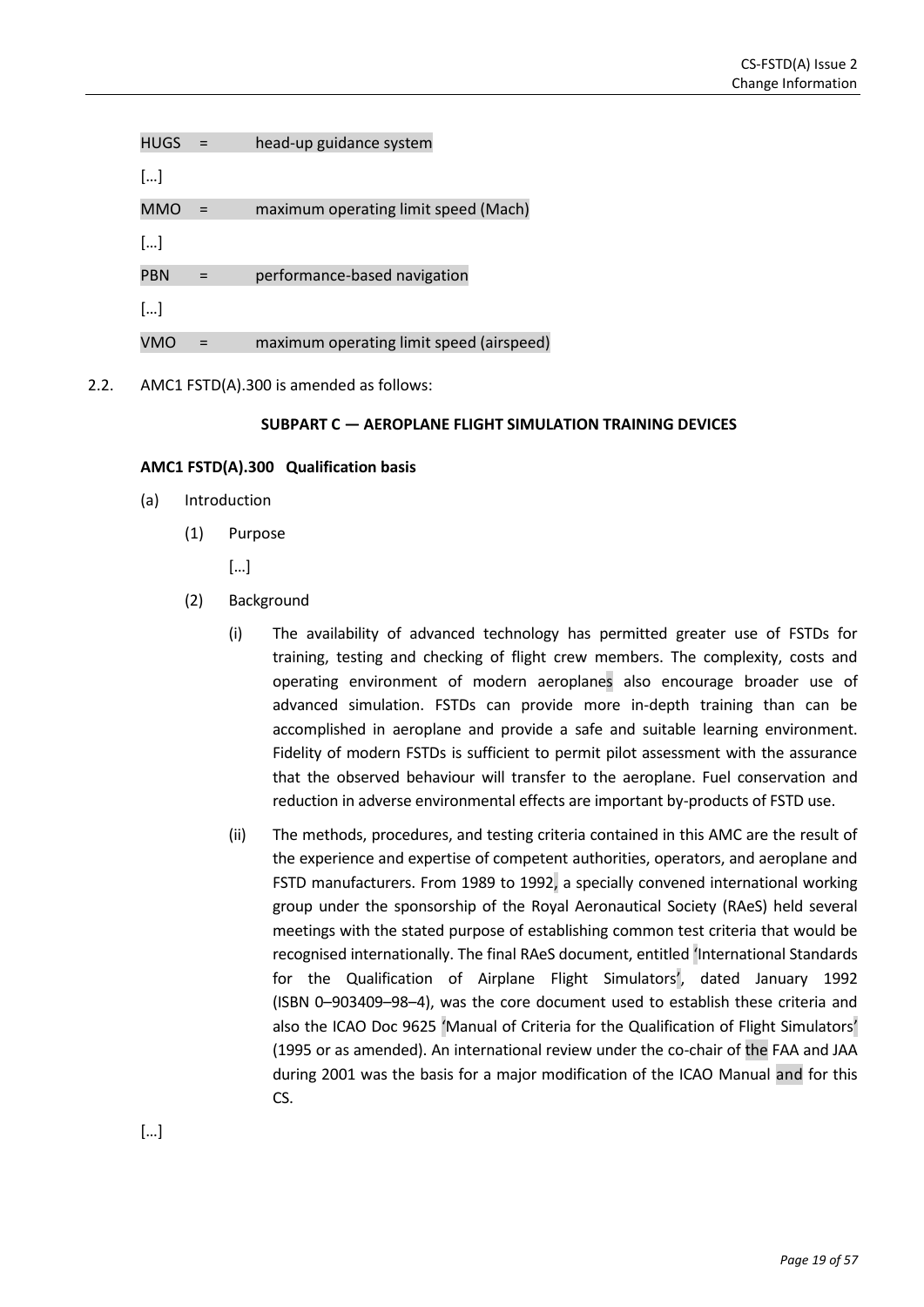# **Table of FSTD Validation Tests**

| <b>TESTS</b>       | <b>TOLERANCE</b> | <b>FLIGHT</b><br><b>CONDITIONS</b> |   |   |            |   |      | <b>FSTD LEVEL</b> |              |            |             | <b>COMMENTS</b>                                                                                                                                                                                                                                                                                                                   |
|--------------------|------------------|------------------------------------|---|---|------------|---|------|-------------------|--------------|------------|-------------|-----------------------------------------------------------------------------------------------------------------------------------------------------------------------------------------------------------------------------------------------------------------------------------------------------------------------------------|
|                    |                  |                                    |   |   | <b>FFS</b> |   |      | <b>FTD</b>        | <b>FNPT</b>  |            | <b>BITD</b> |                                                                                                                                                                                                                                                                                                                                   |
|                    |                  |                                    | A | В | C          | D | Init | Rec               | $\mathbf{I}$ | <b>MCC</b> |             |                                                                                                                                                                                                                                                                                                                                   |
|                    |                  |                                    |   |   |            |   |      |                   |              |            |             | For FNPTs and BITDs, CT&M<br>should be used for initial<br>evaluations. The tolerances<br>should be applied for recurrent<br>evaluations<br>(see<br>AMC1 FSTD(A).300 (a)(5)(iv)).<br>It is accepted that tests and<br>associated tolerances only<br>apply to a level 1 FTD if that<br>system or flight condition is<br>simulated. |
| PERFORMANCE<br>11. |                  |                                    |   |   |            |   |      |                   |              |            |             |                                                                                                                                                                                                                                                                                                                                   |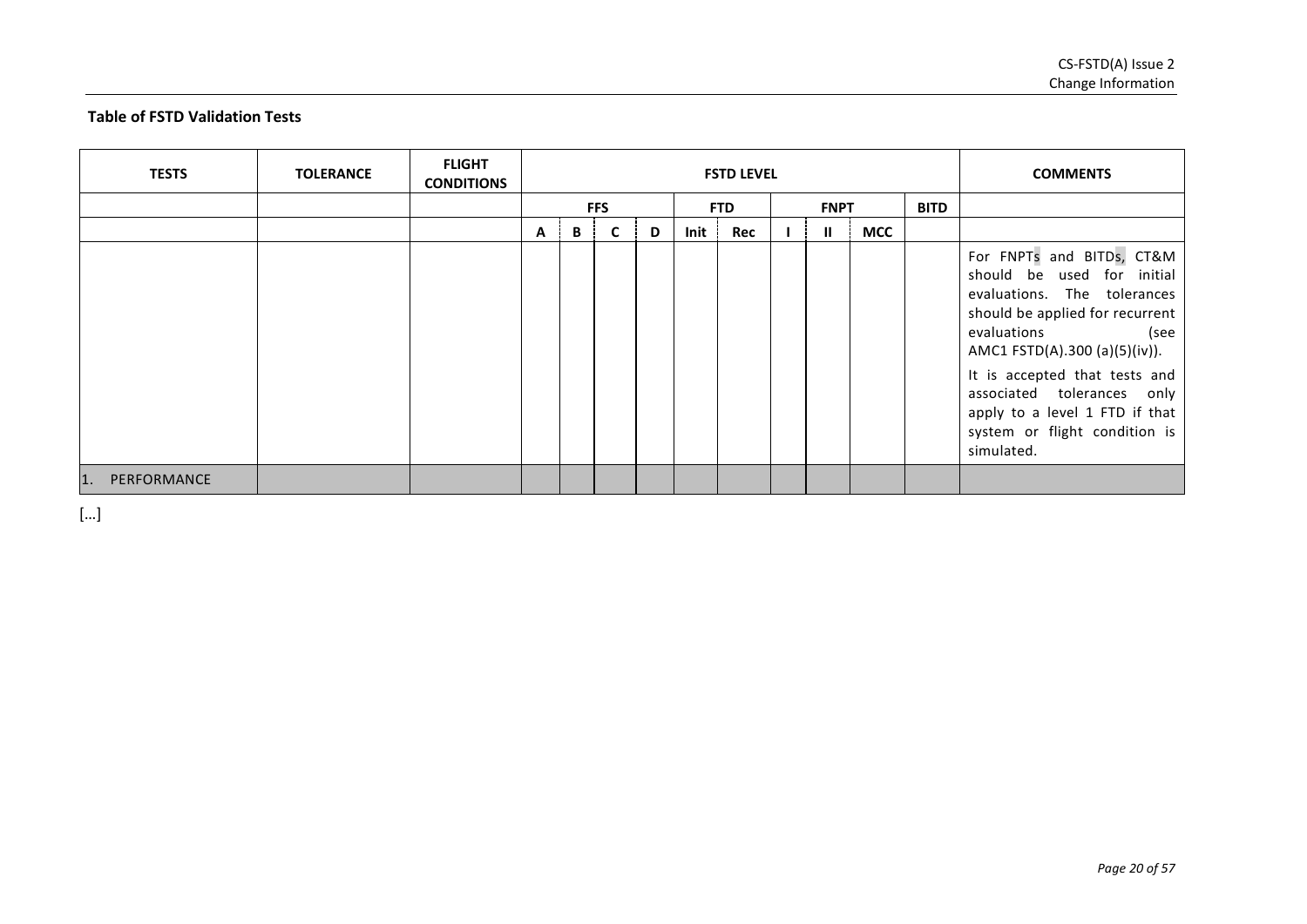| $\overline{2}$ . | <b>HANDLING QUALITIES</b>                                                                    |                                                                                                                      |        |              |              |              |              |                                        |              |  |  |                                                                                                                                                                                                                                                                                                                                                                                                                                                                                                                                                                                                                                                              |
|------------------|----------------------------------------------------------------------------------------------|----------------------------------------------------------------------------------------------------------------------|--------|--------------|--------------|--------------|--------------|----------------------------------------|--------------|--|--|--------------------------------------------------------------------------------------------------------------------------------------------------------------------------------------------------------------------------------------------------------------------------------------------------------------------------------------------------------------------------------------------------------------------------------------------------------------------------------------------------------------------------------------------------------------------------------------------------------------------------------------------------------------|
| la.              | <b>STATIC</b><br><b>CONTROL</b><br><b>CHECKS</b>                                             |                                                                                                                      |        |              |              |              |              |                                        |              |  |  | NOTE: Pitch, roll and yaw<br>controller position versus-<br>force or time should be<br>measured at the control. An<br>alternative method is to<br>instrument the FSTD in an<br>equivalent manner to the<br>flight test aeroplane. The<br>force and position data from<br>this instrumentation should<br>be directly recorded and<br>matched to the aeroplane<br>data. Such a permanent<br>installation could be used<br>without<br>any<br>time<br>for<br>installation<br>of<br>external<br>devices.<br>CCA: Testing of position<br>versus force is not applicable<br>if forces are generated solely<br>use<br>of<br>aeroplane<br>bv<br>hardware in the FSTD. |
|                  | (1) Pitch controller<br>position versus.<br>force<br>and<br>surface position<br>calibration. | $\pm 0.9$ daN (2 lbs)<br>breakout.<br>$\pm$ 2.2 daN (5 lbs) or<br>$± 10 %$ force.<br>± 2 <sup>°</sup> elevator angle | Ground | $\checkmark$ | $\checkmark$ | $\checkmark$ | $\checkmark$ | $\mathsf{C}$<br>$\mathsf{T}$<br>&<br>M | $\checkmark$ |  |  | Uninterrupted control sweep<br>to stops. S should be<br>validated (where possible)<br>with in-flight data from tests<br>such as longitudinal static<br>stability, stalls, etc.<br>Static and dynamic flight<br>control tests should be<br>accomplished at the same<br>feel or impact pressures.                                                                                                                                                                                                                                                                                                                                                              |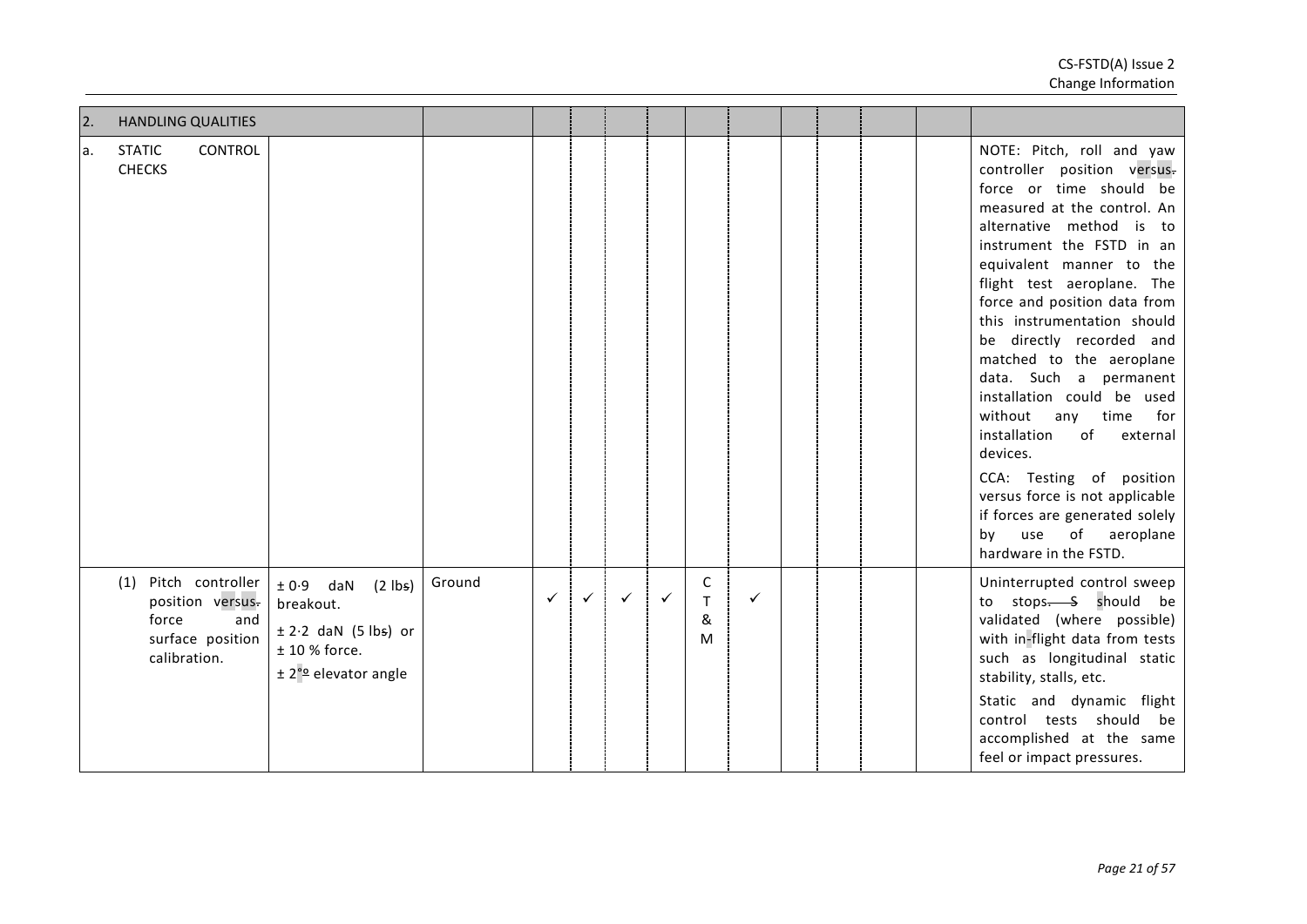|    | Column position<br>versus.<br>only.                  | force                  | $\pm$ 2.2 daN (5 lbs)<br>or $\pm$ 10 % force.                                  | Cruise<br>approach  | <b>or</b> |  |              |              |  | $\checkmark$ | $\checkmark$ | $\checkmark$ | $\checkmark$ | <b>FNPTs</b><br>level 1 and<br>BITDs:<br>control forces and<br>travel<br>should broadly correspond to<br>that of the replicated class of<br>aeroplane.                                                                                                                                                                                                                                                                                                                                                                                                                                                                                                                                                                                                                                                                                       |
|----|------------------------------------------------------|------------------------|--------------------------------------------------------------------------------|---------------------|-----------|--|--------------|--------------|--|--------------|--------------|--------------|--------------|----------------------------------------------------------------------------------------------------------------------------------------------------------------------------------------------------------------------------------------------------------------------------------------------------------------------------------------------------------------------------------------------------------------------------------------------------------------------------------------------------------------------------------------------------------------------------------------------------------------------------------------------------------------------------------------------------------------------------------------------------------------------------------------------------------------------------------------------|
| [] |                                                      |                        |                                                                                |                     |           |  |              |              |  |              |              |              |              |                                                                                                                                                                                                                                                                                                                                                                                                                                                                                                                                                                                                                                                                                                                                                                                                                                              |
|    | $(10)$ Stick<br>system<br>calibration<br>applicable) | pusher<br>force<br>(if | $± 10 %$ or $± 5 lb$<br>$(2.2 \text{ dan})$<br>stick/column<br>transient force | Ground or<br>flight |           |  | $\checkmark$ | $\checkmark$ |  |              |              |              |              | This test is intended to<br>validate the stick/column<br>transient force resulting from<br>stick<br>pusher system<br>a<br>activation.<br>This test may be conducted<br>in an on-ground condition<br>through stimulation of the<br>stall protection system in a<br>manner that generates a<br>pusher<br>stick<br>response<br>representative of an in-flight<br>condition.<br>manufacturer<br>Aeroplane<br>design data may be utilised<br>validation<br>data, if<br>as<br>acceptable to the competent<br>authority.<br>The test provisions may be<br>met through column force<br>validation<br>testing<br>in<br>conjunction with the stall<br>characteristics<br>test<br>refer<br>(please<br>to<br>AMC1 FSTD(A).300(2)(c)(8)).<br>This test is required only for<br>FSTDs that are to be qualified<br>to conduct full stall training<br>tasks. |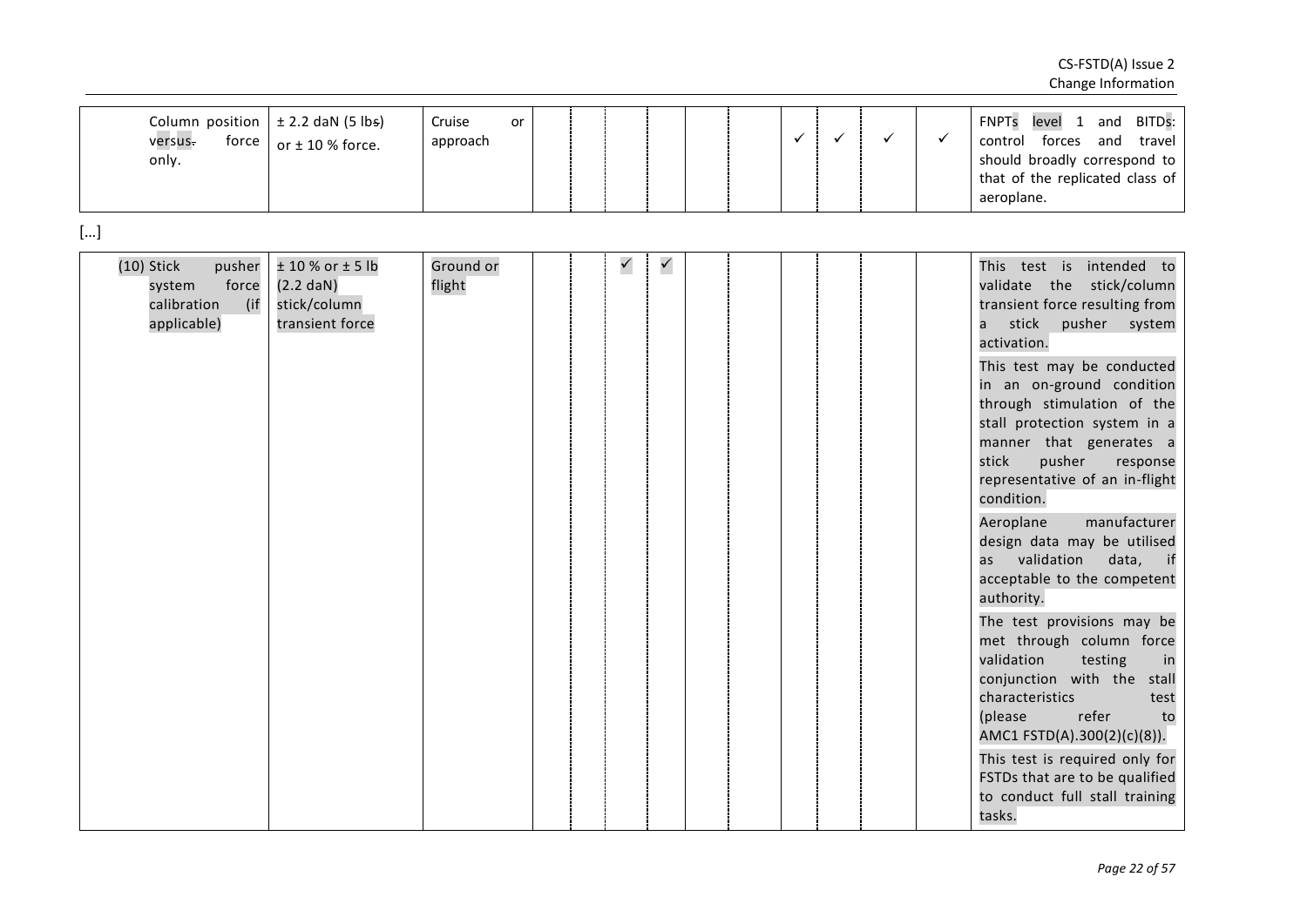| b.<br><b>DYNAMIC</b><br><b>CONTROL CHECKS</b> |                                                                                                                                                                                                                                                                                                                                                                                                                                                                                                                                                                                   |                                     |  |              |              |  |  |  | Tests $2.b(1)$ , $2.b(2)$ , and<br>$2.b(3)$ are not applicable if<br>dynamic<br>response<br>is<br>generated solely by use of<br>aeroplane hardware in the<br>flight<br>simulator.<br>Power<br>setting may be that required<br>for level flight<br>unless<br>otherwise specified.                                                                                                                                                                                                                                        |
|-----------------------------------------------|-----------------------------------------------------------------------------------------------------------------------------------------------------------------------------------------------------------------------------------------------------------------------------------------------------------------------------------------------------------------------------------------------------------------------------------------------------------------------------------------------------------------------------------------------------------------------------------|-------------------------------------|--|--------------|--------------|--|--|--|-------------------------------------------------------------------------------------------------------------------------------------------------------------------------------------------------------------------------------------------------------------------------------------------------------------------------------------------------------------------------------------------------------------------------------------------------------------------------------------------------------------------------|
| Pitch control.<br>(1)                         | underdamped<br>For<br>systems:<br>± 10 % of time from<br>90 %<br>of<br>initial<br>displacement $(A_d)$ to<br>first zero crossing<br>and<br>$± 10(n+1)%$<br>of<br>period thereafter.<br>$± 10 %$ amplitude of<br>overshoot<br>first<br>all<br>applied<br>to<br>overshoots greater<br>than 5% of initial<br>displacement $(A_d)$ .<br>± 1 overshoot (first<br>significant<br>overshoot should be<br>matched).<br>overdamped<br>For<br>systems:<br>± 10 % of time from<br>90 %<br>of<br>initial<br>displacement $(A_d)$ to<br>10 %<br>of<br>initial<br>displacement<br>$(0.1 A_d)$ . | Take-off,<br>cruise, and<br>landing |  | $\checkmark$ | $\checkmark$ |  |  |  | Data should be for normal<br>control displacements in<br>both<br>directions<br>(approximately 25% to 50%<br>full throw or approximately<br>25% to 50% of maximum<br>allowable pitch controller<br>deflection<br>for<br>flight<br>conditions limited by the<br>manoeuvring load envelope).<br>Tolerances apply against the<br>absolute values of each<br>period<br>(considered<br>independently).<br>$n =$ The sequential period of<br>a full oscillation.<br>Please r <sub>Refer</sub> to<br>AMC1 FSTD(A).300(b)(4)(i). |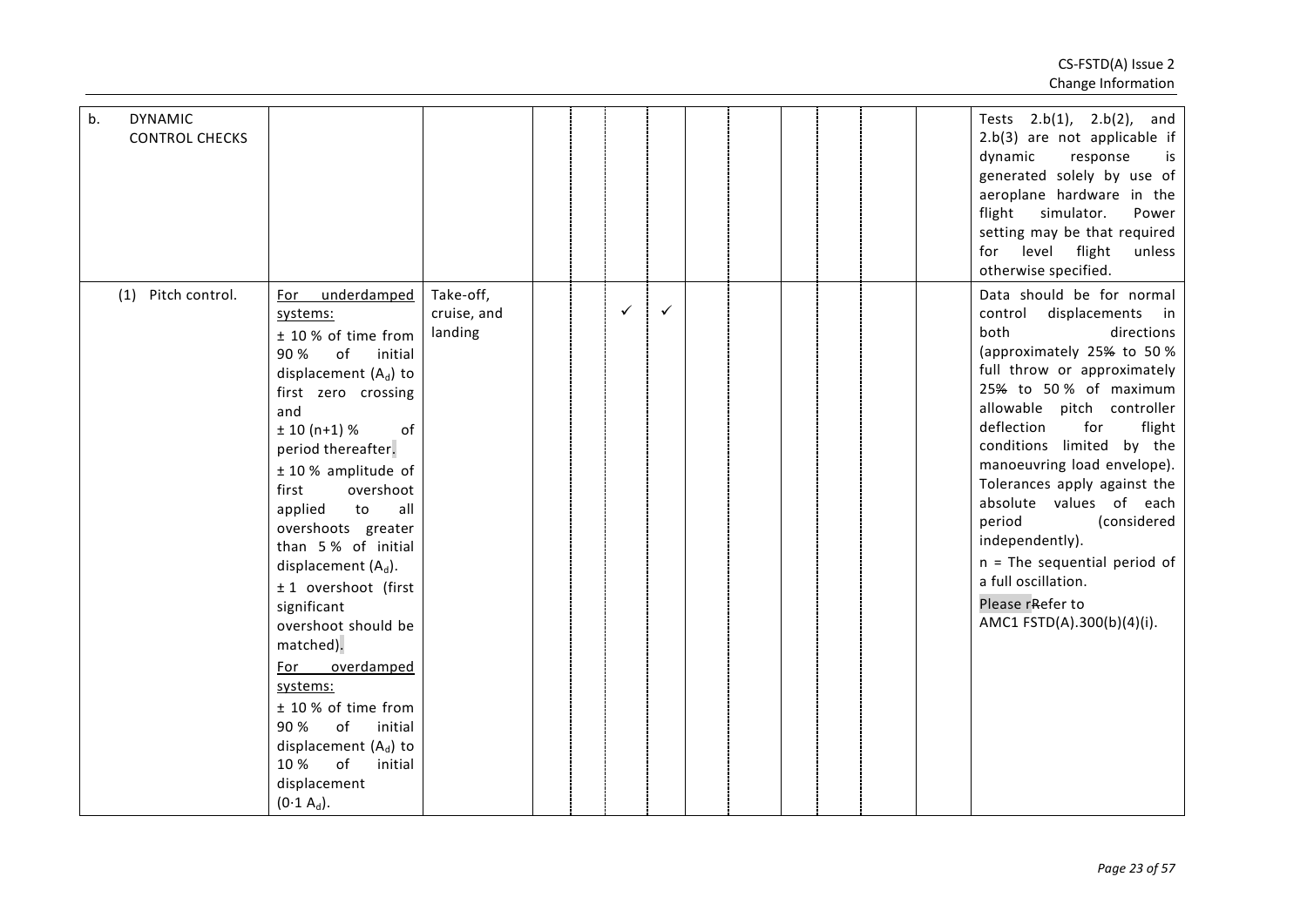| (2) Roll control. | underdamped<br>For<br>systems:<br>± 10 % of time from<br>90 %<br>of<br>initial<br>displacement $(A_d)$ to<br>first zero crossing<br>and<br>$± 10(n+1)%$<br>of<br>period thereafter.<br>$± 10 %$ amplitude of<br>overshoot<br>first<br>to<br>all<br>applied<br>overshoots greater<br>than 5% of initial<br>displacement $(A_d)$ .<br>± 1 overshoot (first<br>significant<br>overshoot should be<br>matched).<br>overdamped<br>For<br>systems:<br>± 10 % of time from<br>90% of initial dis-<br>placement $(A_d)$ to<br>10% of initial dis-<br>placement (0.1 $A_d$ ). | Take-off,<br>cruise, and<br>landing |  | $\checkmark$ | $\checkmark$ |  |  |  | Data should be for normal<br>displacement<br>control<br>(approximately 25% to 50%<br>full<br>throw<br>of<br>or<br>approximately 25% to 50%<br>of maximum allowable roll<br>controller deflection<br>for<br>flight conditions limited by<br>the<br>manoeuvring<br>load<br>envelope).<br>Please<br>rRefer<br>to<br>AMC1 FSTD(A).300(b)(4)(i). |
|-------------------|----------------------------------------------------------------------------------------------------------------------------------------------------------------------------------------------------------------------------------------------------------------------------------------------------------------------------------------------------------------------------------------------------------------------------------------------------------------------------------------------------------------------------------------------------------------------|-------------------------------------|--|--------------|--------------|--|--|--|---------------------------------------------------------------------------------------------------------------------------------------------------------------------------------------------------------------------------------------------------------------------------------------------------------------------------------------------|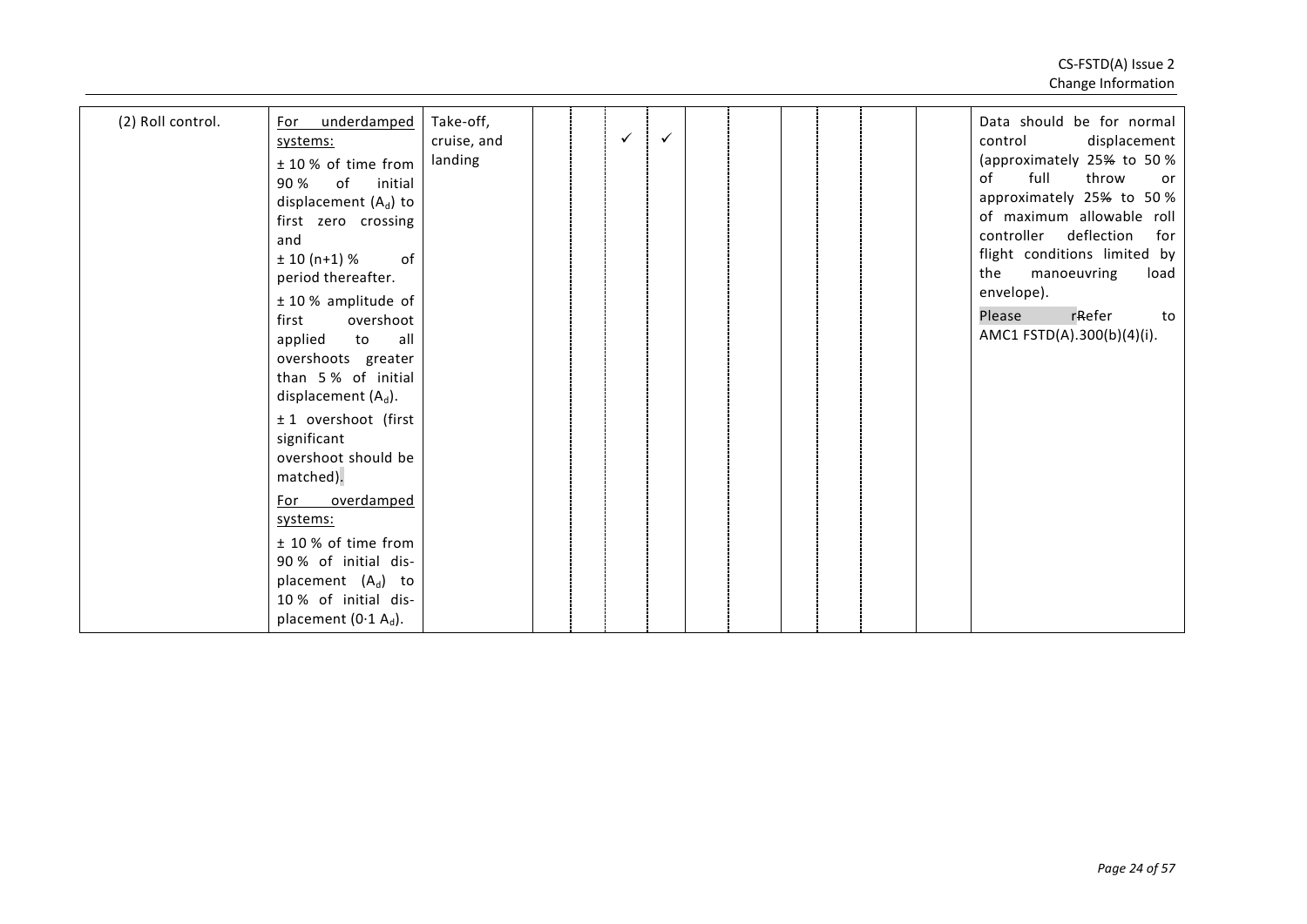| systems:<br>± 10 % of time from<br>90 %<br>of<br>initial<br>displacement $(A_d)$ to<br>of<br>10 %<br>initial<br>displacement<br>$(0.1 A_d).$ | (3) Yaw control.<br>90 %<br>and<br>first<br>For | For underdamped<br>systems:<br>± 10 % of time from<br>of<br>initial<br>displacement $(A_d)$ to<br>first zero crossing<br>of<br>$± 10(n+1)%$<br>period thereafter.<br>$± 10 %$ amplitude of<br>overshoot<br>applied<br>to<br>all<br>overshoots greater<br>than 5% of initial<br>displacement $(A_d)$ .<br>± 1 overshoot (first<br>significant<br>overshoot should be<br>matched).<br>overdamped | Take-off,<br>cruise, and<br>landing |  | $\checkmark$ | $\checkmark$ |  |  |  |  |  | Data should be for normal<br>displacement (approximately<br>25% to 50 % of full throw).<br>Please<br>rRefer<br>to<br>AMC1 FSTD(A).300(b)(4)(i). |
|----------------------------------------------------------------------------------------------------------------------------------------------|-------------------------------------------------|------------------------------------------------------------------------------------------------------------------------------------------------------------------------------------------------------------------------------------------------------------------------------------------------------------------------------------------------------------------------------------------------|-------------------------------------|--|--------------|--------------|--|--|--|--|--|-------------------------------------------------------------------------------------------------------------------------------------------------|
|----------------------------------------------------------------------------------------------------------------------------------------------|-------------------------------------------------|------------------------------------------------------------------------------------------------------------------------------------------------------------------------------------------------------------------------------------------------------------------------------------------------------------------------------------------------------------------------------------------------|-------------------------------------|--|--------------|--------------|--|--|--|--|--|-------------------------------------------------------------------------------------------------------------------------------------------------|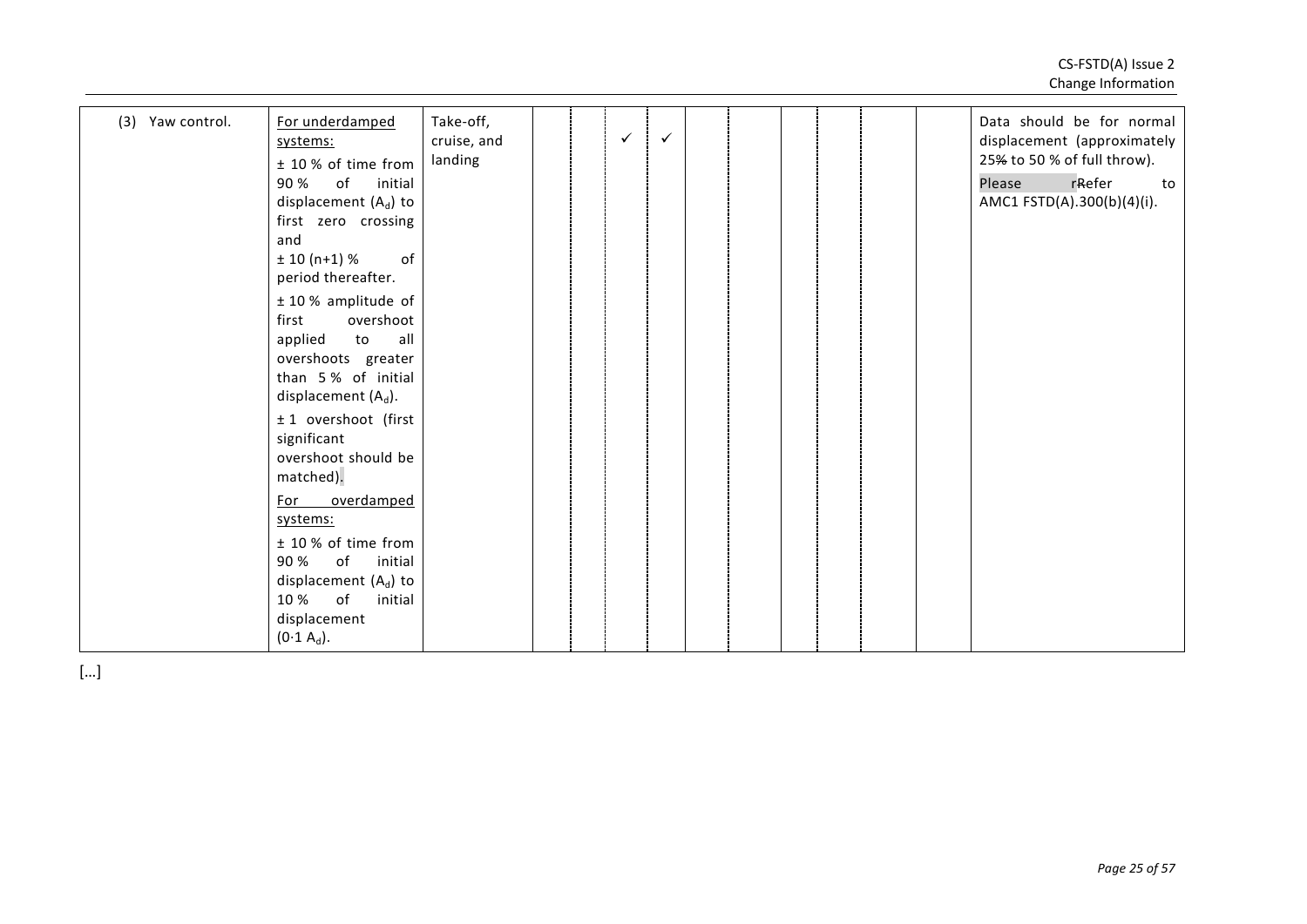| LONGITUDINAL<br>c.                  |                                                                                                             |          |              |   |              |             |   |              |              |   |   | Power setting may be that<br>required for level flight<br>unless otherwise specified.                                                                                                                                                                                                                                                                                     |
|-------------------------------------|-------------------------------------------------------------------------------------------------------------|----------|--------------|---|--------------|-------------|---|--------------|--------------|---|---|---------------------------------------------------------------------------------------------------------------------------------------------------------------------------------------------------------------------------------------------------------------------------------------------------------------------------------------------------------------------------|
| (1)<br>Power<br>change<br>dynamics. | $±$ 3 kts airspeed<br>$± 30$ m (100 ft)<br>altitude.<br>$\pm$ 1.5 $^{\circ}$ 9 or $\pm$ 20 %<br>pitch angle | Approach | $\checkmark$ | ✓ | $\checkmark$ | C<br>&<br>M | ✓ |              | $\checkmark$ |   |   | Power change from thrust for<br>approach or level flight to<br>maximum continuous or go-<br>around power. Time history<br>of<br>uncontrolled<br>free<br>for a<br>time<br>response<br>increment equal to at least<br>5 s before initiation of the<br>power change to completion<br>of the power change<br>$+15$ s.<br>CCA: Test in normal AND<br>non-normal control state. |
| change<br>Power<br>force            | $\pm$ 2.2 daN (5 lbs)<br>or $\pm$ 10 % Fforce                                                               | Approach |              |   |              |             |   | $\checkmark$ | $\checkmark$ | ✓ | ✓ | For an FNPT level I<br>and a<br>BITD the power change force<br>test only is acceptable.                                                                                                                                                                                                                                                                                   |

| (8a) Stall<br>characteristics. | $±$ 3 kts airspeed for<br>initial buffet, stall | 2nd segment<br>high-<br>climb, | $\leftarrow$ | $\overline{\phantom{0}}$ |  | ≁ | ≁ |  | $\overline{\phantom{0}}$ | Wings-level 1 g stall entry<br>with thrust at or near idle |
|--------------------------------|-------------------------------------------------|--------------------------------|--------------|--------------------------|--|---|---|--|--------------------------|------------------------------------------------------------|
|                                |                                                 |                                |              |                          |  |   |   |  |                          |                                                            |
|                                | warning, and stall                              | altitude                       |              |                          |  |   |   |  |                          | power. Time history data                                   |
|                                | speeds.                                         | cruise<br>(near                |              |                          |  |   |   |  |                          | should be shown to include                                 |
|                                | For aeroplanes with                             | performance                    |              |                          |  |   |   |  |                          | full stall and initiation of                               |
|                                | flight<br>reversible                            | limited                        |              |                          |  |   |   |  |                          | recovery. Stall warning signal                             |
|                                | control systems (for                            | condition)                     |              |                          |  |   |   |  |                          | should be recorded and                                     |
|                                | $FS$ only):                                     | and approach                   |              |                          |  |   |   |  |                          | should occur in the proper                                 |
|                                | <del>± 10% or ± 2-2 daN</del>                   | or landing                     |              |                          |  |   |   |  |                          | relation to stall. FSTDs for                               |
|                                |                                                 |                                |              |                          |  |   |   |  |                          | aeroplanes exhibiting a                                    |
|                                | (5 lb) column force                             |                                |              |                          |  |   |   |  |                          | sudden pitch attitude change                               |
|                                | (prior to g-break                               |                                |              |                          |  |   |   |  |                          |                                                            |
|                                | only.                                           |                                |              |                          |  |   |   |  |                          | break'<br><del>should</del><br>'சூ                         |
|                                |                                                 |                                |              |                          |  |   |   |  |                          | this<br><del>demonstrate</del>                             |
|                                | $± 3 kt$ airspeed for                           |                                |              |                          |  |   |   |  |                          | characteristic.                                            |
|                                | stall warning and                               |                                |              |                          |  |   |   |  |                          |                                                            |
|                                | stall speeds.                                   |                                |              |                          |  |   |   |  |                          | CCA: Test in normal<br><b>AND</b>                          |
|                                |                                                 |                                |              |                          |  |   |   |  |                          |                                                            |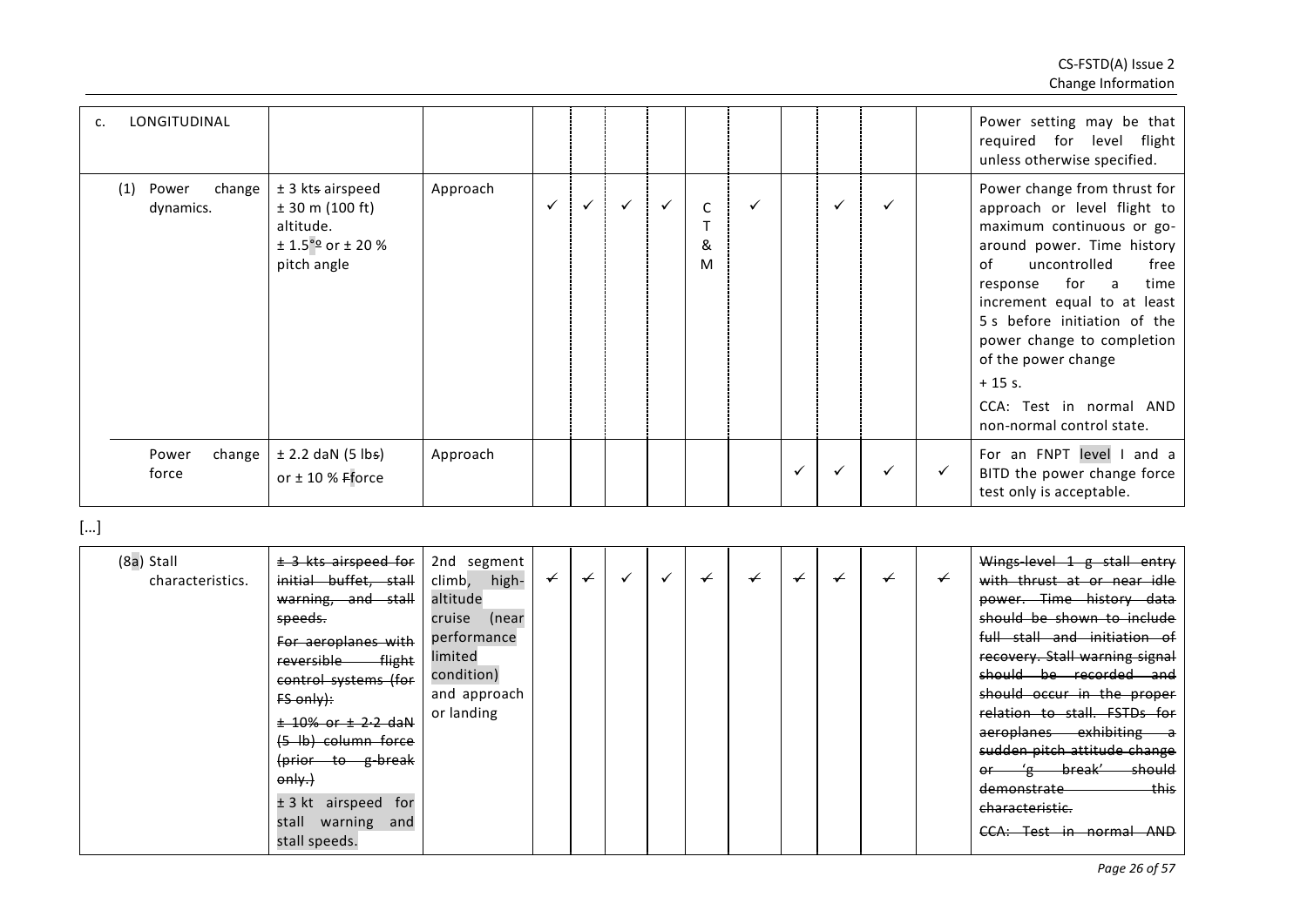| $± 2°$ angle of attack           |  |  |  | non-normal control state.                                    |
|----------------------------------|--|--|--|--------------------------------------------------------------|
| the<br>buffet<br>for             |  |  |  | <b>FNPT and BITD: Test should</b>                            |
| threshold<br>of                  |  |  |  | determine the actuation of                                   |
| perception and for               |  |  |  | the stall warning device only.                               |
| the initial buffet               |  |  |  | Please<br>refer<br>to                                        |
| based upon the Nz                |  |  |  | AMC9 FSTD(A).300(b)(1).                                      |
| component.                       |  |  |  | For CCA aeroplanes with stall                                |
| Control inputs must              |  |  |  | envelope protection systems:                                 |
| plotted<br>be<br>and             |  |  |  | test<br>in<br>normal<br>and                                  |
| demonstrate correct<br>trend     |  |  |  | non-normal control states.                                   |
| and<br>magnitude.                |  |  |  | In normal control state, it is                               |
|                                  |  |  |  | expected<br>that<br>envelope                                 |
| Approach to stall:               |  |  |  | protections will take effect,                                |
| ± 2.0° pitch angle;              |  |  |  | and it may not be possible to                                |
| $\pm 2.0^{\circ}$<br>angle<br>of |  |  |  | reach the aerodynamic stall                                  |
| attack; and                      |  |  |  | condition<br>for<br>some                                     |
| $±$ 2.0 $^{\circ}$ bank angle.   |  |  |  | aeroplanes. The test is only                                 |
| Stall warning up to              |  |  |  | required for an angle of                                     |
| stall:                           |  |  |  | attack range necessary to<br>demonstrate the correct         |
| ± 2.0° pitch angle;              |  |  |  | operation of the system.                                     |
| ± 2.0°<br>angle<br>of            |  |  |  |                                                              |
| attack; and                      |  |  |  | These tests may be used to<br>satisfy the required (angle of |
| correct trend and                |  |  |  | attack) flight manoeuvre and                                 |
| magnitude for roll               |  |  |  | envelope protection tests                                    |
| rate and yaw rate.               |  |  |  | $(2.h.6.)$ .                                                 |
| Stall<br>break<br>and            |  |  |  | In non-normal state, it is                                   |
| recovery:<br>see                 |  |  |  | necessary to perform the test                                |
| AMC10 FSTD(A).300.               |  |  |  | to the aerodynamic stall. It is                              |
| Additionally,<br>for             |  |  |  | understood that flight test                                  |
| simulators<br>those              |  |  |  | data may not be available                                    |
| with reversible flight           |  |  |  | and, in this circumstance,                                   |
| control systems or               |  |  |  | engineering validation data                                  |
| equipped with stick              |  |  |  | may be used and the extent                                   |
| pusher systems:                  |  |  |  | of the test should be                                        |
| $± 10 \%$ or $± 2.2$ daN         |  |  |  | adequate to allow training                                   |
| (5 lb) stick/column              |  |  |  | through to recovery, in<br>accordance with the training      |
|                                  |  |  |  |                                                              |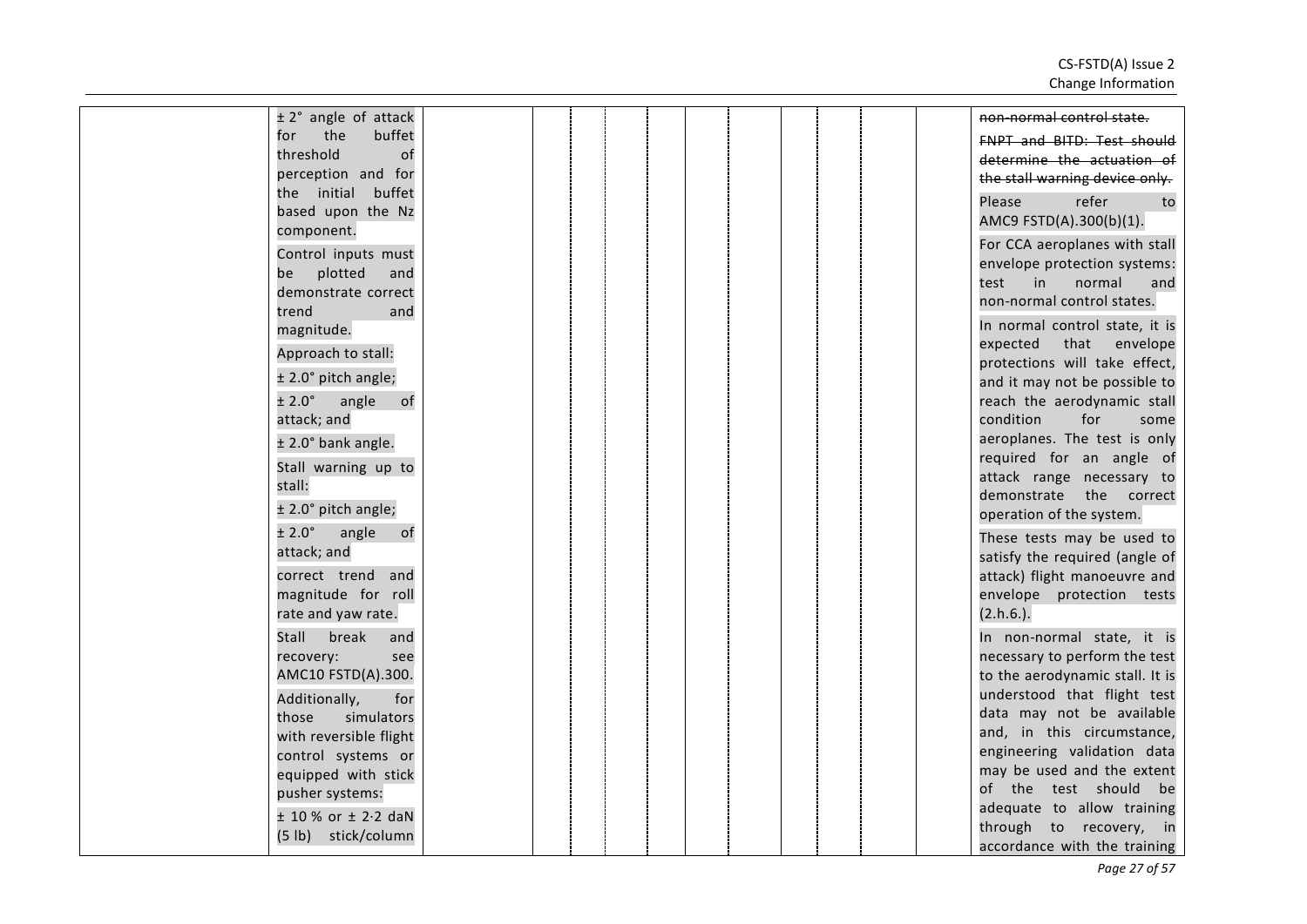|                                           | force (prior to the<br>angle<br>of<br>stall<br>attack).                                                                                                                                                                                                                                                                                                                  |                                                                                                                                         |              |              |                            |                            |              |              |              |              |              |              | objectives. For safety of flight<br>considerations, the flight test<br>data may be limited to the<br>stall angle of attack, and the<br>modelling beyond the stall<br>angle of attack is<br>only<br>required to ensure it is<br>limited to continuity and<br>completion of the recovery.<br>Applicable only for those<br>FSTDs that are to be qualified<br>for full stall training tasks. |
|-------------------------------------------|--------------------------------------------------------------------------------------------------------------------------------------------------------------------------------------------------------------------------------------------------------------------------------------------------------------------------------------------------------------------------|-----------------------------------------------------------------------------------------------------------------------------------------|--------------|--------------|----------------------------|----------------------------|--------------|--------------|--------------|--------------|--------------|--------------|------------------------------------------------------------------------------------------------------------------------------------------------------------------------------------------------------------------------------------------------------------------------------------------------------------------------------------------------------------------------------------------|
| (8b) Approach-to-stall<br>characteristics | ± 3 kt airspeed for<br>stall warning<br>speeds.<br>$±$ 2.0 $^{\circ}$ angle of<br>attack for initial<br>buffet:<br>± 2.0° pitch angle;<br>$±$ 2.0 $^{\circ}$ angle of<br>attack; and<br>± 2.0° bank angle.<br>Additionally, for<br>those aeroplanes<br>with reversible flight<br>control systems:<br>$± 10 %$ or $± 5 lb$<br>$(2.2 \text{ dan}))$<br>stick/column force. | Second-<br>segment<br>climb, high-<br>altitude<br>cruise<br>(near<br>performance<br>limited<br>condition)<br>and approach<br>or landing | $\checkmark$ | $\checkmark$ | $\checkmark$<br>See<br>(1) | $\checkmark$<br>See<br>(1) | $\checkmark$ | $\checkmark$ | $\checkmark$ | $\checkmark$ | $\checkmark$ | $\checkmark$ | Please<br>refer<br>to<br>AMC9 FSTD(A).300(b)(2).<br>CCA: Test in normal and<br>non-normal control states.<br>For FTDs, flight conditions<br>required for second-segment<br>climb and approach or<br>landing only.<br>AMC9 FSTD(A).300(b)(2) is<br>not applicable.<br>Note (1): For FSTDs not<br>qualified to conduct full stall<br>training tasks.                                       |
| Phugoid<br>(9)<br>dynamics.               | $± 10 %$ period.<br>$±$ 10 % time to $\frac{1}{2}$ or<br>double amplitude<br>or<br>$± 0.02$ of damping<br>ratio.                                                                                                                                                                                                                                                         | Cruise                                                                                                                                  | ✓            | $\checkmark$ | $\checkmark$               | $\checkmark$               |              |              |              | ✓            | $\checkmark$ |              | Test should include three full<br>cycles or that necessary to<br>determine time to 1/2 or<br>double amplitude, whichever<br>is less.<br>CCA: Test in non-normal<br>control state.                                                                                                                                                                                                        |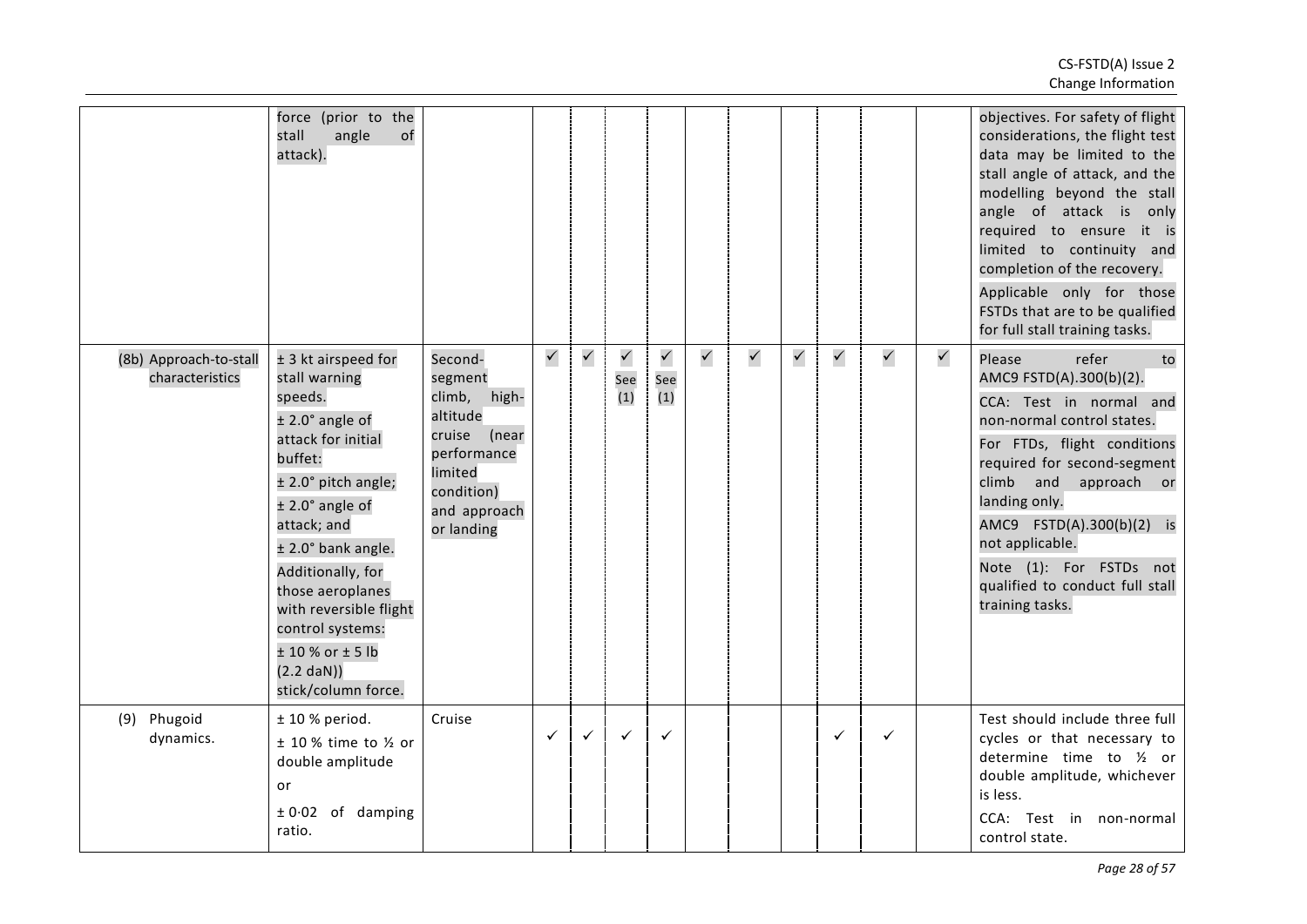|                                                                                                                                                                                                                                                    | ± 10 % Pperiod with<br>representative<br>damping.                                                                      | Cruise                                                                           |                             |   |              |   |                            |   | ✓ |              |   | $\checkmark$ | Test should include at least<br>three full cycles.<br>Time history recommended.                                                                                                                                                                                                                                                                                                                                                                                                                                                                                                                           |
|----------------------------------------------------------------------------------------------------------------------------------------------------------------------------------------------------------------------------------------------------|------------------------------------------------------------------------------------------------------------------------|----------------------------------------------------------------------------------|-----------------------------|---|--------------|---|----------------------------|---|---|--------------|---|--------------|-----------------------------------------------------------------------------------------------------------------------------------------------------------------------------------------------------------------------------------------------------------------------------------------------------------------------------------------------------------------------------------------------------------------------------------------------------------------------------------------------------------------------------------------------------------------------------------------------------------|
| (10) Short-period<br>dynamics.                                                                                                                                                                                                                     | $\pm$ 1.5° <sup>o</sup> pitch angle<br>or<br>$\pm$ 2° <sup>o</sup> /s pitch rate.<br>± 0.1g<br>normal<br>acceleration. | Cruise                                                                           | $\checkmark$                | ✓ | $\checkmark$ | ✓ |                            |   |   | ✓            | ✓ |              | CCA: Test in normal AND<br>non-normal control state.                                                                                                                                                                                                                                                                                                                                                                                                                                                                                                                                                      |
| d.<br>LATERAL<br><b>DIRECTIONAL</b>                                                                                                                                                                                                                |                                                                                                                        |                                                                                  |                             |   |              |   |                            |   |   |              |   |              | Power setting may be that<br>required for level flight<br>unless otherwise specified.                                                                                                                                                                                                                                                                                                                                                                                                                                                                                                                     |
| Minimum<br>(1)<br>control speed,<br>$(V_{\sf MCA})$<br>air<br>or<br>$V_{MCL}$ ),<br>per<br>applicable<br>airworthiness<br>standard, $-$ or $-$<br><b>Llow</b><br>speed<br>engine<br>inoper-<br>handling<br>ative<br>characteristics<br>in the air. | $±$ 3 kts airspeed                                                                                                     | Take-off or<br>landing<br>(whichever is<br>most critical<br>in the<br>aeroplane) | C<br>$\mathsf{T}$<br>&<br>M | ✓ | ✓            | ✓ | $\mathsf C$<br>T<br>&<br>M | ✓ | ✓ | $\checkmark$ | ✓ | $\checkmark$ | Minimum speed may be<br>defined by a performance or<br>control limit which prevents<br>demonstration of V <sub>MC</sub> or V <sub>MCL</sub><br>in the conventional manner.<br>Take-off thrust should be set<br>on the operating engine(s).<br>Time history or snapshot<br>data may be used.<br>CCA: Test in normal OR non-<br>normal control state.<br>FNPTs and BITDs:<br>It is<br>important that there exists a<br>realistic speed relationship<br>between $V_{mca}$ and $V_s$ for all<br>configurations and in particular<br>the most critical full-power<br>take-off<br>engine-out<br>configurations. |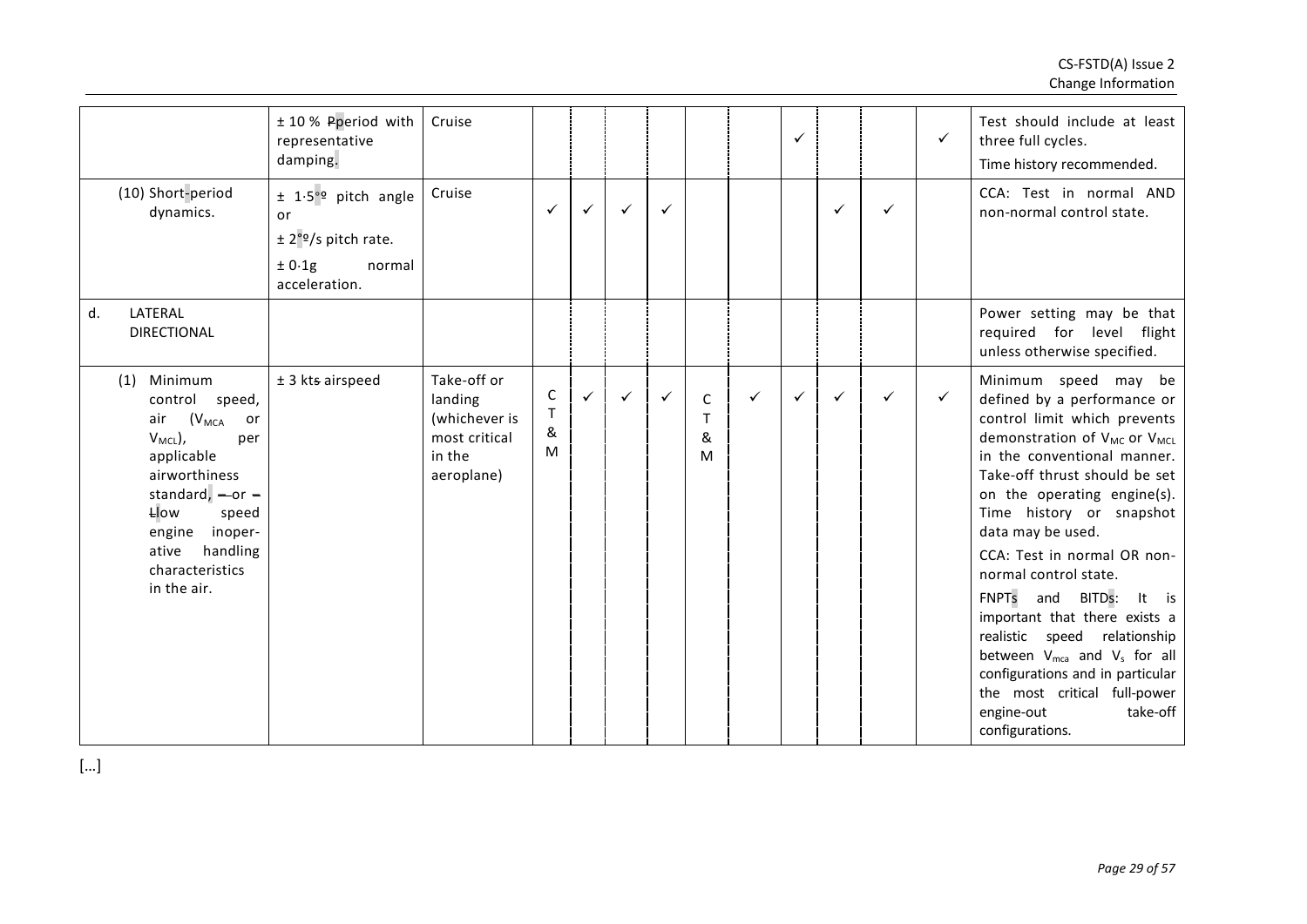| Steady<br>(8)<br>state<br>sideslip. | For a given rudder<br>position:<br>$\pm$ 2 <sup>°</sup> bank angle<br>$± 1°$ <sup>o</sup> sideslip angle<br>$± 10 %$ or                                                                                                                                                                          | Approach or<br>landing | $\checkmark$ | $\checkmark$ | $\checkmark$ | $\checkmark$ |  | $\checkmark$ | ✓ | $\checkmark$ | $\checkmark$ | May be a series of snapshot<br>tests using at least two<br>rudder positions (in each                                                                                                                                                                                                                                |
|-------------------------------------|--------------------------------------------------------------------------------------------------------------------------------------------------------------------------------------------------------------------------------------------------------------------------------------------------|------------------------|--------------|--------------|--------------|--------------|--|--------------|---|--------------|--------------|---------------------------------------------------------------------------------------------------------------------------------------------------------------------------------------------------------------------------------------------------------------------------------------------------------------------|
|                                     | $\pm 2^{\circ}$ aileron<br>$± 10 %$ or<br>$± 5°°$ spoiler or<br>equivalent roll<br>controller position<br>or force.<br>For FFSs<br>representing<br>aircraftaeroplane<br>with reversible flight<br>control systems:<br>$± 10 \%$ or $± 1.3$ daN<br>(3 lb) wheel force<br>$± 10 \%$ or $± 2.2$ daN |                        |              |              |              |              |  |              |   |              |              | direction for propeller-driven<br>aeroplanes), one of which<br>should be near the maximum<br>allowable rudder.<br>For FNPTs and BITDs, a roll<br>controller position tolerance<br>of $\pm$ 10% or $\pm$ 5° applies<br>instead of the<br>aileron<br>tolerance.<br>For a BITD, the force<br>tolerance should be CT&M. |
|                                     | (5 lb) rudder pedal<br>force.                                                                                                                                                                                                                                                                    |                        |              |              |              |              |  |              |   |              |              |                                                                                                                                                                                                                                                                                                                     |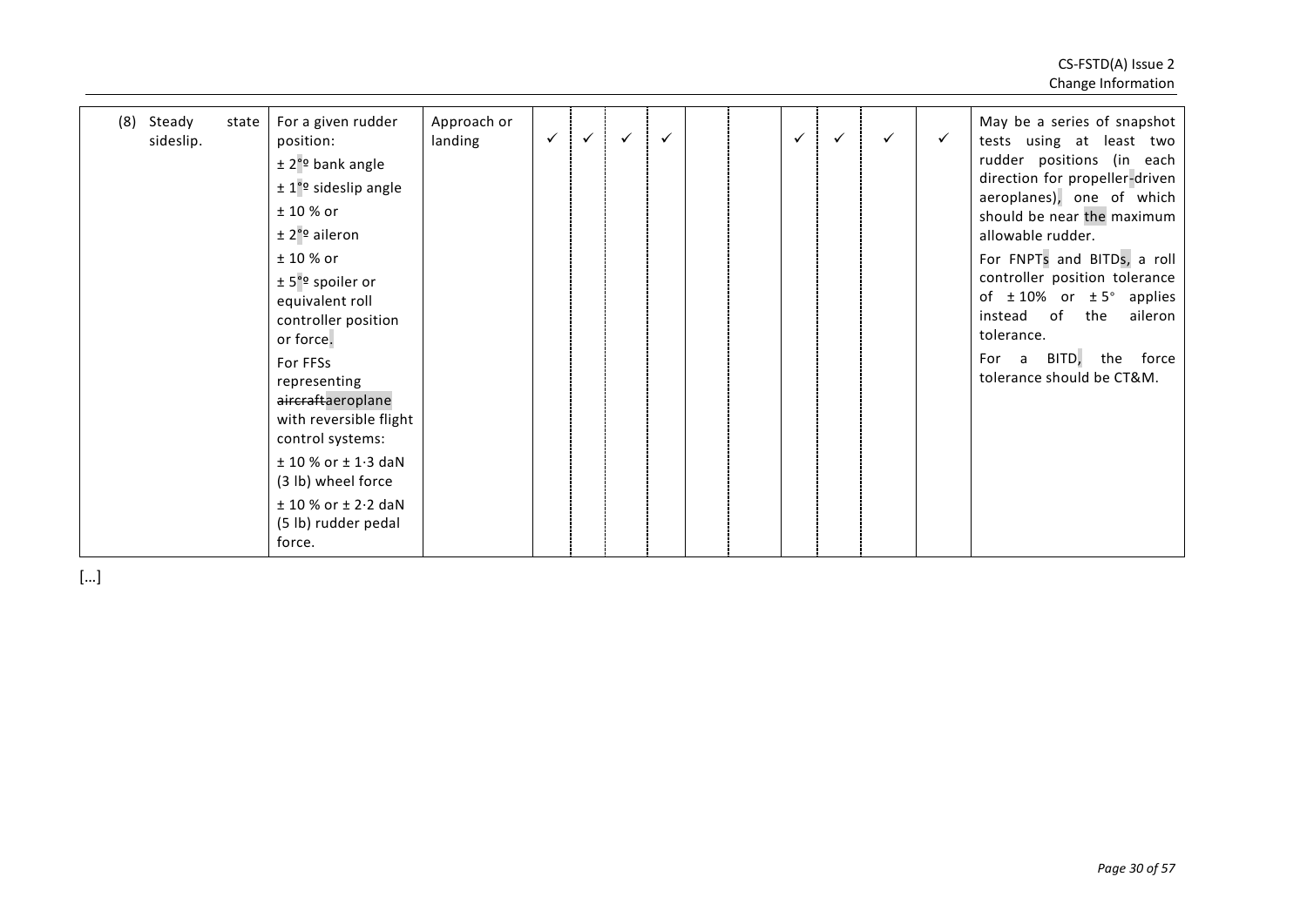| <b>GROUND EFFECT</b><br>f.                                                                   |                                                                                                                                                                                                          |                                                                                                         |              |              |              |              |  |  |  |                                                                                                                                                                                   |
|----------------------------------------------------------------------------------------------|----------------------------------------------------------------------------------------------------------------------------------------------------------------------------------------------------------|---------------------------------------------------------------------------------------------------------|--------------|--------------|--------------|--------------|--|--|--|-----------------------------------------------------------------------------------------------------------------------------------------------------------------------------------|
| <b>Ttest</b><br>$(1)$ A<br>to<br>demonstrate<br>ground effect.                               | $± 1°$ <sup>o</sup> elevator<br>± 0.5°º stabilizser<br>angle.<br>± 5 % net thrust or<br>equivalent.<br>$\pm$ 1° AOA<br>$± 1.5$ m (5 ft) or<br>$± 10%$ height<br>$±$ 3 kts airspeed<br>$± 1°$ pitch angle | Landing                                                                                                 |              | $\checkmark$ | $\checkmark$ | $\checkmark$ |  |  |  | Please<br>rRefer<br>to<br>AMC1 FSTD(A).300(b)(4)(ii).<br>A rationale should be provided<br>with justification of results.<br>CCA: Test in normal OR non-<br>normal control state. |
| []                                                                                           |                                                                                                                                                                                                          |                                                                                                         |              |              |              |              |  |  |  |                                                                                                                                                                                   |
| i.<br><b>ENGINE AND</b><br><b>AIRFRAME ICING</b><br><b>EFFECTS</b>                           |                                                                                                                                                                                                          |                                                                                                         |              |              |              |              |  |  |  |                                                                                                                                                                                   |
| and<br>(1) Engine<br>airframe icing<br>effects<br>Demonstration<br>(high angle of<br>attack) |                                                                                                                                                                                                          | Take-off or<br>approach or<br>landing<br>(one flight<br>condition, two<br>tests: ice on and<br>ice off) |              |              | $\checkmark$ | $\checkmark$ |  |  |  | Please refer to<br>AMC9 FSTD(A).300(b)(3).                                                                                                                                        |
| <b>MOTION SYSTEM</b><br>3.                                                                   |                                                                                                                                                                                                          |                                                                                                         |              |              |              |              |  |  |  |                                                                                                                                                                                   |
| Frequency<br>а.<br>response                                                                  | specified by<br>As<br>the applicant for<br>FFS qualification.                                                                                                                                            | n/a                                                                                                     | $\checkmark$ | $\checkmark$ | $\checkmark$ | $\checkmark$ |  |  |  | Appropriate<br>test<br>to<br>demonstrate<br>the frequency<br>response required. See also<br>AMC1 FSTD(A).300 (b)(4)(iii)(B)                                                       |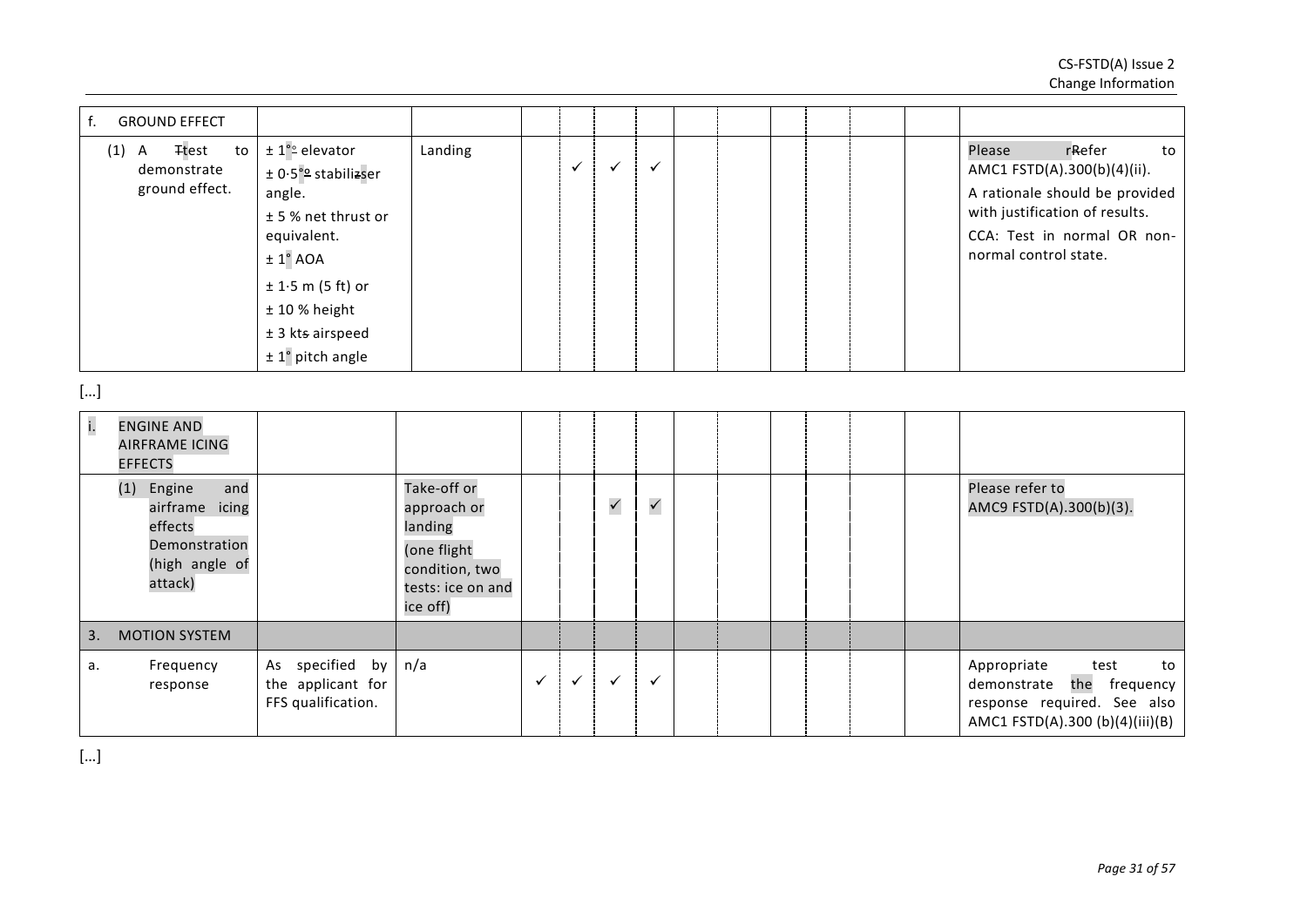| g.   | Characteristic<br>motion<br>vibrations                                                                                                                                                                   | None | Ground and<br>flight |  |              |  |  |  | The recorded test results for<br>characteristic buffets should<br>allow the comparison of<br>relative<br>amplitude<br>versus<br>frequency.<br>For atmospheric disturbance<br>testing,<br>general<br>purpose<br>disturbance<br>models<br>that<br>demonstrable<br>approximate<br>flight test data are acceptable.<br>Principally, the flight simulator<br>results should exhibit the<br>overall appearance and trends<br>of the aeroplane plots, with at<br>least some of the frequency<br>"spikes" being present within<br>1 or 2 Hz of the aeroplane<br>data.<br>See AMC1 FSTD(A).300<br>(b)(4)(iii)(E). |
|------|----------------------------------------------------------------------------------------------------------------------------------------------------------------------------------------------------------|------|----------------------|--|--------------|--|--|--|----------------------------------------------------------------------------------------------------------------------------------------------------------------------------------------------------------------------------------------------------------------------------------------------------------------------------------------------------------------------------------------------------------------------------------------------------------------------------------------------------------------------------------------------------------------------------------------------------------|
| with | The following tests<br>recorded<br>results and an SOC<br>are required for<br>characteristic<br>motion vibrations,<br>which can be sensed<br>at the flight deck<br>where applicable by<br>aeroplane type: |      |                      |  |              |  |  |  |                                                                                                                                                                                                                                                                                                                                                                                                                                                                                                                                                                                                          |
|      | effects<br>$(1)$ Thrust<br>with brakes set                                                                                                                                                               | n/a  | Ground               |  | ✓            |  |  |  | Test should be conducted at<br>maximum possible thrust with<br>brakes set.                                                                                                                                                                                                                                                                                                                                                                                                                                                                                                                               |
| (2)  | Landing gear                                                                                                                                                                                             | n/a  | Flight               |  | $\checkmark$ |  |  |  | Test condition should be for a<br>normal operational speed and<br>not at the gear limiting speed.                                                                                                                                                                                                                                                                                                                                                                                                                                                                                                        |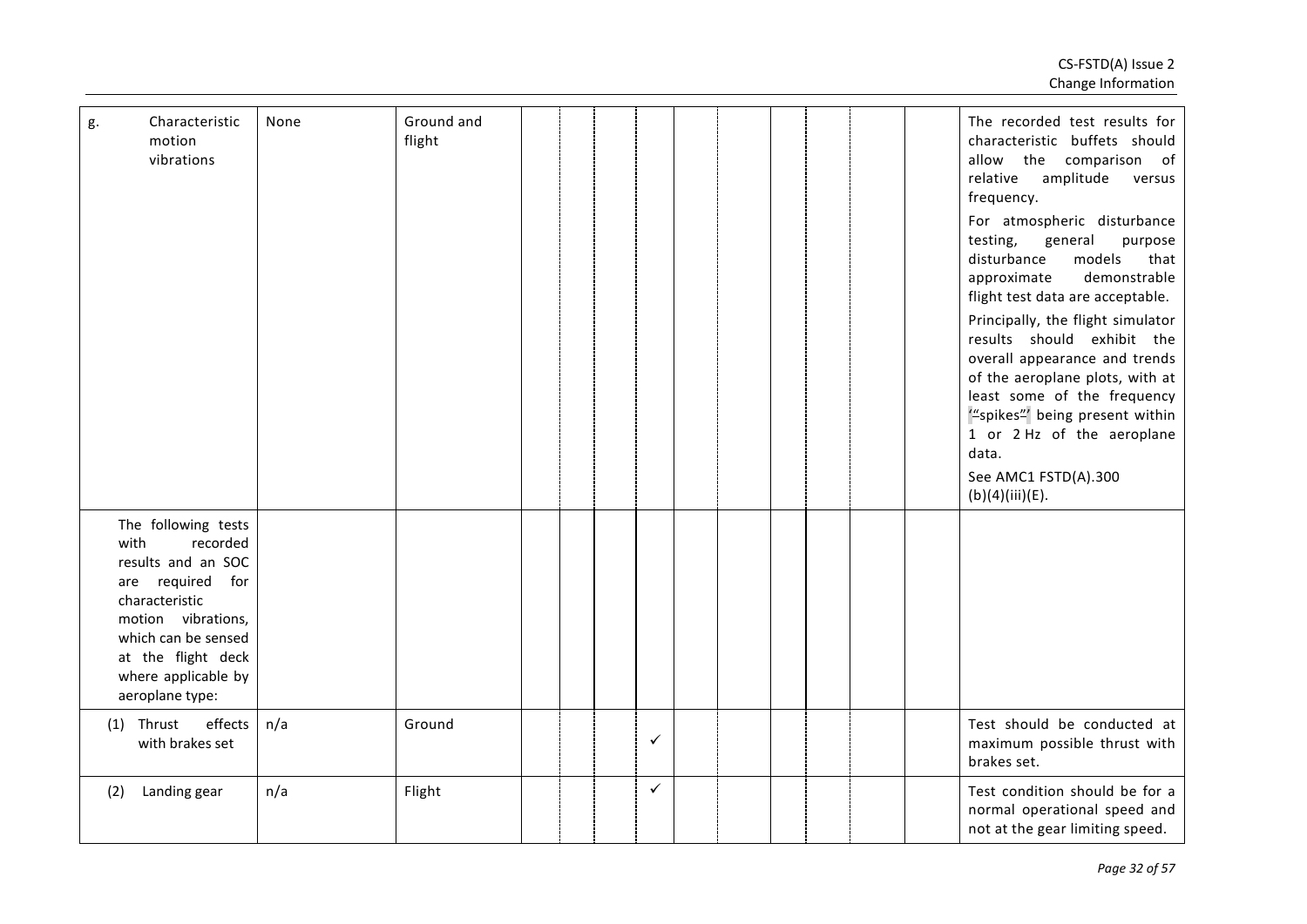| (3) | Flaps extended<br>buffet             | n/a | Flight                                                                               |  |              | ✓            |  |  |  | Test condition should be for a<br>normal operational speed and<br>not at the flap limiting speed.                                                                                                                                                                                                                                                                                                                                                                                                                                                                                                                                                                                                                                                                                        |
|-----|--------------------------------------|-----|--------------------------------------------------------------------------------------|--|--------------|--------------|--|--|--|------------------------------------------------------------------------------------------------------------------------------------------------------------------------------------------------------------------------------------------------------------------------------------------------------------------------------------------------------------------------------------------------------------------------------------------------------------------------------------------------------------------------------------------------------------------------------------------------------------------------------------------------------------------------------------------------------------------------------------------------------------------------------------------|
| (4) | Speed brake<br>deployed buffet       | n/a | Flight                                                                               |  |              | ✓            |  |  |  |                                                                                                                                                                                                                                                                                                                                                                                                                                                                                                                                                                                                                                                                                                                                                                                          |
|     | (5) Stall buffet                     | n/a | Cruise<br>(high altitude),<br>second-segment<br>climb, and<br>approach or<br>landing |  | $\checkmark$ | $\checkmark$ |  |  |  | Test required only for FSTDs<br>that are to be qualified for full<br>stall training tasks or for those<br>aeroplanes which exhibit stall<br>buffet before the activation of<br>the stall warning system.<br>Tests must be conducted for<br>an angle of attack range<br>between the buffet threshold<br>of perception to the pilot and<br>the stall angle of attack. Post-<br>stall characteristics are not<br>required.<br>stabilised<br>flight<br>data<br>If<br>between buffet threshold of<br>perception and stall angle of<br>attack are not available, PSD<br>analysis should be conducted<br>for a time span between initial<br>buffet and stall angle of attack.<br>Please refer to the table of<br>functions and subjective tests:<br>AMC1<br>FSTD(A).300,<br>Test<br>$3.n.(6)$ . |
|     | (56) High speed<br>or<br>Mach buffet | n/a | Flight                                                                               |  |              | ✓            |  |  |  | Test condition should be for<br>high-speed<br>manoeuvre<br>buffet/wind-up-turn<br>or<br>alternatively Mach buffet.                                                                                                                                                                                                                                                                                                                                                                                                                                                                                                                                                                                                                                                                       |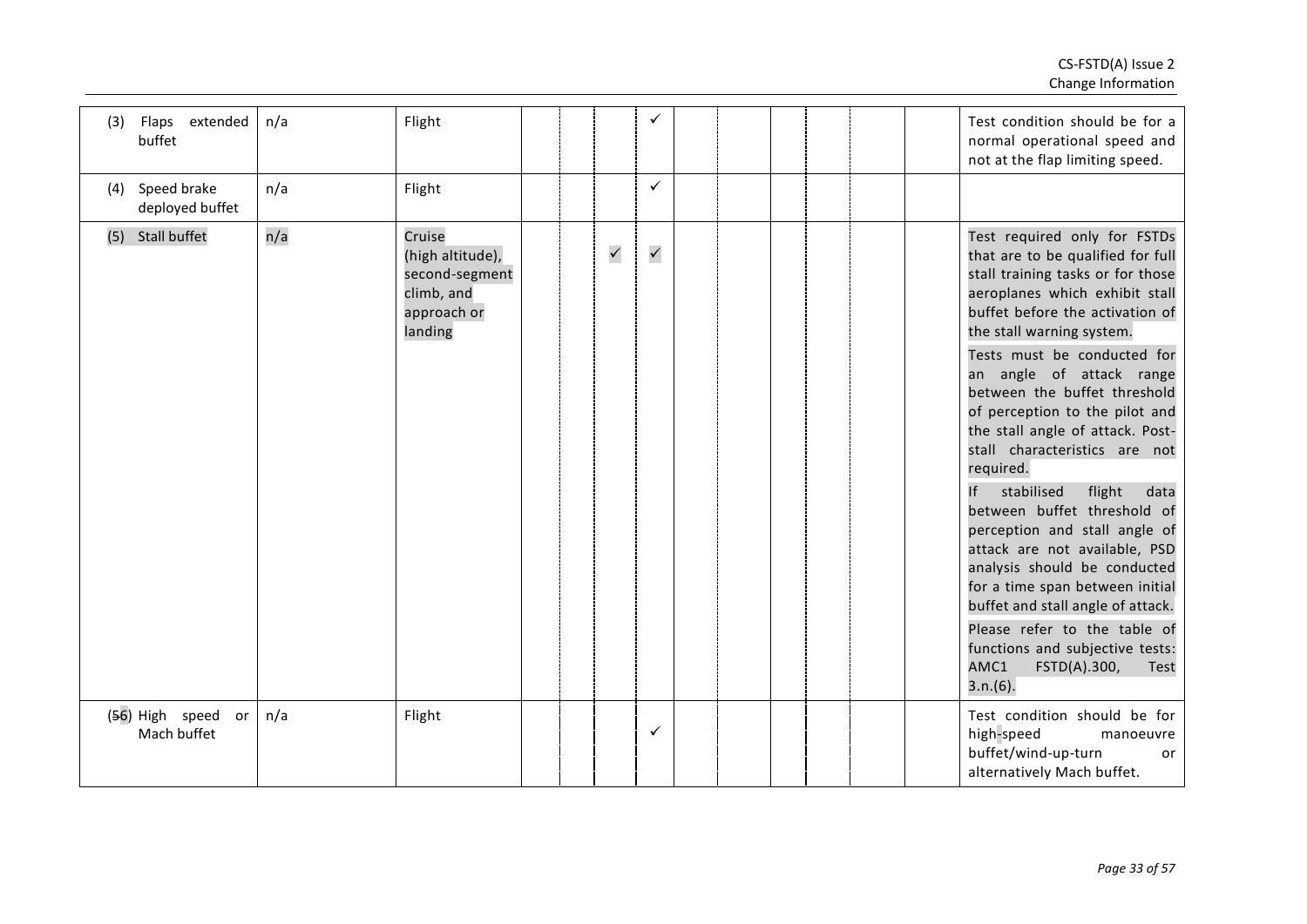| $(67)$ In-flight<br>Flight<br>n/a<br>vibrations<br>(clean<br>configuration) |  |  |  |  |  | Test should be conducted to<br>be representative of in-flight<br>vibrations for propeller-driven<br>aeroplanes. |
|-----------------------------------------------------------------------------|--|--|--|--|--|-----------------------------------------------------------------------------------------------------------------|

# **Functions and subjective tests**

| <b>TABLE OF FUNCTIONS AND SUBJECTIVE TESTS</b>                                                                                                                                    |              |   | <b>FFS</b> |   |              | <b>FTD</b>   |   | <b>FNPT</b> |            | <b>BITD</b> |
|-----------------------------------------------------------------------------------------------------------------------------------------------------------------------------------|--------------|---|------------|---|--------------|--------------|---|-------------|------------|-------------|
|                                                                                                                                                                                   | A            | В |            | D | 1            | $\mathbf{2}$ |   | Ш           | <b>MCC</b> |             |
| a PREPARATION FOR FLIGHT                                                                                                                                                          |              |   |            |   |              |              |   |             |            |             |
| Preflight. Accomplish a functions<br>(1)<br>check of all switches, indicators,<br>systems, and equipment at all crew<br>members' and instructors' stations<br>and determine that: |              |   |            |   |              |              |   |             |            |             |
| the flight deck design and<br>(a)<br>functions are identical to that of the<br>aeroplane or class of aeroplane<br>simulated;                                                      | $\checkmark$ |   |            |   | $\checkmark$ | ✓            | ✓ |             |            |             |
| (b)<br>design and functions<br>represent those of the simulated<br>class of aeroplane.                                                                                            |              |   |            |   |              |              |   |             |            |             |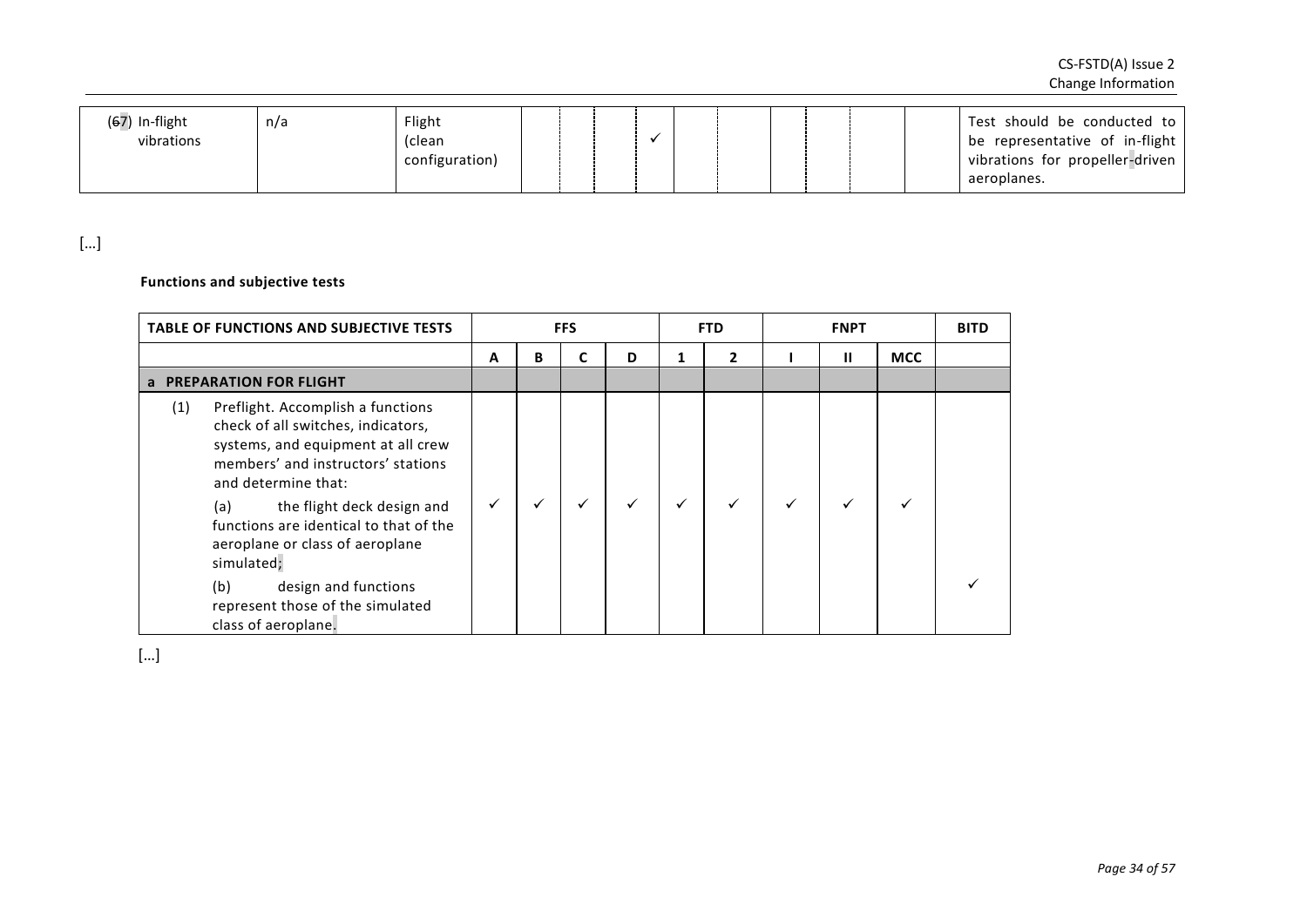|      | <b>MANOEUVRES</b>                                                                                                                                                                                                                                                        |              |              |                              |                              |              |              |                  |   |   |                  |
|------|--------------------------------------------------------------------------------------------------------------------------------------------------------------------------------------------------------------------------------------------------------------------------|--------------|--------------|------------------------------|------------------------------|--------------|--------------|------------------|---|---|------------------|
|      | (1)(a) High angle of attack, approach-to-<br>stalls, stall warning, and stall buffet,<br>(take-off, cruise, approach, and<br>landing configuration), including<br>reaction of the autoflight system and<br>stall protection system.                                      | ✓            | ✓            | $\checkmark$                 | ✓                            | ✓            | ✓            | ✓                | ✓ | ✓ | ✓                |
|      | (1)(b) High angle of attack, approach-to-<br>stalls, stall warning, stall buffet and<br>stall (and g-break, if applicable)<br>(take-off, cruise, approach, and<br>landing configuration), including<br>reaction of the autoflight system and<br>stall protection system. |              |              | $\checkmark$<br>$\checkmark$ | $\checkmark$<br>$\checkmark$ |              |              |                  |   |   |                  |
|      | (1)(c) Upset prevention and recovery<br>manoeuvre within the FSTD<br>validation envelope.                                                                                                                                                                                |              |              |                              |                              |              |              |                  |   |   |                  |
| (2)  | Flight envelope protection<br>(high angle of attack, bank limit,<br>overspeed, etc.)                                                                                                                                                                                     | $\checkmark$ | $\checkmark$ | $\checkmark$                 | $\checkmark$                 | $\checkmark$ | ✓            |                  |   |   |                  |
| (3)  | Turns with/without<br>speed brake/spoilers deployed                                                                                                                                                                                                                      | $\checkmark$ | $\checkmark$ | $\checkmark$                 | ✓                            | $\checkmark$ | ✓            | ✓                | ✓ | ✓ |                  |
| (4)  | Normal and standard rate turns                                                                                                                                                                                                                                           | ✓            | $\checkmark$ | $\checkmark$                 | $\checkmark$                 |              |              |                  |   |   | $\checkmark$     |
| (5)  | Steep turns                                                                                                                                                                                                                                                              | ✓            | $\checkmark$ | $\checkmark$                 | ✓                            |              |              |                  |   |   | ✓                |
| (6)  | Performance turn                                                                                                                                                                                                                                                         | ✓            | $\checkmark$ | $\checkmark$                 | $\checkmark$                 |              |              |                  |   |   |                  |
| (7)  | In-flight engine shutdown and<br>restart (assisted and windmill)                                                                                                                                                                                                         | ✓            | ✓            | $\checkmark$                 | ✓                            | ✓            | ✓            |                  |   | ✓ |                  |
| (8)  | Manoeuvring with one or more<br>engines inoperative, as appropriate                                                                                                                                                                                                      | $\checkmark$ | $\checkmark$ | $\checkmark$                 | $\checkmark$                 | $\checkmark$ | $\checkmark$ | $\checkmark$ (2) | ✓ | ✓ | $\checkmark$ (2) |
| (9)  | Specific flight characteristics<br>(e.g. direct lift control)                                                                                                                                                                                                            | ✓            | $\checkmark$ | $\checkmark$                 | ✓                            | $\checkmark$ | $\checkmark$ |                  |   |   |                  |
| (10) | Flight control system failures,<br>reconfiguration modes, manual<br>reversion and associated handling                                                                                                                                                                    | ✓            | ✓            | $\checkmark$                 | ✓                            | ✓            | ✓            |                  |   | ✓ |                  |
| (11) | Other                                                                                                                                                                                                                                                                    | $\checkmark$ | $\checkmark$ | ✓                            | ✓                            | $\checkmark$ | $\checkmark$ |                  |   |   |                  |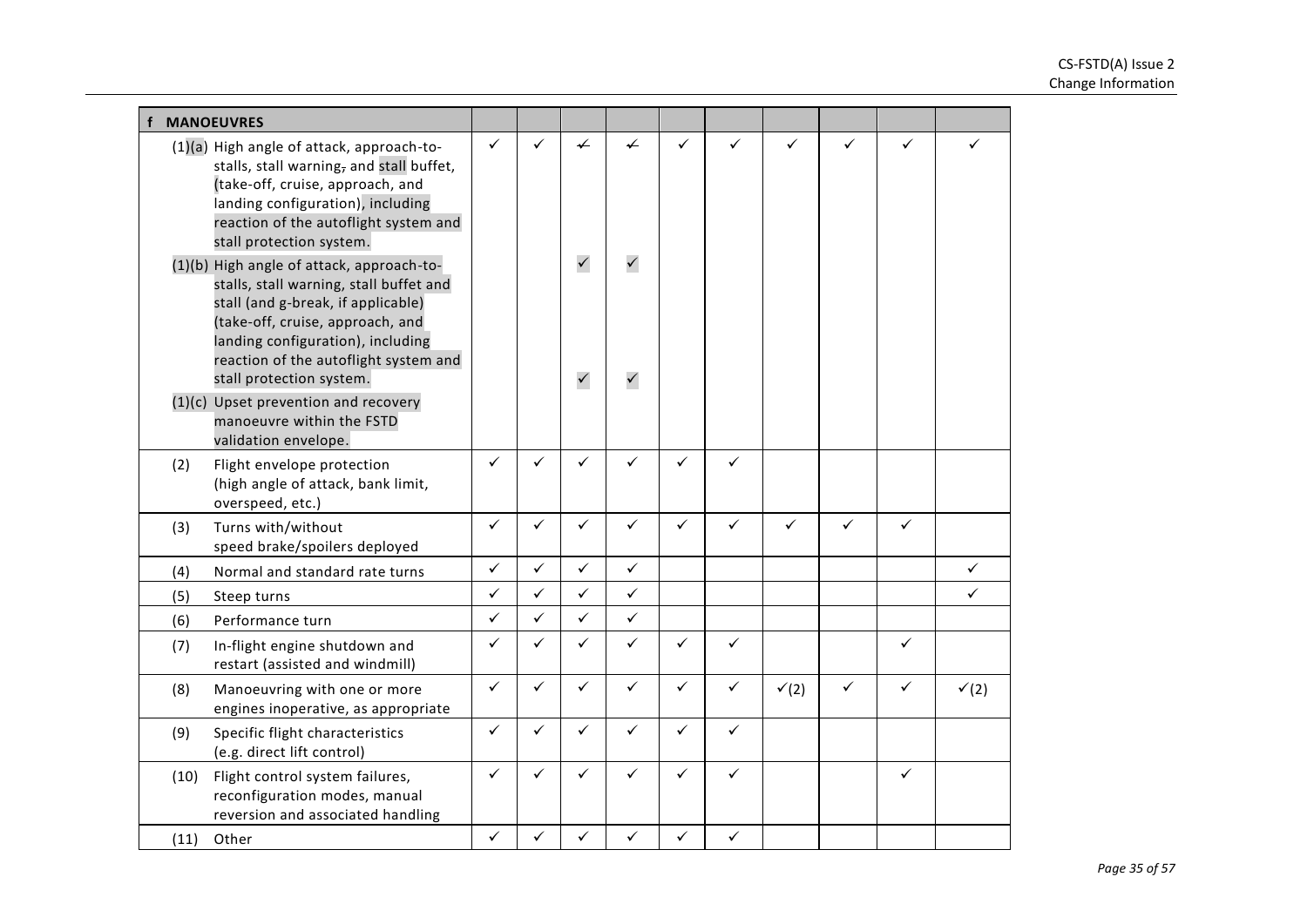| []  |                                                                                                                                                                                                                                                                                                                                                                                                                                  |        |   |  |   |  |  |  |  |  |  |
|-----|----------------------------------------------------------------------------------------------------------------------------------------------------------------------------------------------------------------------------------------------------------------------------------------------------------------------------------------------------------------------------------------------------------------------------------|--------|---|--|---|--|--|--|--|--|--|
|     | n MOTION EFFECTS                                                                                                                                                                                                                                                                                                                                                                                                                 |        |   |  |   |  |  |  |  |  |  |
| []  |                                                                                                                                                                                                                                                                                                                                                                                                                                  |        |   |  |   |  |  |  |  |  |  |
| (5) | Buffet in the air due to flap and<br>spoiler/speed brake extension<br>and approach to stall buffett                                                                                                                                                                                                                                                                                                                              | $\ast$ | ✓ |  | ✓ |  |  |  |  |  |  |
|     | First perform an approach and<br>(a)<br>extend the flaps and slats,<br>especially with airspeeds<br>deliberately in excess of the<br>normal approach speeds.<br>In cruise configuration, verify<br>the buffets associated with the<br>spoiler/speed brake extension.<br>The above effects could also be<br>verified with different<br>combinations of<br>speed brake/flap/gear settings<br>to assess the interaction<br>effects. |        |   |  |   |  |  |  |  |  |  |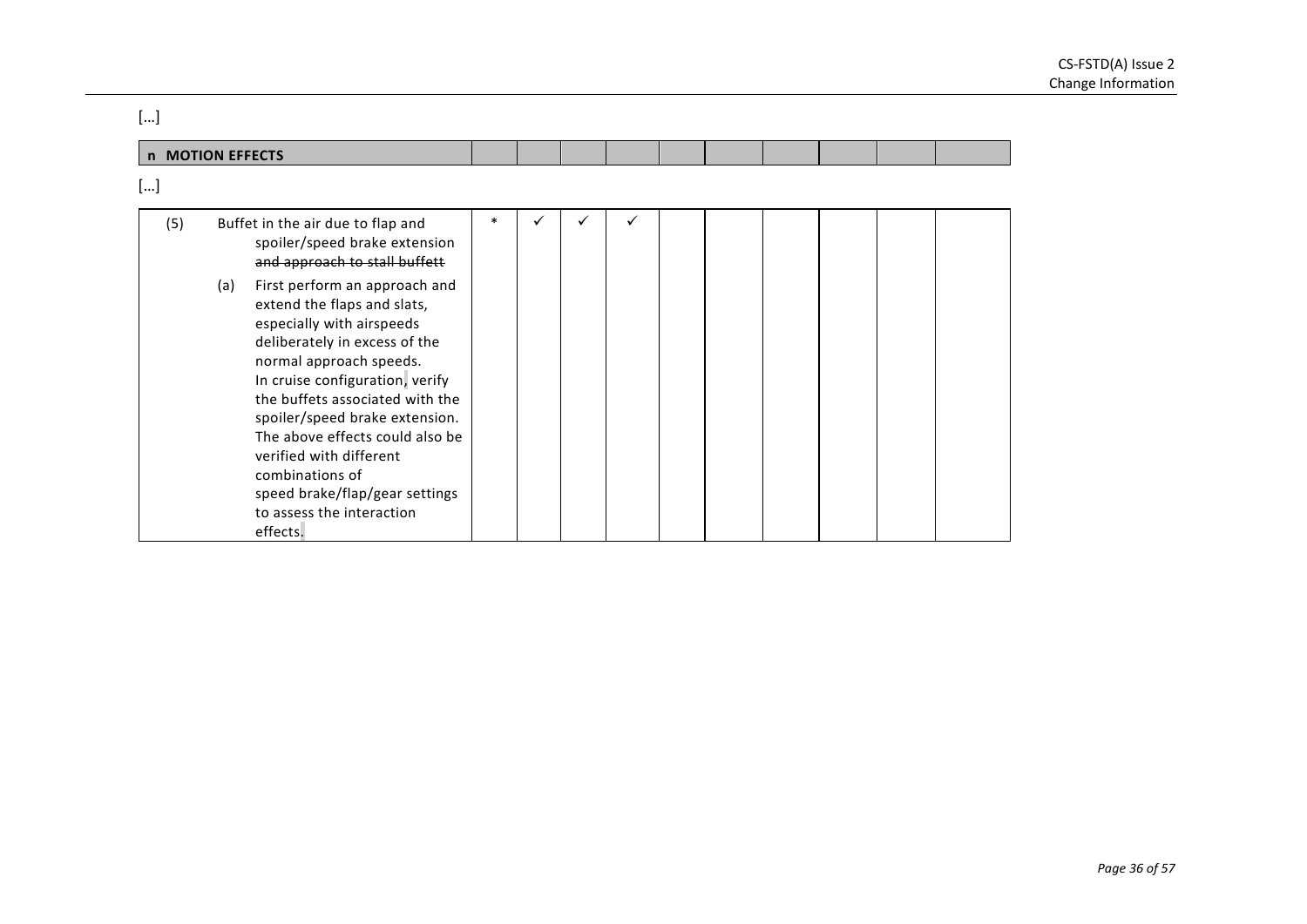| (6) | Approach-to-stall buffet and stall<br>buffet (where applicable)                                                                                                                                                                                                                                                                                                                                                                  | $\checkmark$ |  |  |  |  |  |
|-----|----------------------------------------------------------------------------------------------------------------------------------------------------------------------------------------------------------------------------------------------------------------------------------------------------------------------------------------------------------------------------------------------------------------------------------|--------------|--|--|--|--|--|
|     | Conduct an approach-to-stall<br>(a)<br>with engines at idle and a<br>deceleration of 1 kt/s.<br>Check that the motion cues of<br>the buffet, including the level of<br>buffet increase with decreasing<br>speed, are reasonably<br>representative of the actual<br>aeroplane.                                                                                                                                                    |              |  |  |  |  |  |
|     | Note: For FSTDs that are to be qualified<br>for full stall training tasks (Level<br>C or Level D), modelling that<br>accounts for any increase in<br>buffet amplitude from the initial<br>buffet threshold of perception<br>to the critical angle of attack or<br>deterrent buffet as a function of<br>the angle of attack; the stall<br>buffet modelling should include<br>effects of Nz, as well as Nx and<br>Ny, if relevant. |              |  |  |  |  |  |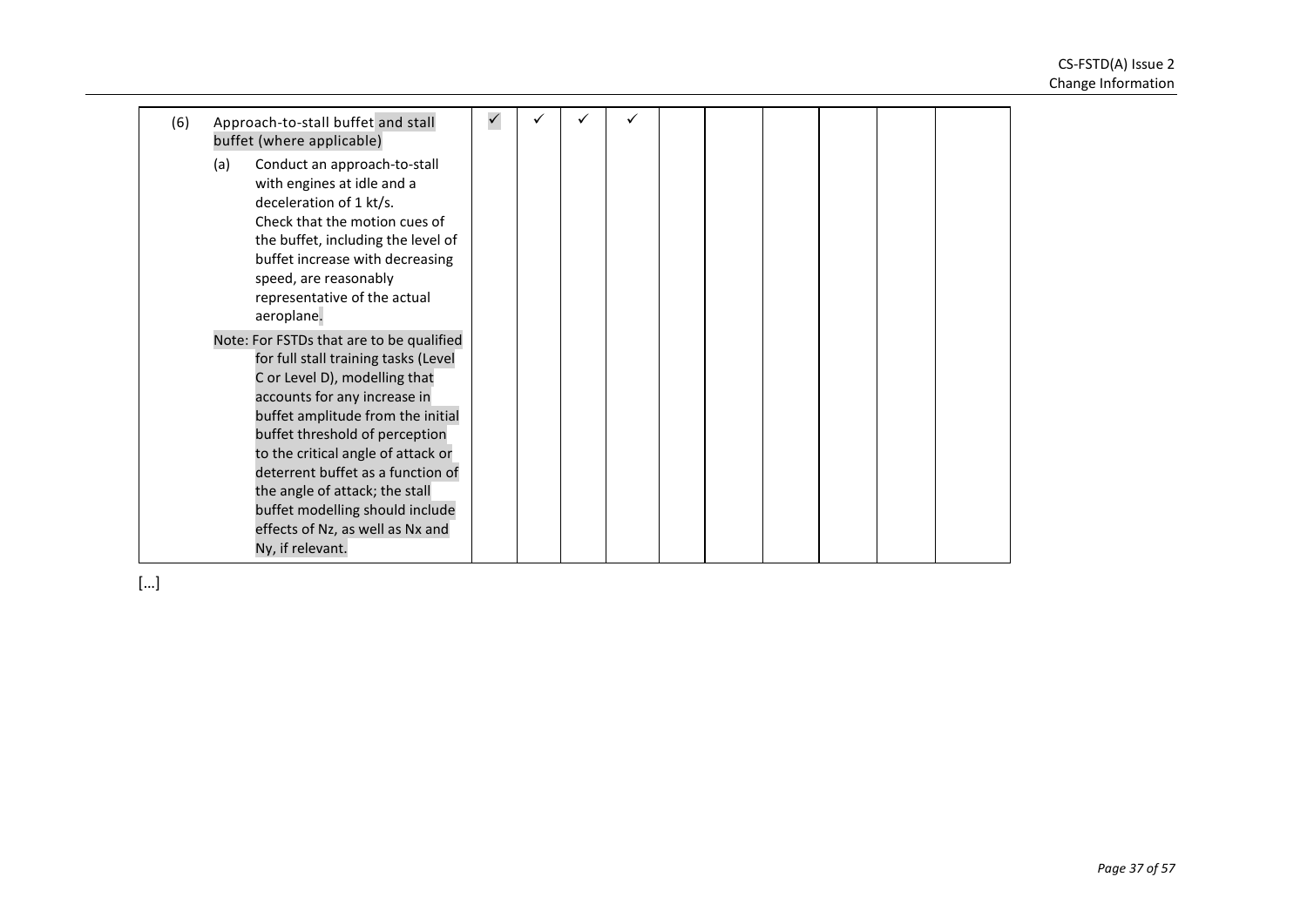| <b>SPECIAL EFFECTS</b><br>n |  |  |  |  |  |
|-----------------------------|--|--|--|--|--|
| <b>LUINE LEFECTS</b>        |  |  |  |  |  |

| (2) |     | Effects of Airframe and Engine Icing                  |  | ✓ |  |  |  |  |
|-----|-----|-------------------------------------------------------|--|---|--|--|--|--|
|     | (a) | See Appendix 1 to                                     |  |   |  |  |  |  |
|     |     | CS FSTD(A).300, 1.t.1                                 |  |   |  |  |  |  |
|     |     | Required only for those                               |  |   |  |  |  |  |
|     |     | aeroplanes authorised for                             |  |   |  |  |  |  |
|     |     | operations in known icing                             |  |   |  |  |  |  |
|     |     | conditions.                                           |  |   |  |  |  |  |
|     |     | With the FSTD airborne,                               |  |   |  |  |  |  |
|     |     | autopilot on and auto-throttles                       |  |   |  |  |  |  |
|     |     | off, engine and aerofoil                              |  |   |  |  |  |  |
|     |     | anti-ice/de-ice systems                               |  |   |  |  |  |  |
|     |     | deactivated; activate icing                           |  |   |  |  |  |  |
|     |     | conditions at a rate that allows                      |  |   |  |  |  |  |
|     |     | monitoring of the FSTD and                            |  |   |  |  |  |  |
|     |     | systems' response. Icing                              |  |   |  |  |  |  |
|     |     | recognition typically includes                        |  |   |  |  |  |  |
|     |     | airspeed decay, change in FSTD                        |  |   |  |  |  |  |
|     |     | pitch attitude, change in engine                      |  |   |  |  |  |  |
|     |     | performance indications (other                        |  |   |  |  |  |  |
|     |     | than due to airspeed changes),                        |  |   |  |  |  |  |
|     |     | and change in data from the                           |  |   |  |  |  |  |
|     |     | pitot/static system. Activate                         |  |   |  |  |  |  |
|     |     | heating, anti-ice, or de-ice                          |  |   |  |  |  |  |
|     |     | systems independently.<br>Recognition includes proper |  |   |  |  |  |  |
|     |     | effects of these systems,                             |  |   |  |  |  |  |
|     |     | eventually returning the                              |  |   |  |  |  |  |
|     |     | simulated aeroplane to normal                         |  |   |  |  |  |  |
|     |     | flight.                                               |  |   |  |  |  |  |
|     |     |                                                       |  |   |  |  |  |  |
|     |     | Please refer to                                       |  |   |  |  |  |  |
|     |     | AMC13 FSTD(A).300.                                    |  |   |  |  |  |  |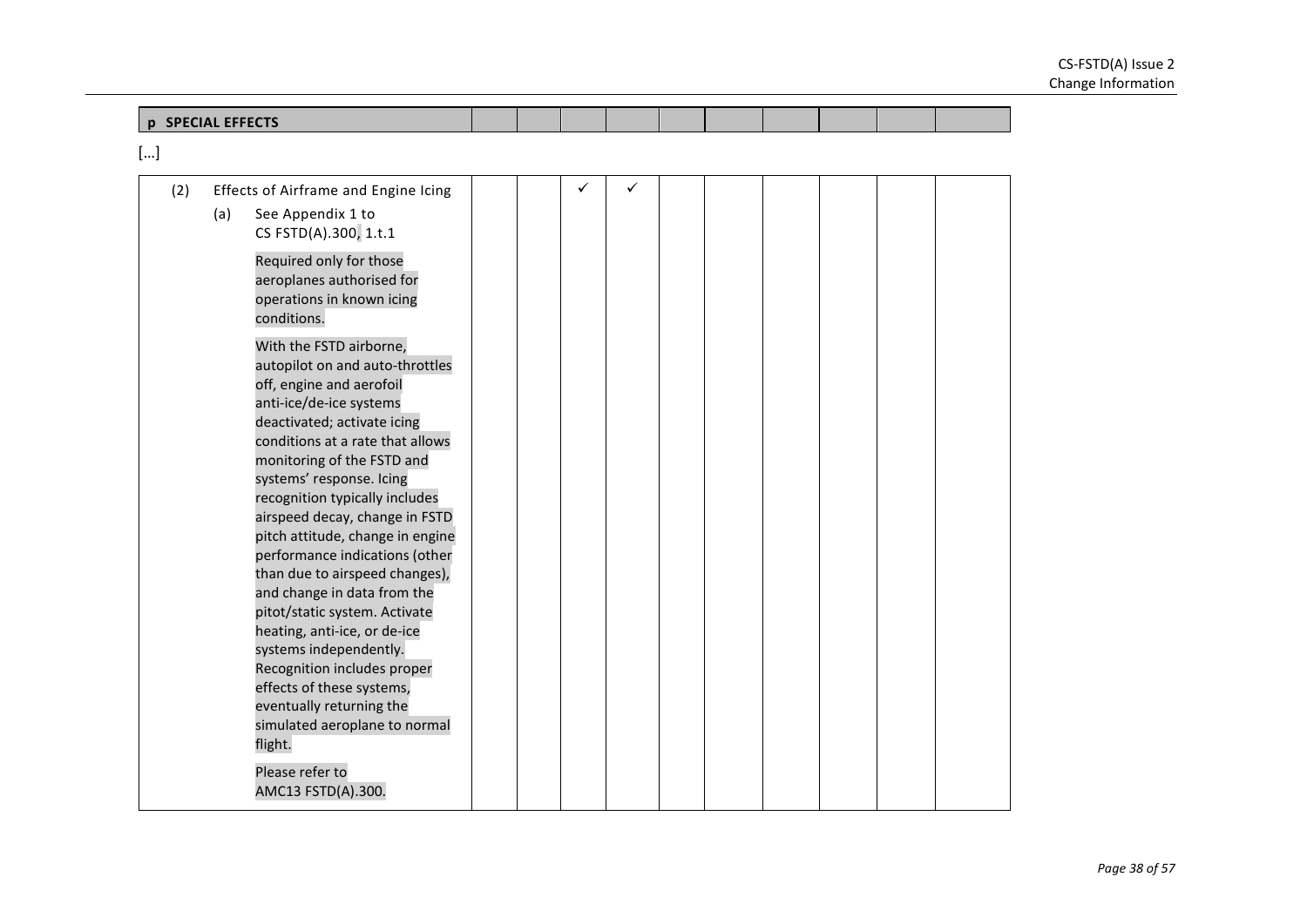| NOTE 1: For level 'A' FSTDs, an asterisk (*)<br>denotes that the appropriate effect is<br>required to be present.                                                                                                                                                                                                                                                                                        |  |
|----------------------------------------------------------------------------------------------------------------------------------------------------------------------------------------------------------------------------------------------------------------------------------------------------------------------------------------------------------------------------------------------------------|--|
| <b>NOTE2:</b> It is accepted that tests will only<br>apply to FTDs level 1 if that system and flight<br>condition is simulated. It is intended that the<br>tests listed below should be conducted in<br>automatic flight. Where automatic flight is<br>not possible and pilot manual handling is<br>required, the FTD level 1 should be at least<br>controllable to permit the conduct of the<br>flight. |  |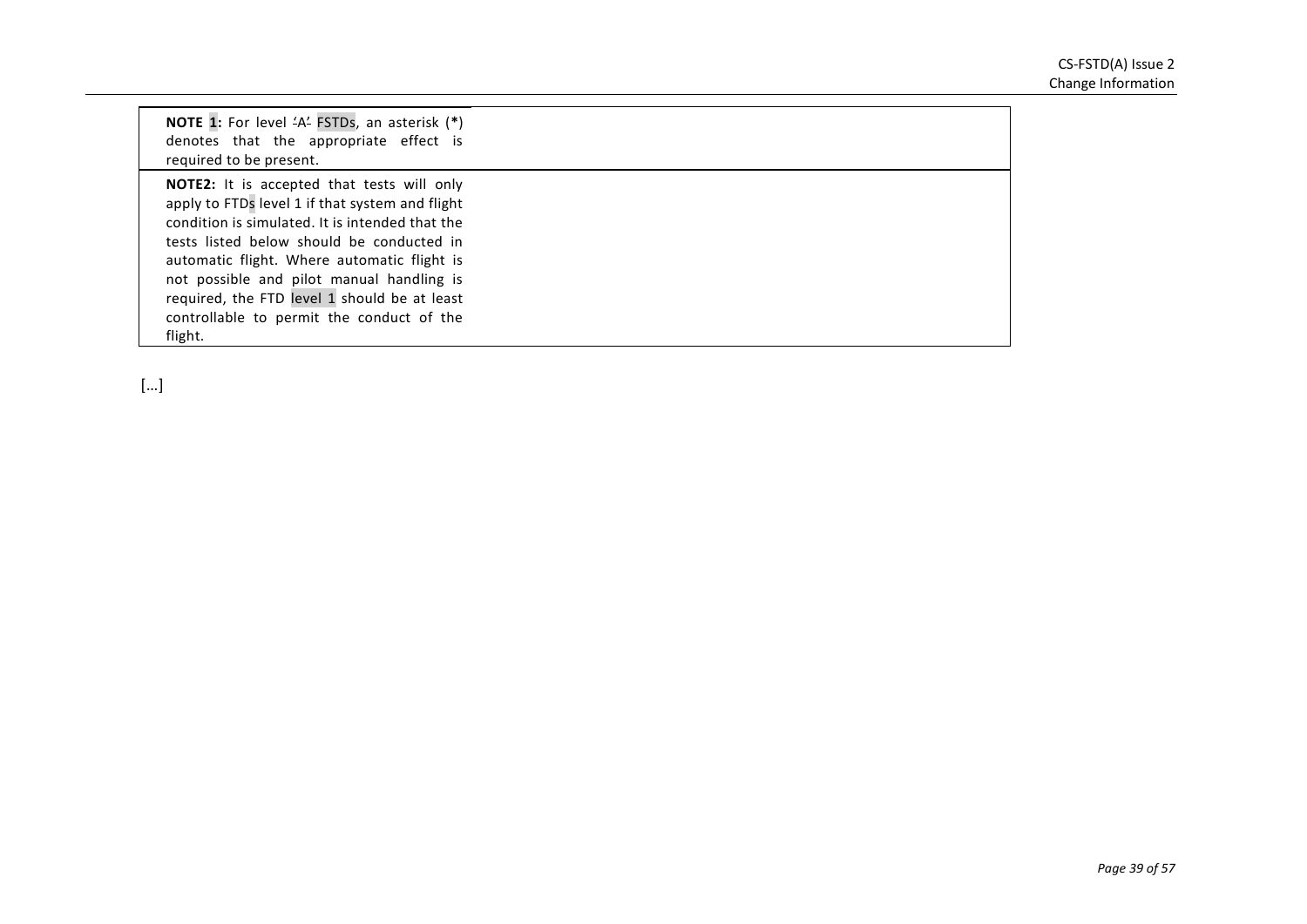### 2.3. Appendix 8 to AMC1 FSTD(A).300 is amended as follows:

# **Appendix 8 to AMC1 FSTD(A).300 General technical requirements for FSTD qualification levels**

This aAppendix summarises the general technical requirements for full flight simulators level A, B, C and D, flight training devices level 1 and 2, flight navigation procedures trainers level I, II and II MCC, and basic instrument training devices.

| Qualification<br>Level | <b>General technical requirements</b>                                                                                                                                                                          |
|------------------------|----------------------------------------------------------------------------------------------------------------------------------------------------------------------------------------------------------------|
| A                      | The lowest level of FFS technical complexity.                                                                                                                                                                  |
|                        | An enclosed full-scale replica of the aeroplane cockpit/flight deck including<br>simulation of all systems, instruments, navigational equipment, communications,<br>and caution and warning systems.           |
|                        | An instructor's station with seat should be provided. Seats for the flight crew<br>members and two seats for inspectors/observers should also be provided.                                                     |
|                        | Control forces and displacement characteristics should correspond to thatthose of<br>the replicated aeroplane and they should respond in the same manner as the<br>aeroplane under the same flight conditions. |
|                        | The use of class-specific data tailored to the specific aeroplane type with fidelity<br>sufficient to meet the objective tests, functions and subjective tests is allowed.                                     |
|                        | Generic ground effect and ground handling models are permitted.                                                                                                                                                |
|                        | Motion, visual and sound systems sufficient to support the training, testing and<br>checking credits sought are required.                                                                                      |
|                        | The visual system should provide at least 45 degrees horizontal and 30 degrees<br>vertical field of view per pilot.                                                                                            |
|                        | The response to control inputs should not be greater than 300 ms more than that<br>experienced on the aircraftaeroplane.                                                                                       |
| B                      | As for level A, plus:                                                                                                                                                                                          |
|                        | Validation flight test data should be used as the basis for flight and performance and<br>systems' characteristics.                                                                                            |
|                        | Additionally, ground handling and aerodynamics programming to include ground<br>effect reaction and handling characteristics should be derived from validation flight<br>test data.                            |

**Table 1: General technical requirements for level A, B, C and D full-flight simulators (FFSs)**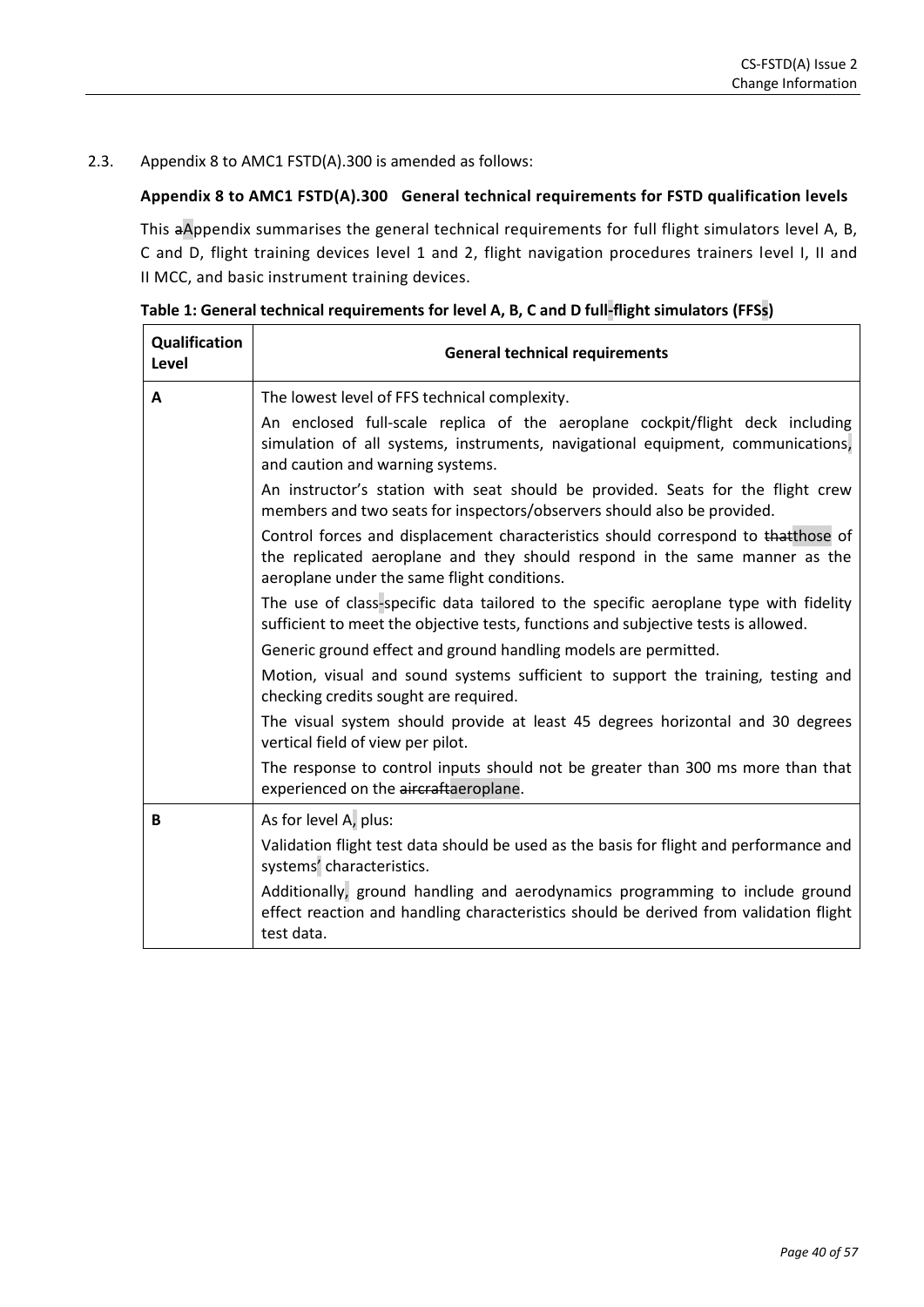| C | The second highest level of FFS fidelity.                                                                                                                                                                                   |
|---|-----------------------------------------------------------------------------------------------------------------------------------------------------------------------------------------------------------------------------|
|   | As for level B, plus:                                                                                                                                                                                                       |
|   | A daylight/twilight/night visual system is required with a continuous, cross-cockpit,<br>minimum collimated visual field of view providing each pilot with 180 degrees<br>horizontal and 40 degrees vertical field of view. |
|   | A six-degrees-of-freedom motion system should be provided.                                                                                                                                                                  |
|   | The sound simulation should include the sounds of precipitation and other<br>significant aeroplane noises perceptible to the pilot and should be able to reproduce<br>the sounds of a crash landing.                        |
|   | The response to control inputs should not be greater than 150 ms more than that<br>experienced on the airplaneaeroplane.                                                                                                    |
|   | Wind shear simulation should be provided.                                                                                                                                                                                   |
|   | An upset prevention and recovery training (UPRT) instructor operating station (IOS)<br>feedback mechanism should be available.                                                                                              |
| D | The highest level of FFS fidelity.                                                                                                                                                                                          |
|   | As for level C, plus:                                                                                                                                                                                                       |
|   | Extended set of sound and motion buffet tests.                                                                                                                                                                              |

2.4. New AMC9 FSTD(A).300 is added as follows:

# **AMC9 FSTD(A).300 Guidance on upset, stall (including in icing conditions), and qualification of FSTDs**

- (a) Flight Simulation Training Device Standards table of Appendix 1 to CS FSTD(A).300
	- (1) 1. General, h.3:
		- (i) a suitably qualified pilot should:
			- (A) hold a type rating qualification for the aeroplane being simulated; and
			- (B) be familiar with the upset scenarios and associated recovery methods as well as the cues necessary to accomplish the required training objectives;
		- (ii) the statement of compliance (SOC) should also confirm that for each upset scenario, the recovery manoeuvre can be performed such that the FSTD does not exceed the FSTD training envelope, or when the envelope is exceeded, that the FSTD is within the realms of confidence in the simulation accuracy;
		- (iii) the unrealistic degradation of the FSTD functionality (such as degrading flight control effectiveness) to drive an aeroplane upset is not acceptable unless used purely as a tool for repositioning the FSTD with the pilot out of the loop; and
		- (iv) consideration should be given to flight-envelope-protected aeroplanes as artificially positioning the aeroplane to a specified attitude may incorrectly initialise flight control laws.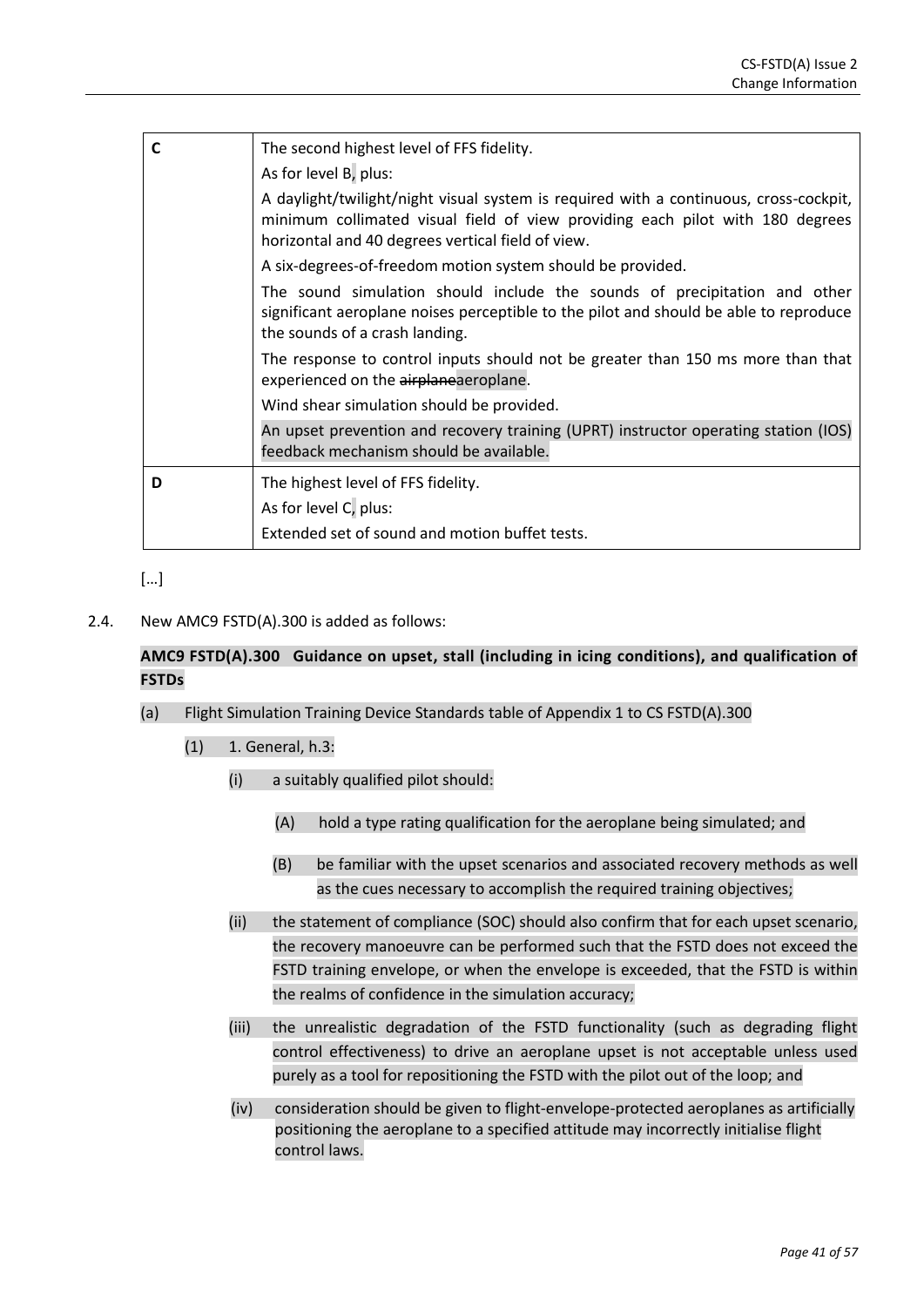- (2) 1. General, s.1:
	- (i) the FSTD should be evaluated for specific upset recovery manoeuvres; a minimum set of manoeuvres:
		- (A) a nose-high wings level aeroplane upset;
		- (B) a nose-low aeroplane upset; and
		- (C) a high bank angle aeroplane upset;
	- (ii) other upset recovery scenarios, as developed by the FSTD operator, should be evaluated in the same manner; and
	- (iii) these evaluations should be made available to the instructor/evaluator.
- (3) 1. General, s.2:
	- (i) for continuity purposes, the model should remain useable beyond the FSTD training envelope to the extent to allow completion of the recovery training; and
	- (ii) where known limitations exist in the aerodynamic model for particular stall event manoeuvres (such as aeroplane configuration, approach-to-stall entry methods, and limited range for continuity of the modelling), these limitations should be declared in the required SOC.
- (4) 1. General, s.3:
	- (i) the aerodynamic stall modelling should include degradation of the static/dynamic lateral directional stability;
	- (ii) degradation in control response (pitch, roll, and yaw);
	- (iii) uncommanded roll response or roll-off requiring significant control deflection to counter;
	- (iv) apparent randomness or non-repeatability;
	- (v) changes in pitch stability;
	- (vi) Mach effects; and
	- (vii) stall buffet,

as appropriate to the aeroplane type;

- (viii) as appropriate to the aeroplane type, the model should be capable of capturing the variations seen in the stall characteristics of the aeroplane (e.g. the presence or absence of a pitch break, deterrent buffet, or other indications of a stall where present on the aeroplane);
- (ix) where known limitations exist in the aerodynamic model for particular stall manoeuvres (such as aeroplane configuration and stall-entry methods), these limitations must be declared in the required SOC;
- (x) specific guidance should be available to the instructor which clearly communicates the flight configurations and stall manoeuvres that have been evaluated in the FSTD for use in training; and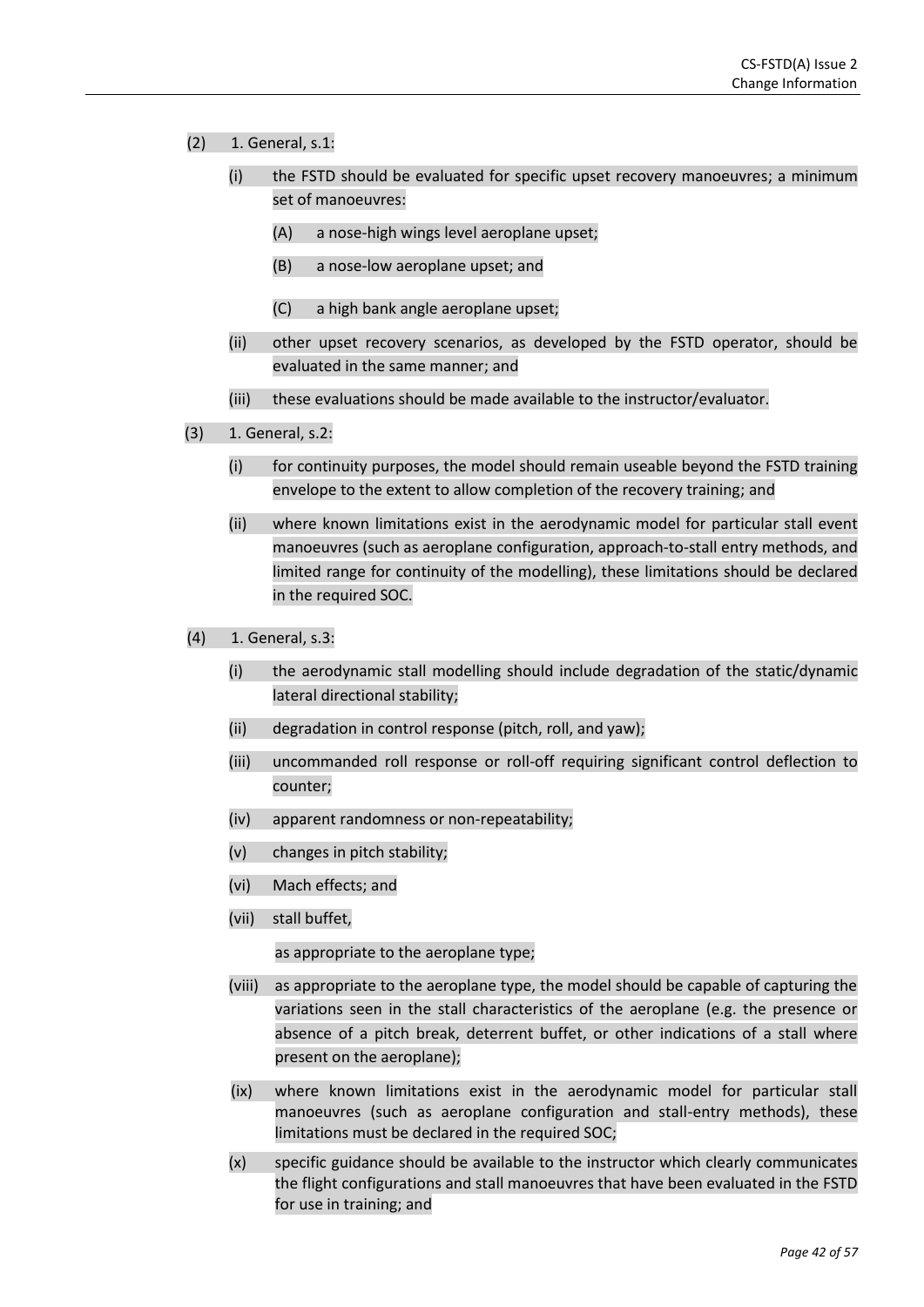- (xi) FSTDs that are to be qualified for full stall training tasks must also meet the instructor operating station (lOS) provisions for upset prevention and recovery training (UPRT) tasks as described under '1. General, h.2' of the FSTD Standards table.
- (b) FSTD validation tests
	- (1) Stall characteristics test:
		- (i) Control inputs must be plotted and demonstrate correct trend and magnitude.
		- (ii) Each of the following stall entries must be demonstrated in at least one of the three flight conditions (please refer to Table of FSTD Validation Test, 8(a)):
			- (A) stall entry at wings level (1g);
			- (B) stall entry in turning flight of at least 25° bank angle (accelerated stall); and
			- (C) stall entry in a power-on condition (required only for propeller-driven aeroplanes).
		- (iii) The cruise flight condition must be conducted in a flaps-up (clean) configuration. The second-segment climb flight condition must use a different flap setting than for the approach or landing flight condition.
		- (iv) The stall warning signal and initial buffet, if applicable, must be recorded. Timehistory data must be recorded for a full stall through recovery to normal flight. The stall warning signal must occur in the proper relation to buffet/stall. FSTDs of aeroplanes exhibiting a sudden pitch attitude change or 'g break' must demonstrate this characteristic. FSTDs of aeroplanes exhibiting a roll-off or loss-of-roll control authority must demonstrate this characteristic.
		- (v) Numerical tolerances are not applicable past the stall angle of attack, but must demonstrate correct trend through recovery. Please refer to AMC10 FSTD(A).300 for additional information concerning data sources and required angle of attack ranges.
		- (vi) For aeroplanes with stall envelope protection systems, the normal-mode testing is only required at an angle of attack range necessary to demonstrate the correct operation of the system. These tests may be used to satisfy the required (angle of attack) flight manoeuvre and envelope protection tests of AMC1 FSTD(A).300. Non-normal control states must be tested through stall identification and recovery.
		- (vii) In instances where flight test validation data is limited due to safety-of-flight considerations, engineering simulator validation data may be used in lieu of flight test validation data for angles of attack that exceed the activation of a stall protection system or stick pusher system.
		- (viii) Buffet threshold of perception should be based on 0.03 g peak to peak normal acceleration above the background noise at the pilot seat. Initial buffet to be based on normal acceleration at the pilot seat with a larger peak to peak value relative to buffet threshold of perception (some airframe manufacturers have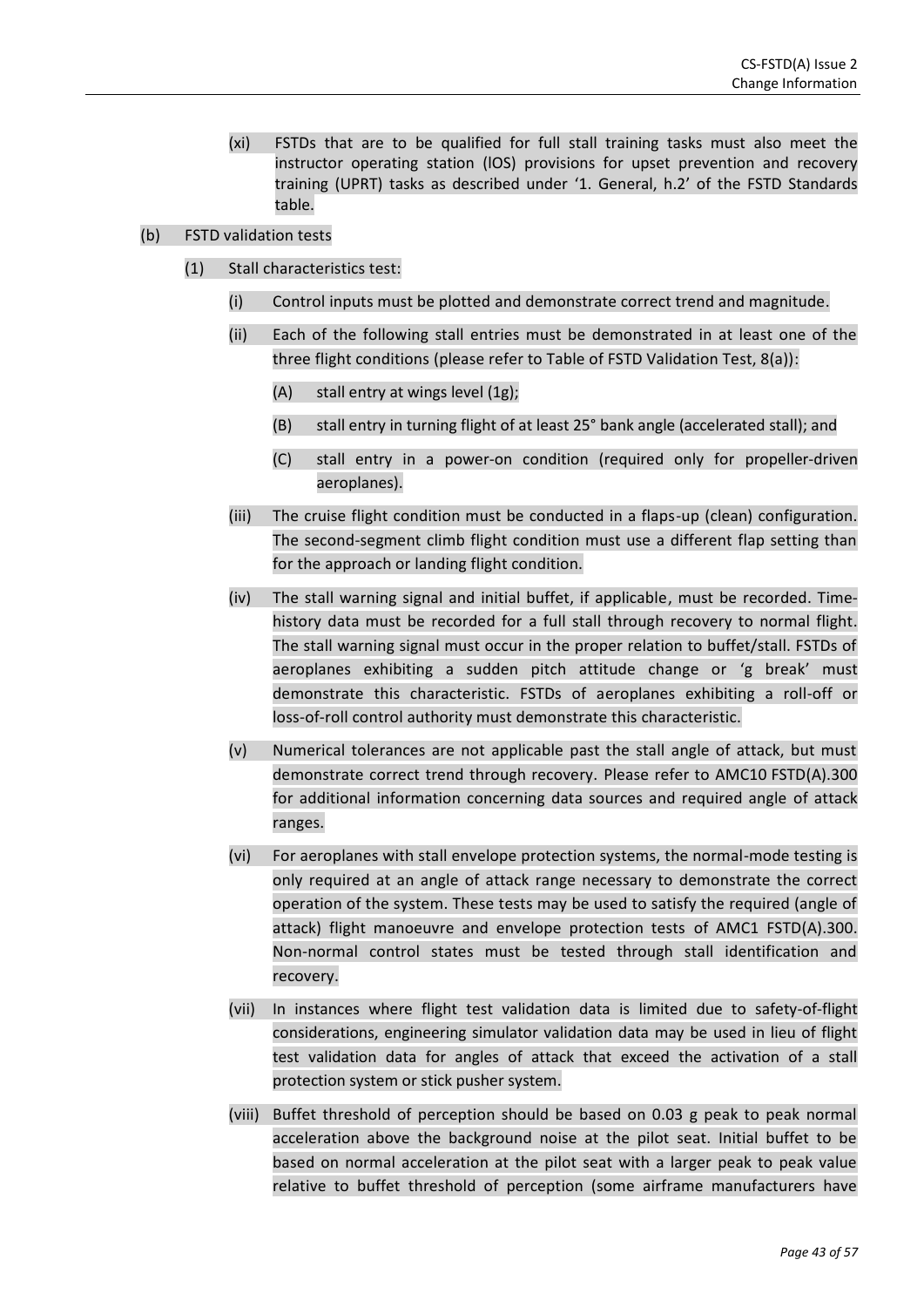used 0.1 g peak to peak). Demonstrate correct trend in growth of buffet amplitude from initial buffet to stall speed for normal and lateral acceleration.

- (ix) The maximum buffet may be limited based on motion platform capability/limitations or other simulator system limitations. If the maximum buffet is limited, the limit should be sufficient to allow proper use in training (e.g. not less than 0.5 g peak to peak), and in any case the instructor should be informed of the limitations.
- (x) Tests may be conducted at centres of gravity (CG) and weights typically required for aeroplane certification stall testing.
- (xii) This test is only for FSTDs that are to be qualified to conduct full stall training tasks.
- (xiii) Where approved engineering simulation validation is used, the reduced engineering tolerances (as defined in Appendix 1 to AMC1.300(b)) do not apply.
- (2) Approach-to-stall characteristics test:
	- (i) Control displacements and flight control surfaces must be plotted and demonstrate correct trend and magnitude.
	- (ii) Each of the following stall entries must be demonstrated in at least one of the three flight conditions (please refer to Table of FSTD Validation Test, 8(b)):
		- (A) approach-to-stall entry at wings level (1g);
		- (B) approach-to-stall entry in turning flight of at least 25° bank angle (accelerated stall); and
		- (C) approach-to-stall entry in a power-on condition (required only for propeller-driven aeroplanes).
	- (iii) The cruise flight condition must be conducted in a flaps-up (clean) configuration. The second-segment climb flight condition must use a different flap setting than for the approach or landing flight condition.
	- (iv) For computer-controlled aeroplanes (CCAs) with stall envelope protection systems, the normal-mode testing is only required at an angle of attack range necessary to demonstrate the correct operation of the system. These tests may be used to satisfy the required (angle of attack) flight manoeuvre and envelope protection tests of AMC1 FSTD(A).300(2)(h).
- (3) Engine and airframe icing effects demonstration (high angle of attack):
	- (i) Time history of a full stall and of the initiation of the recovery: tests are intended to demonstrate representative aerodynamic effects caused by in-flight ice accretion. Flight test validation data is not required.
	- (ii) Two tests are required, to demonstrate engine and airframe icing effects. One test demonstrates the FSTDs baseline performance without ice accretion, and the second test demonstrates the aerodynamic effects of ice accretion relative to the baseline test.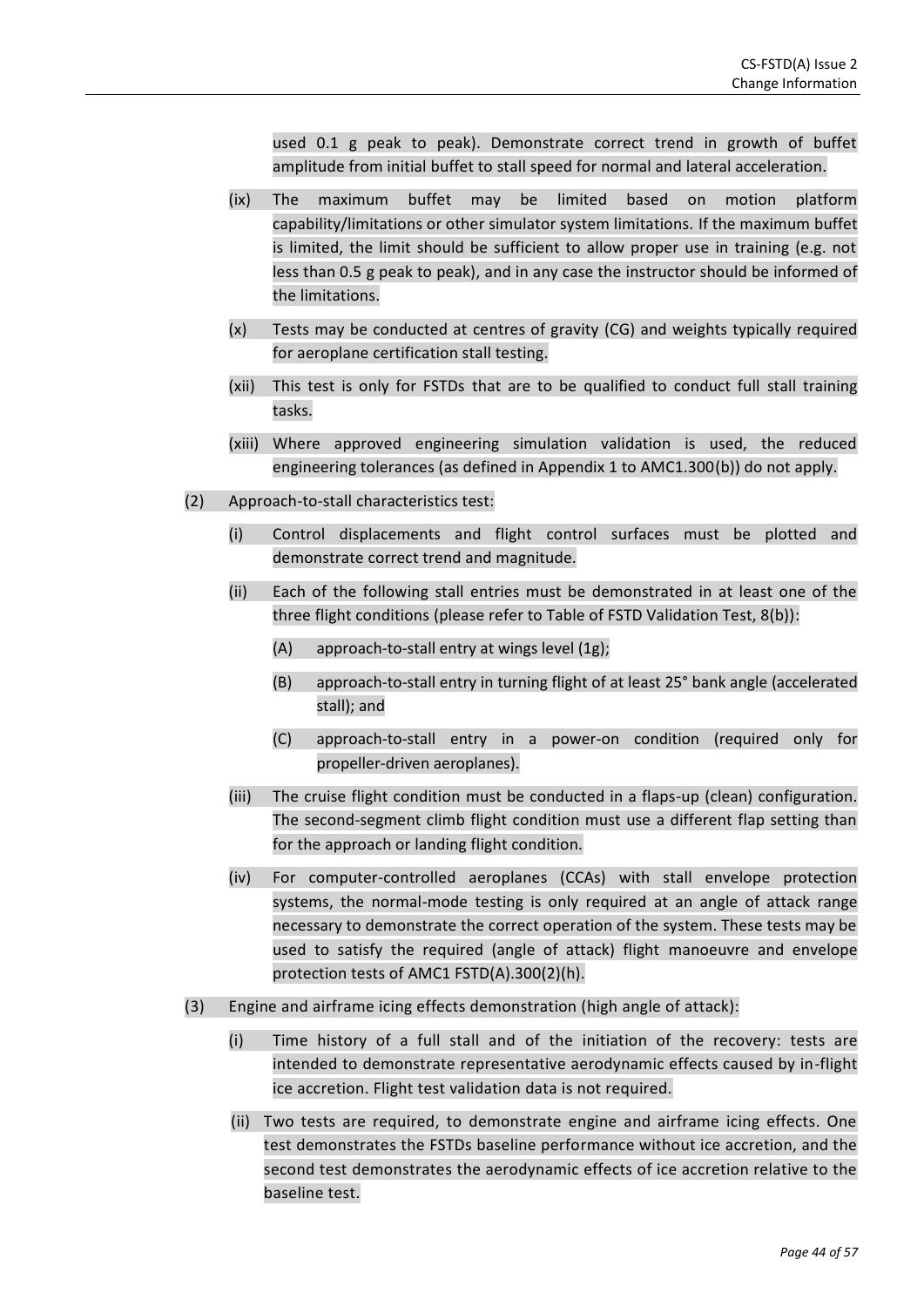- (iii) The test must utilise the icing model(s) as described in the SOC required in Appendix 1 to CS FSTD(A).300 1.t.1. The test must include a rationale that describes the icing effects being demonstrated. Icing effects may include, but are not limited to, the following effects, as applicable to the particular aeroplane type:
	- (A) decrease in the stall angle of attack;
	- (B) changes in the pitching moment;
	- (C) decrease in control effectiveness;
	- (D) changes in control forces;
	- (E) increase in drag;
	- (F) change in stall buffet characteristics and threshold of perception; and
	- (G) engine effects (power reduction/variation, vibration, etc. where expected to be present on the aeroplane in the ice accretion scenario being tested).
- (iv) Tests are evaluated for representative effects on relevant aerodynamic and other parameters, such as angle of attack, control inputs, and thrust/power settings.

Recorded parameters (in the validation test result) should include the following:

- (A) altitude;
- (B) airspeed;
- (C) normal acceleration;
- (D) engine power;
- (E) angle of attack;
- (F) pitch attitude;
- (G) bank angle;
- (H) flight control inputs; and
- (I) stall warning and stall buffet onset.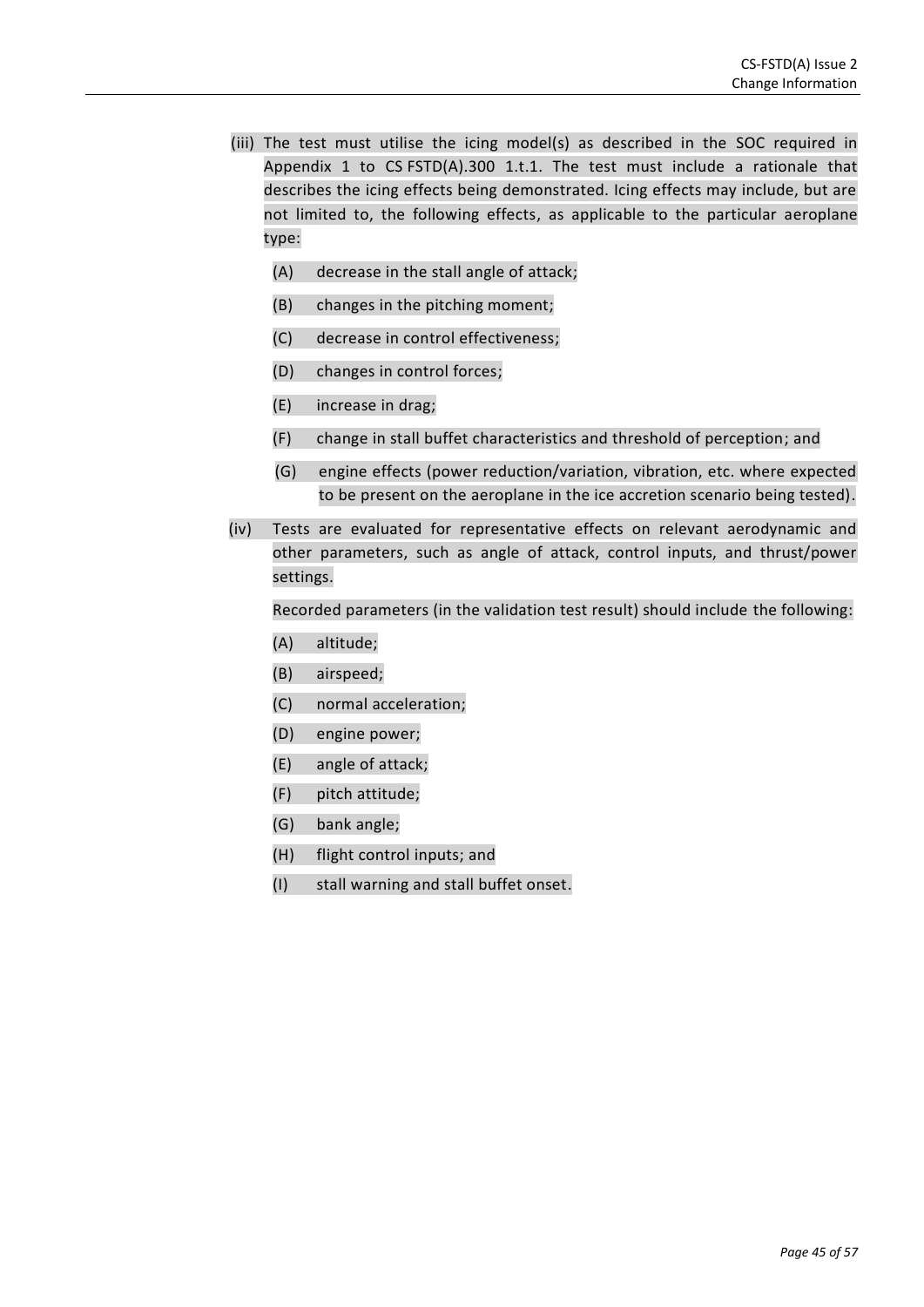### 2.5. New AMC10 FSTD(A).300 is added as follows:

#### **AMC10 FSTD(A).300 Guidance on high angle of attack/stall model evaluation**

- (a) This AMC applies to all FSTDs that are used to satisfy training provisions for stall manoeuvres conducted at angles of attack beyond the activation of the stall warning system. This AMC is not applicable to FSTDs that are only qualified for approach-to-stall manoeuvres where recovery is initiated at the first indication of the stall. This AMC supplements the following:
	- (1) Appendix 1 to CS FSTD(A).300 'Flight Simulation Training Device Standards';
	- (2) AMC1 FSTD(A).300(b)(3) 'Table of FSTD Validation Tests'; and
	- (3) AMC1 FSTD(A).300(c) 'Functions and subjective tests'.
- (b) General provisions

The provisions for high angle of attack modelling should be applied to evaluate the recognition cues as well as performance and handling qualities of a developing stall through the stall identification angle of attack and stall recovery. Strict time-history-based evaluations against flight test data may not adequately validate the aerodynamic model in an unsteady and potentially unstable flight regime, such as stalled flight. As a result, the objective testing provisions of AMC1 FSTD(A).300 do not contain strict tolerances for any parameter at angles of attack beyond the stall identification angle of attack. In lieu of mandating such objective tolerances, an SOC should define the source data and methods used to develop the aerodynamic stall model.

(c) Fidelity provisions

The provisions for the evaluation of full stall training manoeuvres should provide the following levels of fidelity:

- (1) aeroplane-type-specific recognition cues of the first indication of the stall (such as the stall warning system or aerodynamic stall buffet);
- (2) aeroplane-type-specific recognition cues of an impending aerodynamic stall; and
- (3) recognition cues and handling qualities from stall break through recovery which are sufficiently representative of the aeroplane being simulated to allow successful completion of the stall recovery training tasks.

For the purposes of stall manoeuvre evaluation, the term 'representative' is defined as a level of fidelity that is type-specific of the simulated aeroplane to the extent that the training objectives can be satisfactorily accomplished. Therefore, the term 'representative' in this AMC is specifically limited to the characteristics of the aerodynamic model in the post-stall region. The description of this term is given to explain the intent of the model rather than defining the meaning of the term 'representative modelling' which may be described in other simulator definitions.

(d) SOC (aerodynamic model)

At a minimum, the following must be addressed in the SOC:

(1) Source data and modelling methods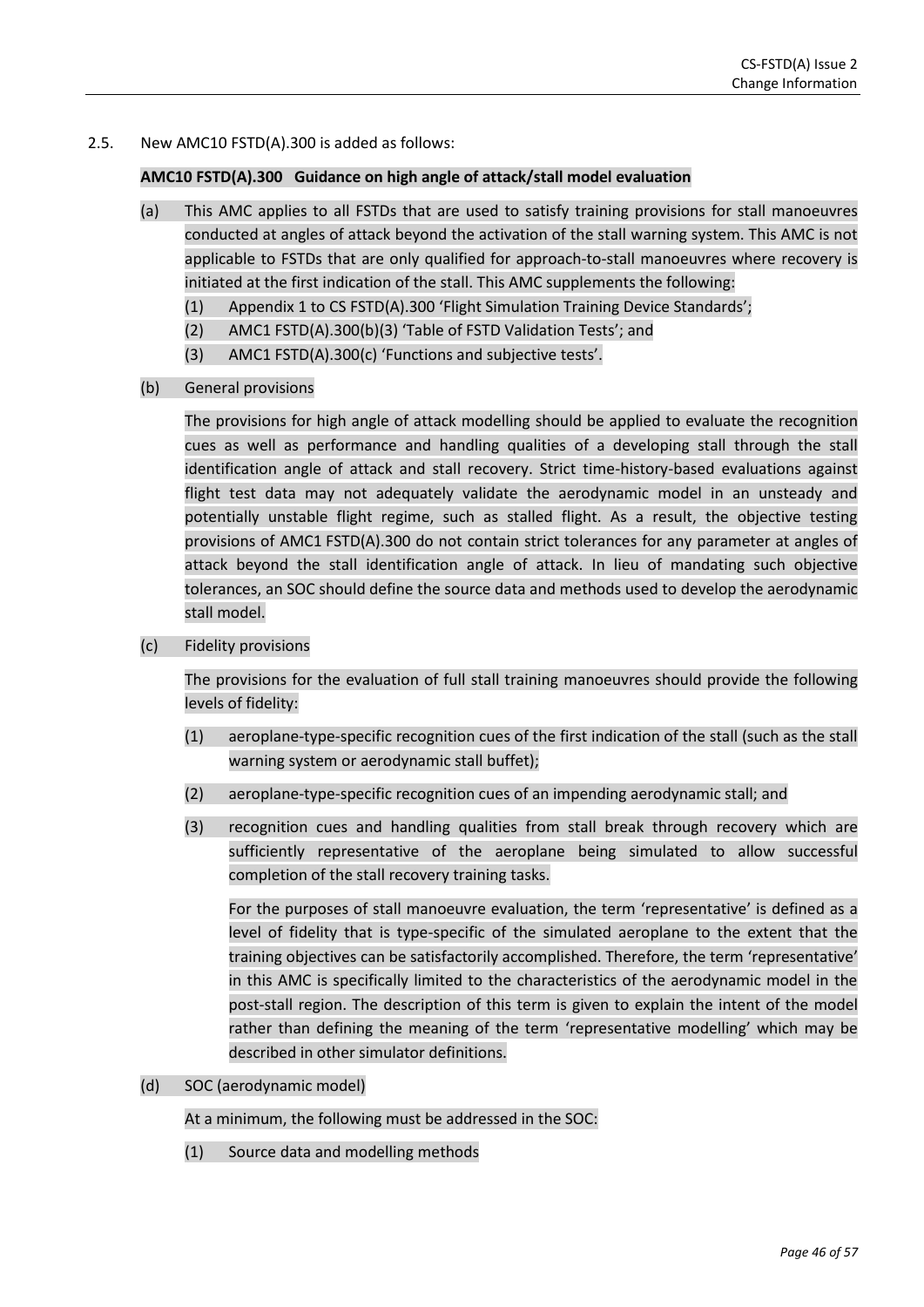The SOC must identify the sources of data used to develop the aerodynamic model. These data sources may be from the aeroplane original equipment manufacturer (OEM), the original FSTD manufacturer/data provider, or other data providers acceptable to the competent authority. Of particular interest is a mapping of test points in the form of an alpha/beta envelope plot for a minimum of flaps-up and flaps-down aeroplane configurations. For the flight test data, a list of the types of manoeuvres used to define the aerodynamic model for angle of attack ranges greater than the first indication of stall must be provided per flap setting. Flight test reports, when available, describing stall characteristics of the aeroplane type being modelled, issued by the OEM or flight test pilot, can be referred to. In cases where it is impractical to develop and validate a stall model with flight-test data (e.g. due to safety concerns involving the collection of flight-test data past a certain angle of attack), the data provider is expected to make a reasonable attempt to develop a stall model through the required angle of attack range using analytical methods and empirical data (e.g. wind-tunnel data).

### (2) Validity range

The FSTD operator should declare the range of angle of attack and sideslip where the aerodynamic model remains valid for training. Satisfactory aerodynamic model fidelity must be shown through stall recovery training tasks. For the purposes of determining this validity range, the stall identification angle of attack is defined as the angle of attack where the pilot is given a clear and distinctive indication to cease any further increase in the angle of attack where one or more of the following characteristics occur:

- (i) no further increase in pitch occurs when the pitch control is held at the full aft stop for two seconds, leading to an inability to arrest the descent rate;
- (ii) an uncommanded nose-down pitch that cannot be readily arrested, which may be accompanied by an uncommanded rolling motion;
- (iii) buffeting of a magnitude and severity that is a strong and effective deterrent to a further increase in the angle of attack;
- (iv) activation of a stick pusher.

For the validity range, the modelling continuity should allow for an angle of attack range that is adequate to allow for the completion of stall recovery; for pusher-equipped aeroplanes, this should be adequate to capture any inappropriate action during the recovery procedure.

For aeroplanes equipped with a stall envelope protection system, the model should allow training with the protection systems disabled or otherwise degraded (such as a degraded flight control mode as a result of a pitot/static system failure).

(3) Model characteristics

Within the declared model validity range, the SOC must address, and the aerodynamic model must incorporate, the following stall characteristics, where applicable by aeroplane type:

(i) degradation of the static/dynamic lateral-directional stability;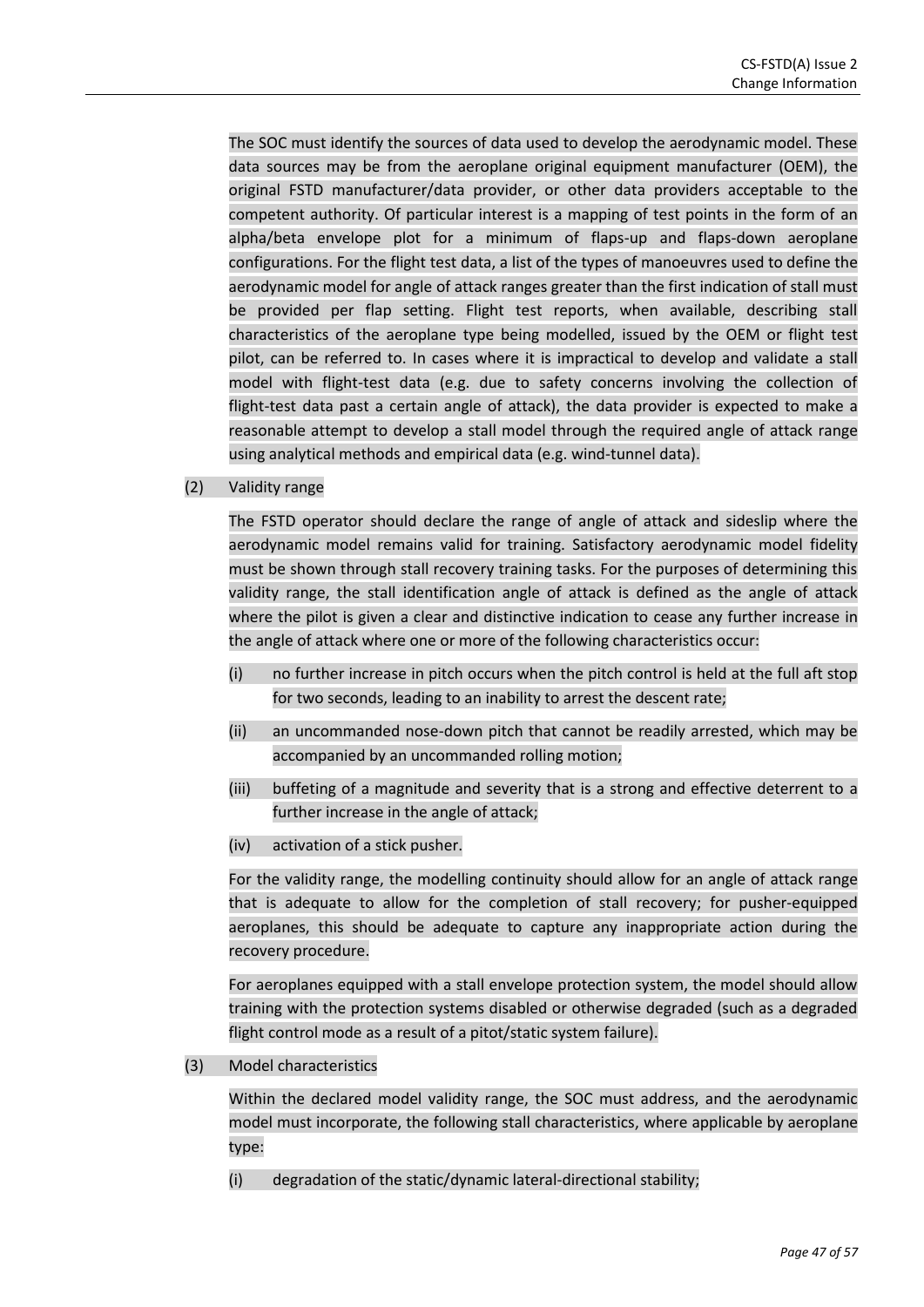- (ii) degradation in control response (pitch, roll, and yaw);
- (iii) uncommanded roll acceleration or roll-off requiring significant control deflection to counter;
- (iv) apparent randomness or non-repeatability;
- (v) changes in pitch stability;
- (vi) stall hysteresis;
- (vii) Mach effects;
- (viii) stall buffet; and
- (ix) angle of attack rate effects.

An overview of the methodology used to address these features must be provided.

(e) SOC (subject-matter expert (SME) pilot's evaluation)

The operator must provide an SOC confirming that the simulation stall model has been subjectively evaluated by an SME pilot knowledgeable of the aeroplane's stall characteristics (please refer to (d)(1) above).

The operator is also required to provide a SOC to state that the simulation stall model, as defined above, has been implemented and verifies that the aerodynamic stall training tasks can be accomplished on the FSTD.

The purpose is to ensure that the stall model has been sufficiently evaluated using those general aeroplane configurations and stall-entry methods that will likely be conducted in training.

In order to qualify as an acceptable SME to evaluate the stall model characteristics, the SME must meet the following criteria:

- (1) has held or currently holds a type rating/qualification in the aeroplane being simulated;
- (2) has direct experience in conducting stall manoeuvres in an aeroplane that shares the same type rating as the make, model, and series of the simulated aeroplane; this stall experience must include hands-on manipulation of the controls at angles of attack sufficient to identify the stall (e.g. deterrent buffet, stick pusher activation, etc.) through recovery to stable flight;
- (3) where the SME's stall experience is in an aeroplane of a different make, model, and series within the same type rating, differences in aeroplane-specific stall recognition cues and handling characteristics must be addressed using available documentation; this documentation may include aeroplane operating manuals (OMs), aeroplane manufacturer flight test reports, or other documentation that describes the stall characteristics of the aeroplane; and
- (4) be familiar with the intended stall training manoeuvres to be conducted in the FSTD (e.g. general aeroplane configurations, stall-entry methods, etc.) and the cues necessary to accomplish the required training objectives.

This SOC will only be required at the time the FSTD is initially qualified for stall training tasks as long as the FSTD's stall model remains unmodified compared to what was originally evaluated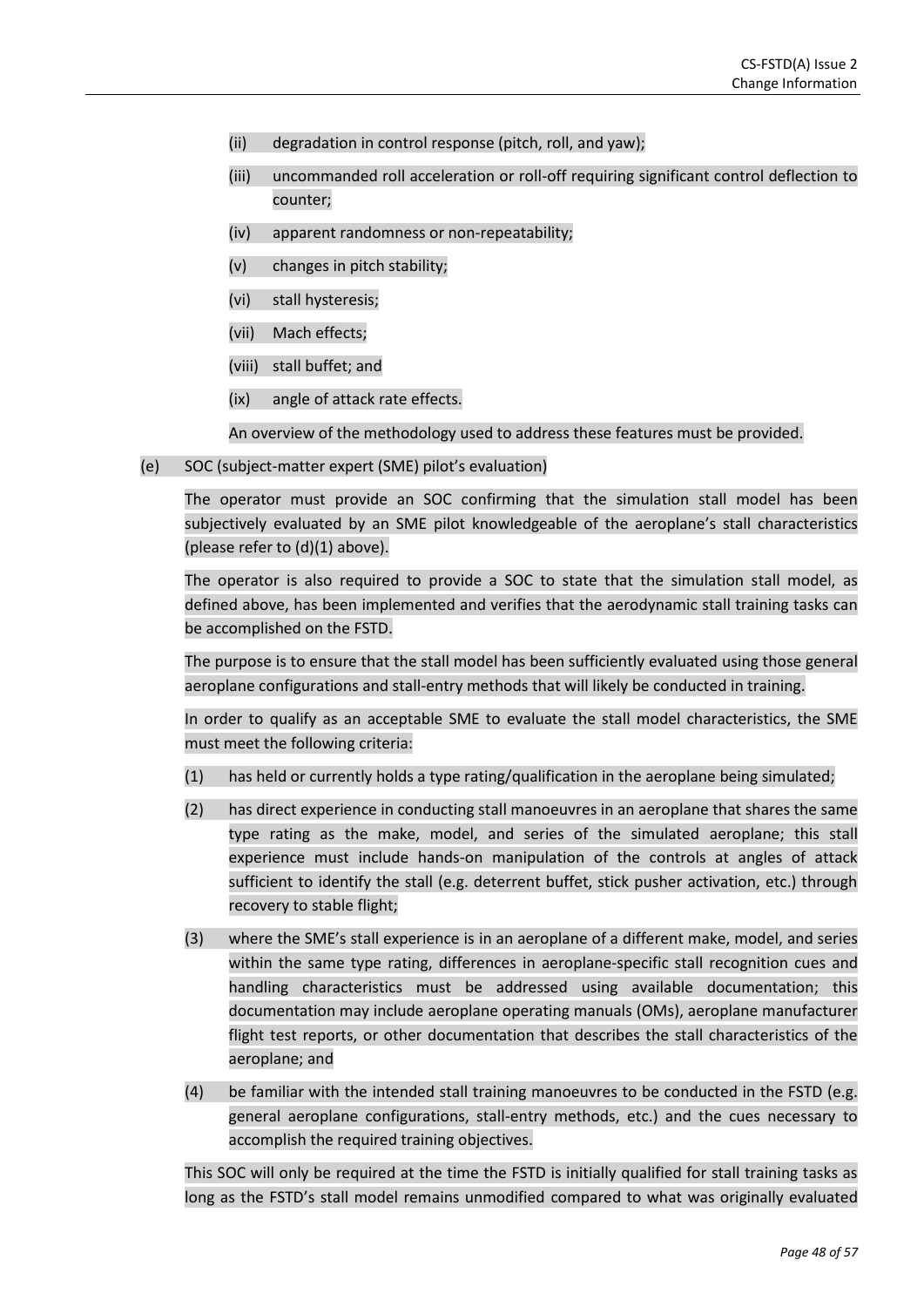and qualified. Where an FSTD shares common aerodynamic and flight control models with those of an engineering or development simulator, the competent authority will accept an SOC from the aeroplane manufacturer or data provider confirming that the stall characteristics have been subjectively assessed by an SME pilot on the engineering/development simulator (please refer to AMC1 FSTD(A).200 and AMC7 FSTD(A).300(b) for the description of an engineering/development simulator).

An FSTD operator may submit a request to the competent authority for approval of a deviation from the SME pilot's experience provisions under this paragraph. This request for deviation must include the following information:

- (1) an assessment of pilot availability demonstrating that a subject-matter expert pilot, meeting the experience described in AMC10 FSTD(A).300(e), is not available; and
- (2) alternative methods to subjectively evaluate the FSTD's capability to provide the stall recognition cues and handling characteristics needed to accomplish the training objectives.

### (f) SOC (subjective tests)

Test provisions

The necessity of subjective tests arises from the need to confirm that the simulation model has been integrated correctly and performs as declared under (d) above. It is vital to examine, for example, that the simulation validity range allows modelling continuity that is adequate to allow for the completion of stall recovery.

Considerations on aeroplane certification flight test provisions

In aeroplane certification flight tests, there is no provision to go beyond the maximum coefficient of lift (CL max), and the aeroplane is not to be held indefinitely in a full stall condition, so this provision should be applied in the same way during the simulator's subjective evaluation.

The subjective tests of the simulation model should assess modelling continuity when slightly increasing the angle of attack beyond the validity range defined in paragraph (d)(2) of this section CL max.

The increase in angle of attack beyond the validity range CL max should be limited to a value not greater than the maximum angle achieved two seconds after stall recognition, which is sufficient to allow a proper recovery manoeuvre.

Stall recognition is defined as follows:

- (1) no further increase in pitch occurs when the pitch control is held at the full aft stop for two seconds, leading to an inability to arrest the descent rate;
- (2) an uncommanded nose-down pitch that cannot be readily arrested, which may be accompanied by an uncommanded rolling motion;
- (3) buffeting of a magnitude and severity that is a strong and effective deterrent to a further increase in the angle of attack; and
- (4) activation of a stick pusher.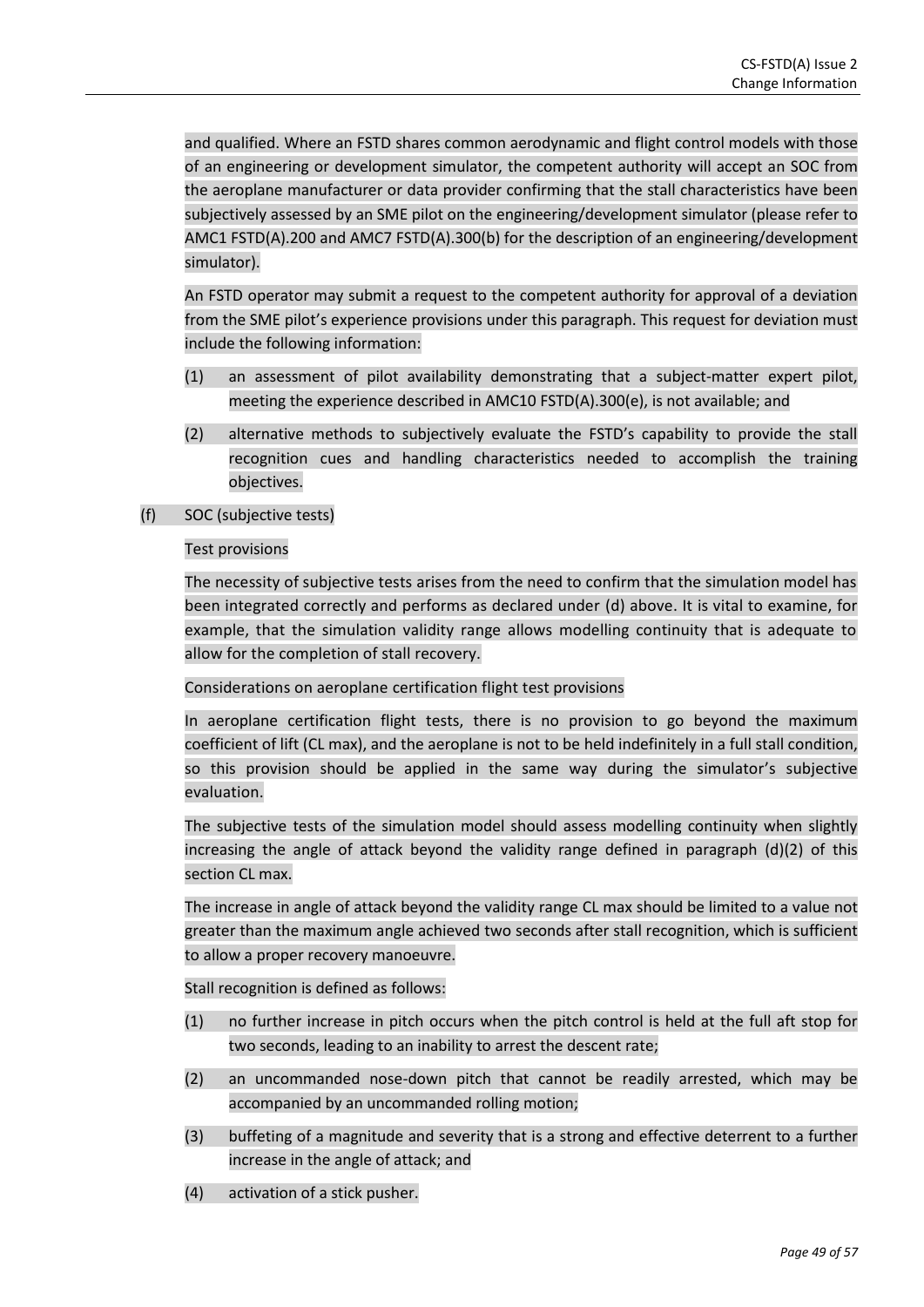Where known limitations exist in the aerodynamic model for particular stall event manoeuvres (such as aeroplane configuration, approach-to-stall entry methods, and limited range for continuity of the modelling), these limitations must be declared in the required SOC.

2.6. New AMC11 FSTD(A).300 is added as follows:

**AMC11 FSTD(A).300 Guidance on high angle of attack/stall model evaluation, and approach to stall for previously qualified FSTDs**

For FSTDs that are already qualified under CS-FSTD(A), it may not always be possible to provide the required validation data for the new or revised objective test cases to support FSTD qualification for stall and approach to stall. These validation tests have the following characteristics:

- (a) Objective testing for stall characteristics (please refer to Table of FSTD Validation Tests, 2.c.(8a)) are only required for the (wings level) second-segment climb and approach or landing flight conditions.
- (b) For the testing of the high-altitude cruise and turning-flight stall conditions, these manoeuvres may be subjectively evaluated by a qualified SME pilot (please refer to AMC10 FSTD(A).300(e)) and addressed in the required statement of compliance (SOC); these tests should utilise the footprint method to document the SME evaluation and this should be included in the approved master qualification test guide (MQTG). To allow for any randomisation during recurrent testing, one should apply engineering judgement to ensure that the key characteristics of the original SME assessment are maintained.
- (c) Where existing flight test validation data in the FSTD's MQTG is missing required parameters, or is otherwise unsuitable to fully meet the objective testing provisions, the competent authority may accept alternative sources of validation, including subjective validation by an SME pilot with direct experience in the stall characteristics of the aeroplane (please refer to AMC10 FSTD(A).300(e)).
- (d) Objective testing for characteristic motion vibrations (please refer to Table of FSTD Validation Tests, 3.g.(5)) is not required where the FSTD's stall buffets have been subjectively evaluated by an SME pilot. For previously qualified Level D FSTDs that currently have objective approach-tostall buffet tests in their approved MQTG, the results of these existing tests must be provided to the competent authority with the updated stall and stall buffet models in place.
- (e) As described in AMC10 FSTD(A).300, the competent authority may accept an SOC from the data provider, confirming that the stall characteristics have been subjectively evaluated by an SME pilot on an engineering simulator or development simulator that is acceptable to the competent authority. Where this evaluation takes place on an engineering or development simulator, additional objective 'proof-of-match' testing for all flight conditions, as described in Tests 2.c.(8a) and 3.g.(5), is required to verify the implementation of the stall model and stall buffets on the FSTD.
- (f) Objective demonstration tests of engine and airframe icing effects (AMC1, FSTD Validation Tests, test 2.i) are not required for previously qualified FSTDs.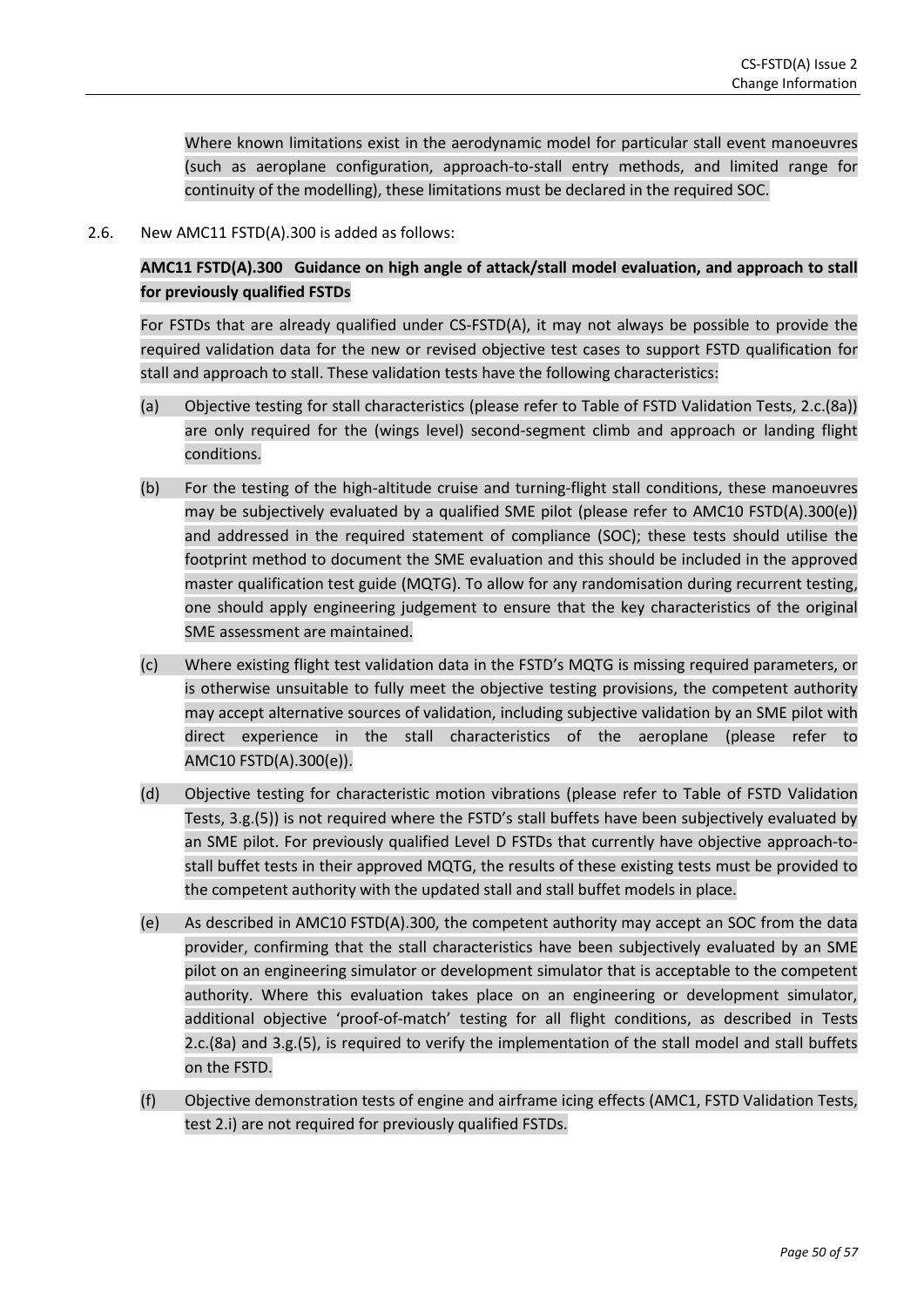2.7. New AMC12 FSTD(A).300 is added as follows:

# **AMC12 FSTD(A).300 Guidance on upset prevention and recovery training (UPRT) for the FSTD Standards table**

- (a) Background
	- (1) This AMC provides guidance on Appendix 1 to CS FSTD(A).300, namely on the following:
		- (i) 1. General:
			- (A) h.2 (IOS tools);
			- (B) h.3 (upset scenarios); and
			- (C) s.1 (aerodynamics); and
		- (ii) 2. Motion system, a.1.
	- (2) This AMC applies to all FTSDs that are used to satisfy training provisions for UPRT manoeuvres. For the purposes of this AMC, an aeroplane upset (as defined in the ICAO Airplane Upset Prevention & Recovery Training Aid (AUPRTA) Rev 3, February 2017) is an undesired aeroplane state characterised by unintentional deviations from parameters experienced during normal operations. An aeroplane upset may involve pitch and/or bank angle deviations as well as inappropriate airspeeds for the given conditions.
	- (3) FSTDs that are used to conduct training manoeuvres where the FSTD is repositioned either into an aeroplane upset condition or an artificial stimulus (such as weather phenomena or system failures) that is intended to result in a flight crew entering an aeroplane upset condition, must be evaluated and qualified.
- (b) FSTD Standards provisions
	- (1) The provisions of Appendix 1 to CS FSTD(A).300 define three basic elements that are required for qualifying an FSTD for UPRT manoeuvres:
		- (i) FSTD training envelope: see definition in AMC1 FSTD(A).200;
		- (ii) instructor feedback: provides the instructor/evaluator with a minimum set of feedback tools to properly evaluate the trainee's performance in accomplishing a UPRT task; and
		- (iii) upset scenarios: where dynamic upset scenarios or aeroplane system malfunctions are used to drive the FSTD into an aeroplane upset condition, specific guidance must be available to the instructor, e.g. on the IOS or manual, which describes how the upset scenario is driven along with any malfunction or degradation in FSTD functionality required to stimulate the upset.
	- (2) FSTD validation envelope

This envelope is defined by the following three subdivisions (see Appendix 3-D of the ICAO 'AUPRTA').

(i) Flight-test-validated region

This is the region of the flight envelope which has been validated with flight test data, typically by comparing the performance of the FSTD against these flight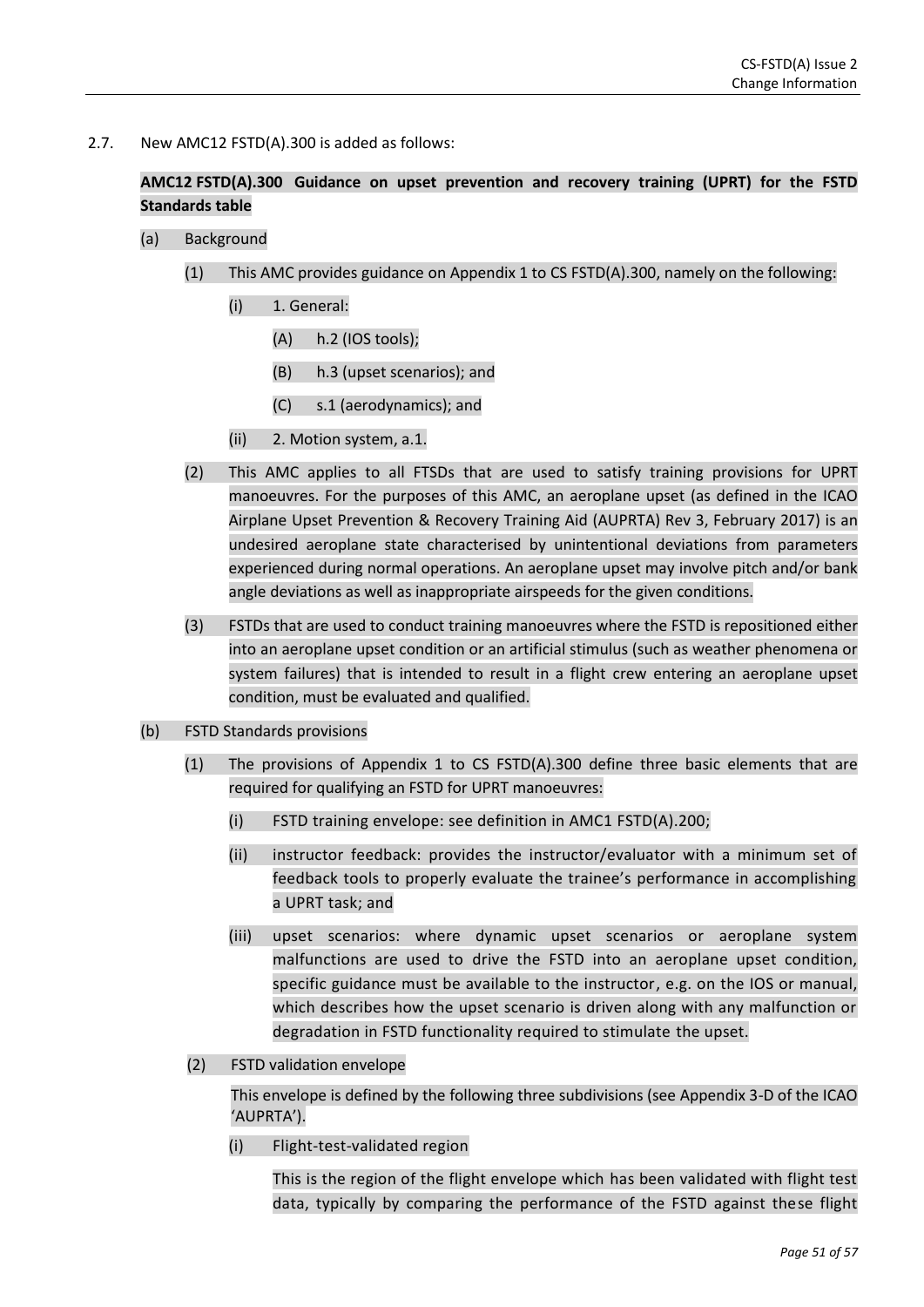test data through tests incorporated in the QTG and other flight test data utilised to further extend the model beyond the minimum provisions. Within this region, there is high confidence that the FSTD responds similarly to the aeroplane. Please note that this region is not strictly limited to what has been tested in the QTG; as long as the aerodynamics mathematical model has been conformed to the flight test results, that portion of the mathematical model is considered to be within the flight-test-validated region.

(ii) Wind tunnel and/or analytical region

This is the region of the flight envelope for which there has been wind tunnel testing or the use of other reliable predictive methods (typically by the aeroplane manufacturer) to define the aerodynamic model. Any extensions to the aerodynamic model which have been evaluated in accordance with the definition of a representative stall model (as described in AMC10 FSTD(A).300) must be clearly indicated. Within this region, there is moderate confidence that the FSTD will respond in a similar way as the aeroplane.

(iii) Extrapolated region

This is the region extrapolated beyond the flight-test-validated and windtunnel/analytical regions. The extrapolation may be a linear one, a holding of the last value before the extrapolation began, or some other set of values. Whether this extrapolated data is provided by the aeroplane or FSTD manufacturer, it is a 'best estimation' only. Within this region, there is low confidence that the FSTD will respond in a similar way as the aeroplane.

- (c) IOS feedback mechanism
	- (1) For the instructor/evaluator to provide feedback to the student during the upset prevention and recovery manoeuvre training, additional information must be accessible which indicates the fidelity of the simulation, the magnitude of the trainee's flight control inputs, as well as the aeroplane operational limits that could potentially affect the successful completion of the manoeuvre(s). At a minimum, the following must be available to the instructor/evaluator:
		- (i) FSTD validation envelope

The FSTD must employ a method to display the FSTD's expected fidelity with respect to the FSTD validation envelope. This may be displayed as an angle of attack versus sideslip (alpha/beta) envelope cross-plot on the IOS or other alternative method to clearly convey the FSTD's fidelity level during the manoeuvre. The cross-plot or other alternative method must display the relevant validity regions for flaps-up and flaps-down at a minimum. This validation envelope must be derived by the aerodynamic data provider, or using information and data sources provided by the aerodynamic data provider.

(ii) Flight control inputs

The FSTD must employ a method for the instructor/evaluator to assess the trainee's flight control inputs during the upset recovery manoeuvre. Additional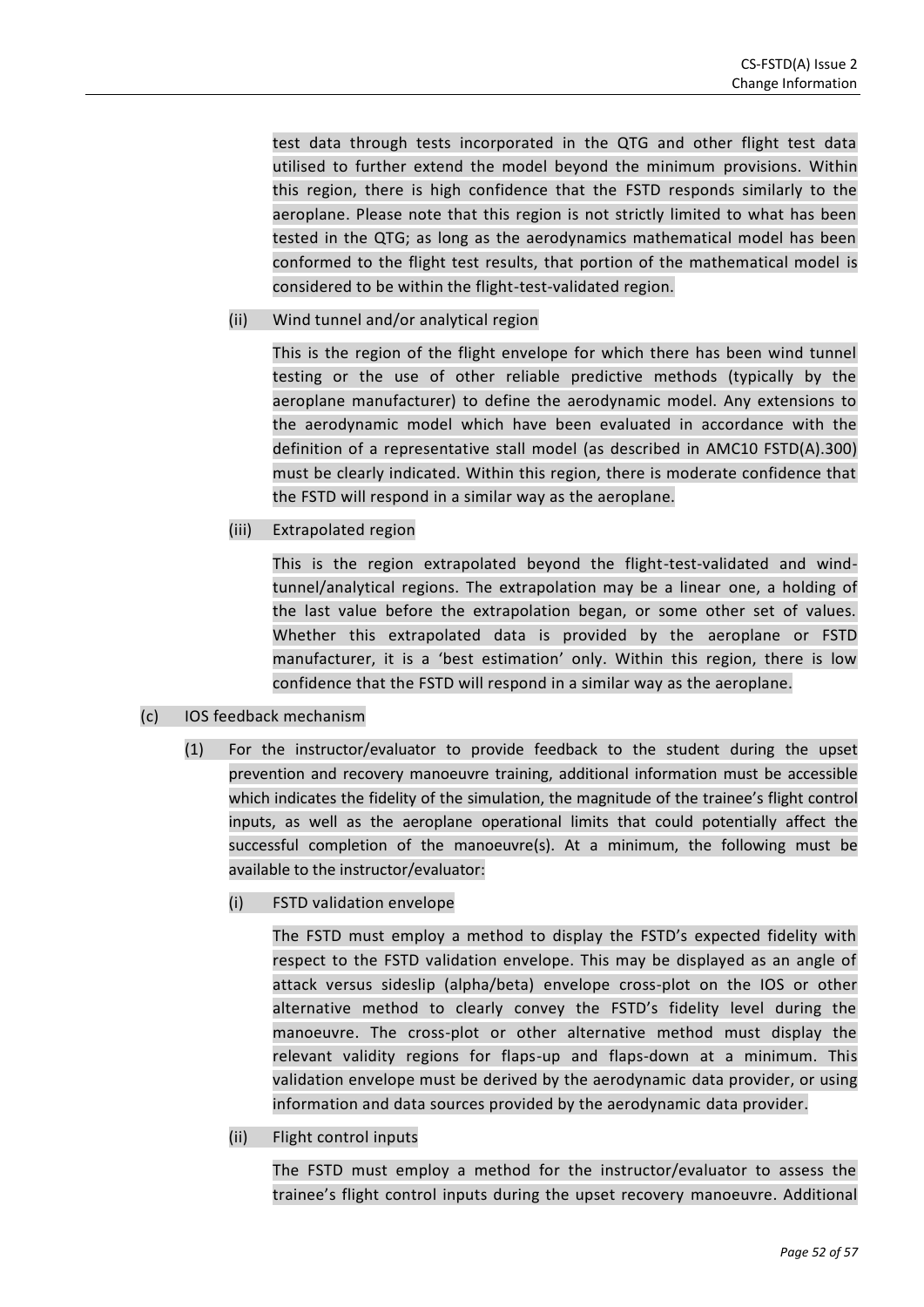parameters, such as cockpit control forces (forces applied by the pilot to the controls) and the flight control law mode for fly-by-wire aeroplanes, must be portrayed in this feedback mechanism as well. For passive side-sticks, whose displacement is the flight control input, the force applied by the pilot to the controls does not need to be displayed. This tool must include a time history or other equivalent method of recording flight control positions.

(iii) Aeroplane operational limits

The FSTD must employ a method to provide the instructor/evaluator with real-time information concerning the aeroplane operational limits. The simulated aeroplane's parameters must be displayed dynamically in real-time and provided in a time history or equivalent format. At a minimum, the following parameters must be available to the instructor/evaluator:

- (A) airspeed and airspeed limits, including the stall speed and maximum operating limit airspeed (VMO)/maximum operating Mach (MMO);
- (B) load factor and operational load factor limits; and
- (C) angle of attack and stall identification angle of attack (please refer to AMC10 FSTD(A).300(d)(2) for additional information on the definition of the stall identification angle of attack); this parameter may be displayed in conjunction with the FSTD validation envelope.
- (2) Optionally, a recorded feedback mechanism is available to the instructor/evaluator.
- 2.8. New GM12 FSTD(A).300 is added as follows:

# **GM12 FSTD(A).300 Additional guidance on upset prevention and recovery training (UPRT) for the FSTD Standards table**

(a) Introduction

The FSTD should be provided with information pertaining to the aeroplane's parameters as described in AMC12 FSTD(A).300. This AMC details some of the performance provisions for these features.

The objective of the IOS feedback during UPRT exercises is to provide the instructor with the ability to assess the timely and proper control action, including sequence, to complete the recovery in a safe manner.

(b) Background

IOS feedback, which may also be via a separate mobile device, is used to monitor and debrief the crew regarding UPRT exercises in order to verify that proper control activity was executed. The instructor should have the necessary information to clearly establish whether the recovery was completed within the FSTD training envelope (please refer to AMC12 FSTD(A).300), and take any necessary action to complete the training.

The FSTD should include tools for the instructor to be able to immediately debrief the pilot(s) after the training event. All data recorded for the use in the UPRT debrief should be easily permanently deleted after the UPRT training event.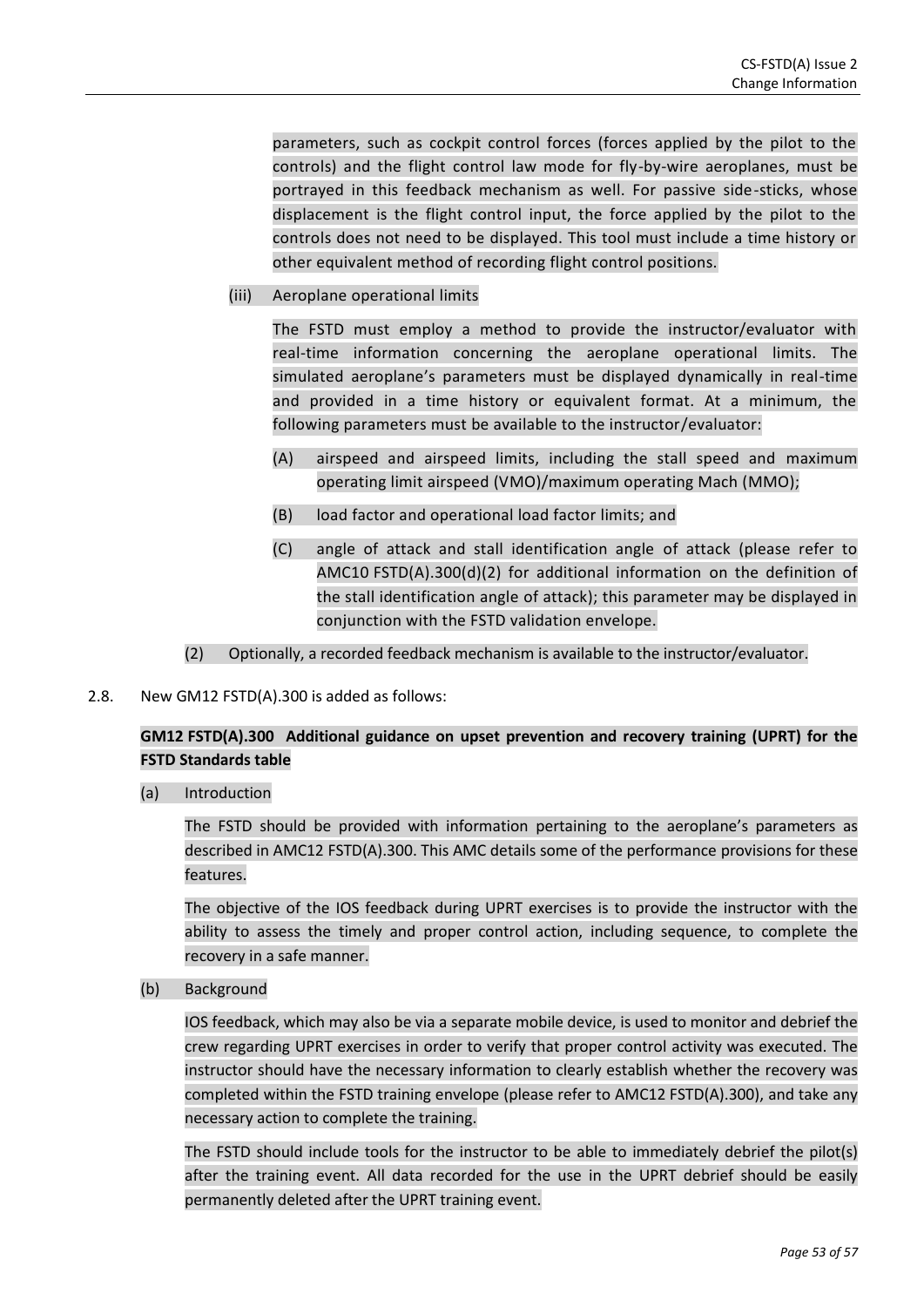### (c) IOS parameters

The tool should normally display:

- (1) Pilot-induced control inputs, including:
	- (i) pitch,
	- (ii) roll,
	- (iii) rudder pedal,
	- (iv) throttles,
	- (v) flaps, and
	- (vi) speed brake/spoilers.

Time history of control inputs, including cockpit control forces and flight control law (fly-by-wire aeroplanes), as applicable.

In order to ascertain that the control inputs are applied in a correct, timely and smooth manner, the display should indicate these at a sampling frequency rate that is sufficiently high to prevent from missing possible abrupt pilot action. This may be limited to the debrief mode following the execution of the exercise or individual manoeuvre.

- (2) Display of the primary flight parameters; if applicable, display a copy of the Primary Flight Display (PFD); if a PFD is displayed, then the parameters shall be the same as the ones displayed on the aeroplane PFD, including:
	- (i) pitch attitude,
	- (ii) roll attitude,
	- (iii) turn/sideslip,
	- (iv) indicated airspeed,
	- (v) stall warning speed/stall buffet speed,
	- (vi) VMO/MMO,
	- (vii) altitude,
	- (viii) rate of climb,
	- (ix) autopilot status, and
	- (x) auto-throttle status.
- (3) Angle of attack.
- (4) Angle of sideslip.
- (5) G-loading.

The limitations of (3), (4), and (5) shall also be indicated, as follows:

One method is the simultaneous depiction of the angle of attack versus angle of sideslip and the corresponding FSTD validation envelope.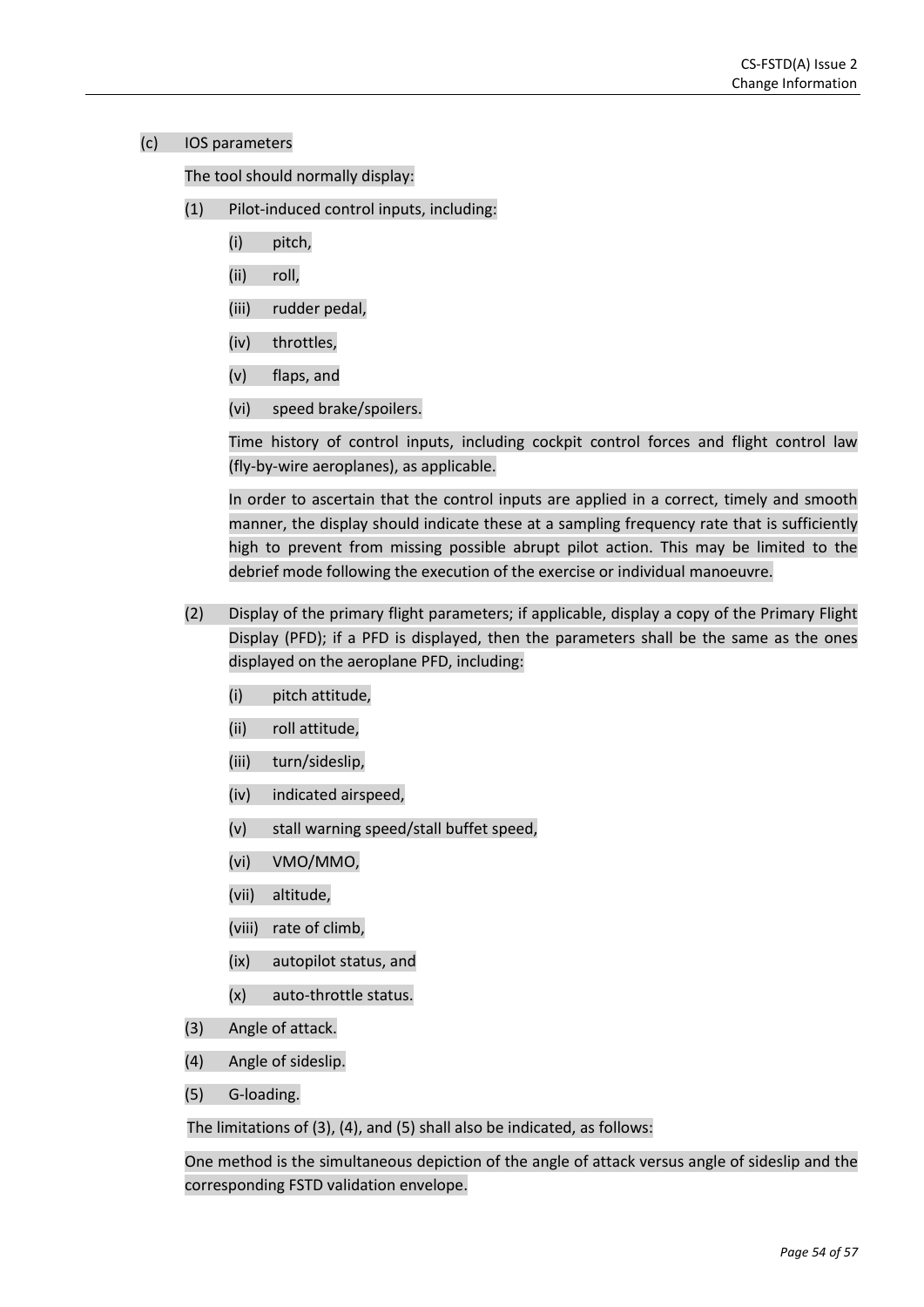### A presentation of the G-loading as function of the current airspeed and flight configuration.

The V-n diagram indicates the limitations of the aeroplane under given conditions. It displays the flight envelope as function of the airspeed versus G-loading. It shows the lower airspeed limits by means of a parabolic line. The intersection of this line with the 1.0g horizontal line corresponds to the stall speed at 1g. The regions above the 2.5g upper limit (maximum design limit) to the right of VNE and below the  $-1.0g$  lower limit are the structural exceedance limits and should be avoided. The shape of the V-n diagram depends on the aeroplane itself, its configuration, as well as the environmental and flight conditions.



Figure 1 — V-n diagram (example)

Legend to Figure 1:

 $V_{S1}$  = clean stall speed at 1g

 $V_A$  = design manoeuvre speed

 $V_{NE}$  = never-exceed speed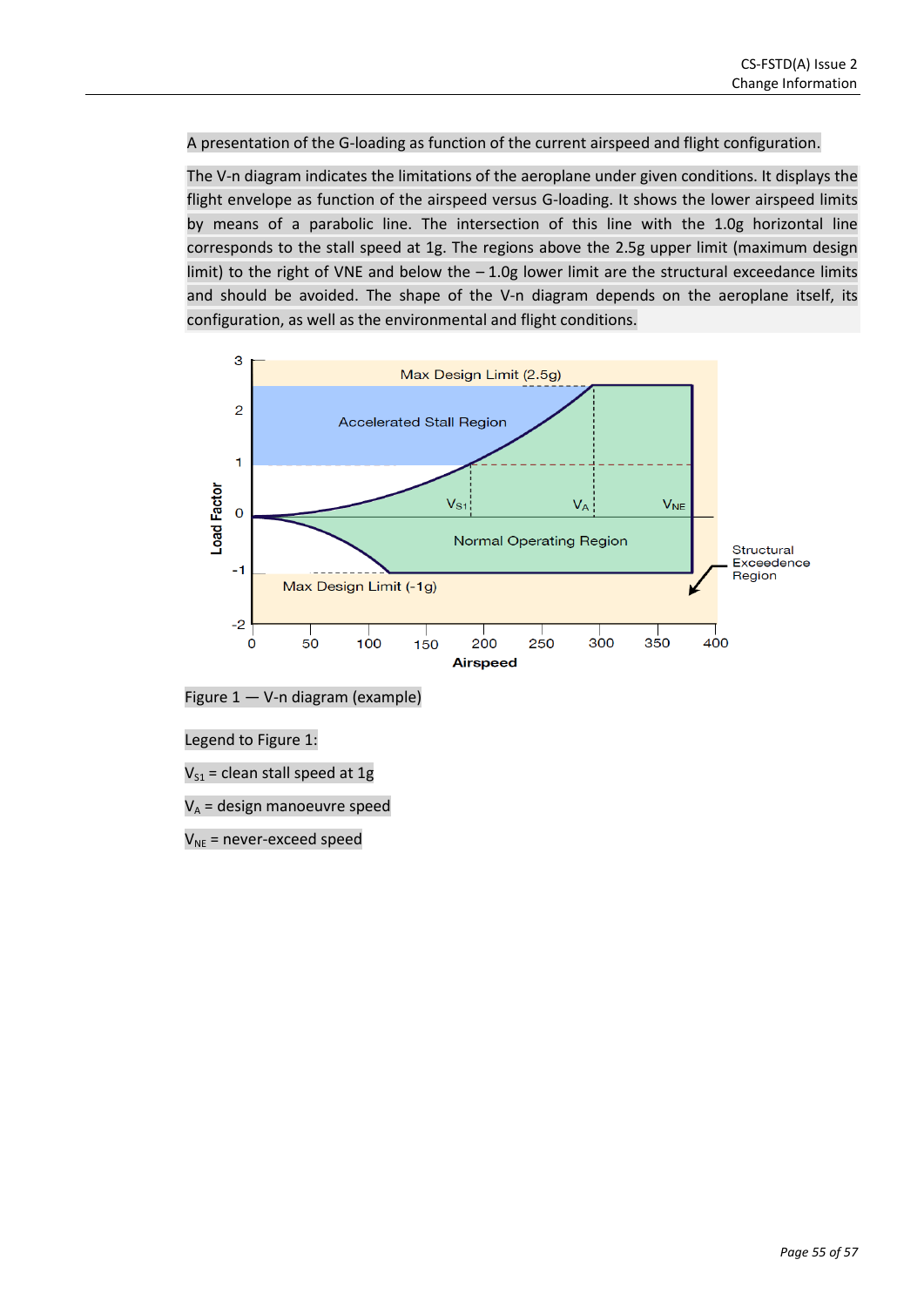### 2.9. New AMC13 FSTD(A).300 is added as follows:

#### **AMC13 FSTD(A).300 Guidance material for engine and airframe icing evaluation provisions**

(a) Applicability

This AMC applies to all FSTDs that are used to satisfy training provisions for engine and airframe icing. New general provisions as well as objective provisions for FSTD qualification have been developed in order to define aeroplane-specific icing models that support training objectives for the recognition of, and recovery from, an in-flight ice accretion event.

(b) General provisions

The following elements should be considered when developing the qualified ice accretion models for use in FSTD training:

- (1) icing models must be able to train the specific skills required for the recognition of ice accumulation and for generating the required response;
- (2) icing models must contain aeroplane-specific recognition cues as determined through data supplied by an aeroplane original equipment manufacturer (OEM) or through other suitable analytical methods; and
- (3) at least one qualified icing model must be objectively tested to demonstrate that it has been implemented correctly and that it generates the correct cues as necessary for training.
- (c) Statement of compliance (SOC)

The SOC described in Appendix 1 to  $CS$  FSTD(A).300 (1.t.1.) must contain the following information to support FSTD qualification of aeroplane-specific icing models:

(1) A description of expected aeroplane-specific recognition cues and degradation effects due to a typical in-flight icing encounter.

Typical cues may include loss of lift, decrease in stall angle of attack, changes in pitching moment, decrease in control effectiveness, and changes in control forces in addition to any overall increase in drag. This description must be based on relevant data sources, such as aeroplane OEM-supplied data, accident/incident data, or other acceptable data sources. Where a particular airframe has demonstrated vulnerabilities to a specific type of ice accretion (due to accident/incident history), which requires specific training (such as supercooled large-droplet icing or tailplane icing), ice accretion models must be developed that address those training provisions.

- (2) A description of the data sources used to develop the qualified ice accretion models. Acceptable data sources may be but are not limited to flight test data, aeroplane certification data, aeroplane OEM engineering simulation data, or other analytical methods based on established engineering principles.
- (d) Objective demonstration testing

The purpose of the objective demonstration test is to demonstrate that the ice accretion models, as described in the SOC, have been correctly implemented and demonstrate the proper cues and effects, as defined in the approved data sources. At least one ice accretion model must be selected for testing and included in the master qualification test guide (MQTG). Two tests are